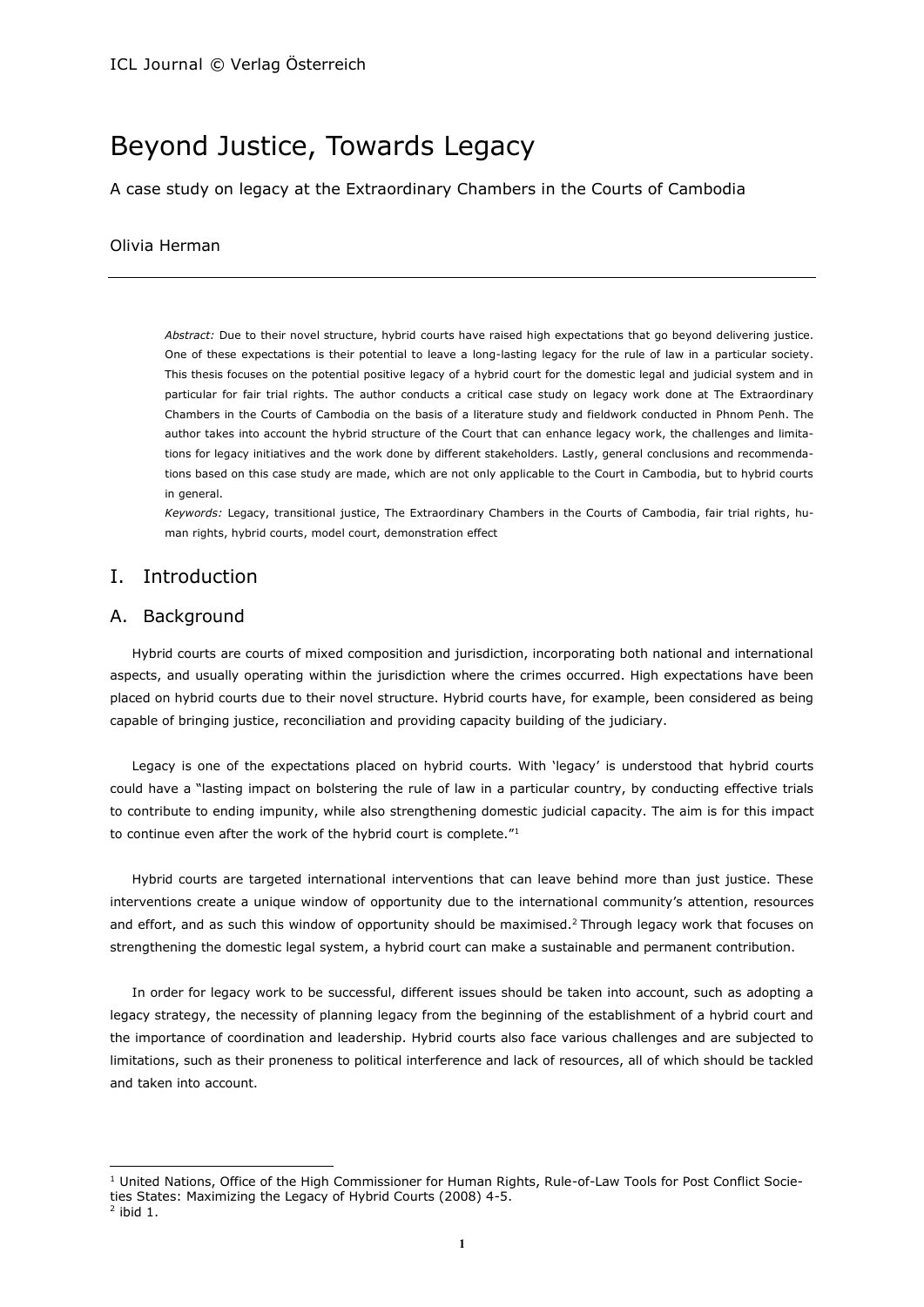The Extraordinary Chambers in the Courts of Cambodia (ECCC) is one of the six hybrid courts established jointly by the UN and governments in order to try alleged perpetrators of gross human rights violations.<sup>3</sup> Its hybrid structure, which includes, for instance, in-country location, mix of Cambodian and international staff and the application of Cambodian law, offers a great opportunity to positively impact the national legal system and in particular to leave a long-lasting legacy for fair trial rights. However, in order to successfully leave this legacy, the Court has to face numerous challenges and limitations.

## B. Research questions and objectives

The author intends to conduct a case study on the possible legacy of the ECCC for the Cambodian domestic legal system and in particular for fair trial rights. The focus will not be on specific legacy initiatives but rather on making an overall assessment of the legacy work done in Cambodia. On the basis of this case study, the author will make in the final chapter general conclusions and recommendations which do not only apply to the ECCC, but also to legacy work at hybrid courts in general. The author decided to focus on fair trial rights as this is one of the major challenges on the domestic level and as there is a great potential for the ECCC to positively impact fair trial rights, ultimately leaving a lasting legacy in this regard.

The author intends to conduct her research by addressing the following research questions:

Main research questions:

- How is the potential legacy of the ECCC for the Cambodian domestic legal system, in particular for fair trial rights, dealt with?
- Can a current positive impact on the Cambodian domestic legal system and in particular on fair trial rights be noted?
- Which conclusions and recommendations can be made on the basis of the ECCC's legacy case study for legacy work at the ECCC and at hybrid courts in general?

Subsidiary research questions:

- Which features of the ECCC can positively impact the Cambodian legal system and leave a lasting legacy?
- What are the limitations and the deficiencies that challenge the ECCC's legacy?
- How can legacy projects be improved and which issues should be taken into account when conducting a legacy project?

## C. Methodology

l

The research is based on literature review and fieldwork in Phnom Penh, Cambodia.

This research thesis draws on fieldwork conducted in May 2015 in Phnom Penh, Cambodia. The methods of fieldwork include semi-structured interviews and informal conversations with court staff, both from the international and national side. The author also attended court hearings at the Court of Appeal in Phnom Penh with the trial monitoring team of the Cambodian Center for Human Rights, as well as court hearings at the ECCC. The author was able to meet with representatives of the Defence Support Section, Trial Chamber, Cambodian Center for Human Rights, The Documentation Center of Cambodia, Legal Aid of Cambodia, the United Nations Office of the High Commissioner for Human Rights (UN OHCHR) and a legal consultant based in Cambodia who has, i.a., experience with the Civil Party Lead Co-lawyers Section and working as Human Rights Advisor for the Cambodian Human Rights Action Committee (CHRAC). The author was also in contact through e-mail with representatives of the Open Society Justice Initiative. However, due to time constraints the author was not able to

<sup>&</sup>lt;sup>3</sup> United Nations, Office of the High Commissioner for Human Rights, International Justice and Human Rights: Supporting the Legacy of Cambodia's Extraordinary Chambers,

[<sup>&</sup>lt;http://cambodia.ohchr.org/EN/PagesFiles/ECCC\\_legacy\\_program.htm>](http://cambodia.ohchr.org/EN/PagesFiles/ECCC_legacy_program.htm) accessed 24 June 2015.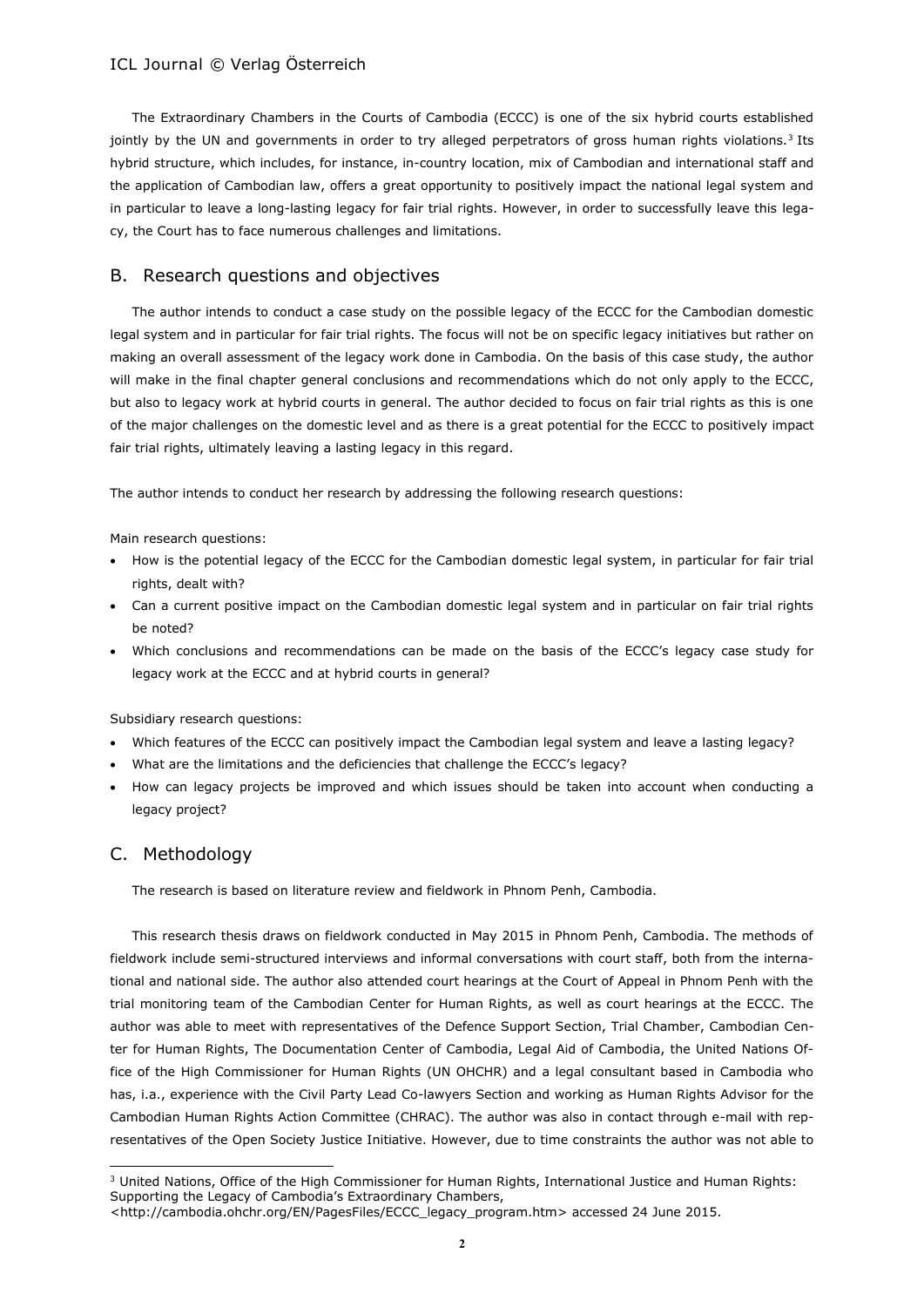conduct interviews with other relevant stakeholders, such as the court's Office of Administration and the Legacy Secretariat. As a result, this research thesis does not provide a comprehensive critical analysis of the legacy work done in Cambodia. However, it can be considered as a starting point for further exploring and analysis.

The methods for evaluating the impact and legacy for the domestic legal system are sparse. It is difficult to evaluate exactly whether the Court has currently impacted the domestic legal system successfully and whether the Court will be able to do so in the future. The success of legacy initiatives will most likely only be seen in the coming years, as it takes time to implement them. The domestic system is also not ready yet to accept some of the legacy initiatives, as such it will take a longer time to implement them. Regardless of this limitation to the research, the author has tried to make a critical and comprehensive analysis of the legacy work done in Cambodia. It should be stressed that the fieldwork conducted in Cambodia adds a significant value to the research, as the collection of first-hand information can provide new insights into the issue.

# II. Definition of terms

## A. The legacy of a hybrid court

## 1. Definition of a 'hybrid court'

During the late 1990s and 2000s, a third generation of international criminals tribunals, so-called hybrid courts, emerged following the second generation of ad hoc tribunals, with the Ad Hoc International Criminal Tribunal for the Former Yugoslavia (ICTY) and the Ad Hoc International Criminal Tribunal for Rwanda (ICTR).<sup>4</sup> These second generation of ad hoc tribunals did not provide a definitive and sufficient institutional model for the implementation of international justice. The international community became aware of the disadvantages of this institutional model, which made it clear that these tribunals could not be used as models for future ad hoc international criminal courts. In the light of this, the United Nations (UN) developed a new kind of tribunals, the so-called 'hybrid tribunal/court', in the hope that they would better accommodate legitimacy and sovereignty concerns, promote ownership, build government capacity, etc.<sup>5</sup> However, hybrid tribunals have their own disadvantages, such as being very prone to domestic political interference, especially in a country like Cambodia which has weak records of judicial independence.<sup>6</sup>

These tribunals are called 'hybrid' or 'mixed' because they are not purely international or national courts. On the contrary, they are composed of heterogeneous elements. Hybrid courts are a combined effort of the international community and the national institutions of the country where the crimes were committed. Typically, the tribunal employs both national and international staff and applies a mixture of domestic and international law.<sup>7</sup> It usually operates within the jurisdiction where the crimes occurred. In general, hybrid courts are organised in such a way that only a limited number of accused will be tried before them on allegations of serious crimes.<sup>8</sup> Hybrid courts have emerged in post-conflict societies when insufficient local capacity existed to deal with mass atrocity.<sup>9</sup>

<sup>4</sup> Ethel Higonnet, 'Reconstructing Hybrid Courts: Local Empowerment and National Criminal Justice Reform' (2005) Yale Law School Student Scholarship Papers 2005 (Paper 6) 4-5.

<sup>&</sup>lt;sup>5</sup> David Cohen, 'Hybrid Justice in East Timor, Sierra Leone, and Cambodia: Lessons Learned and Prospects for the Future' (2007) 43(1) Stan J Int'l L 1.

<sup>6</sup> John D. Ciorciari & Anne Heindel, 'Experiments in International Criminal Justice: Lessons from the Khmer Rouge Tribunal' (2013) Michigan Journal of International Law 3.

 $7$  Cohen (n 5) 2.

 $8$  UN OHCHR (n 1) 1.

 $9$  Higonnet (n 4) 5.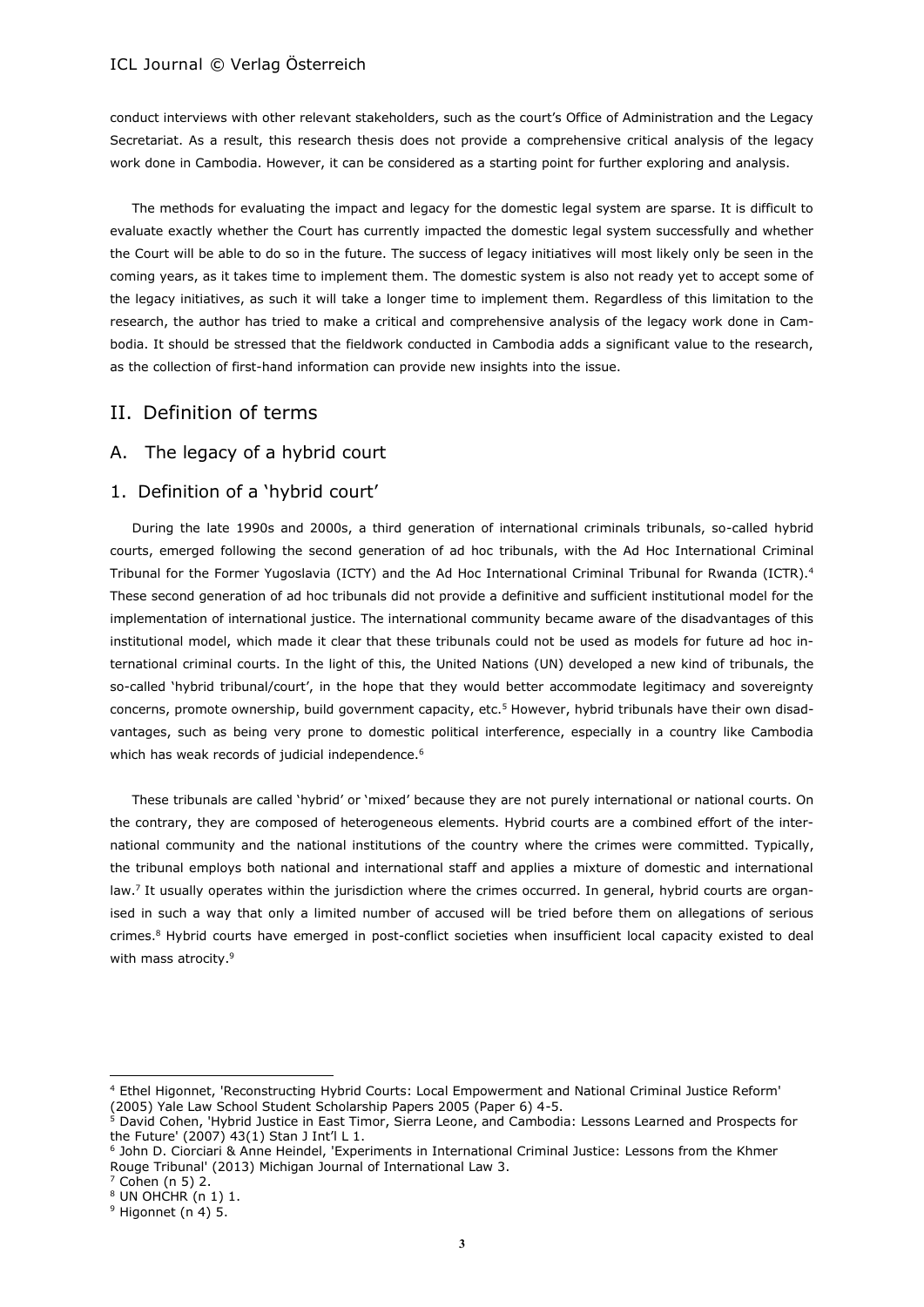### a. The Extraordinary Chambers in the Courts of Cambodia

The Extraordinary Chambers in the Courts of Cambodia is one of the six hybrid courts established jointly by the UN and governments to try alleged perpetrators of gross human rights violations.<sup>10</sup> Even though the ECCC is an extraordinary chamber within the existing Cambodian court structure, it is considered as being a hybrid court because of some specific features. First, it has both Cambodian and international staff. It is the first UNsupported hybrid court with the majority of the staff being nationals. The Court applies a parallel management system, i.e. separate lines of responsibility for the international and the national side of the Court for certain aspects of the administration, such as finance, procurement and staffing.<sup>11</sup> Second, the ECCC applies Cambodian procedural law except where there are gaps in the law or it conflicts with international law, in which case international law and principles are applied.<sup>12</sup> Third, differently from the ICTY and the ICTR, the ECCC is located in the country where the crimes were committed. This was seen as being the best way to provide full national involvement in the trials and, at the same time, to ensure that international standards are met.<sup>13</sup> Fourth, like the ICTY and the ICTR, the ECCC is temporary in nature. Once its mandate is completed the court will cease to exist.<sup>14</sup> Finally, the financing is also hybrid as it is based on partly voluntary contributions and funds delivered by the Cambodian Government.<sup>15</sup>

The ECCC was created through an agreement between the UN and the Royal Government of Cambodia (RGC).<sup>16</sup> The Court was established in order to bring to trial senior leaders of the Democratic Kampuchea and those who were most responsible for grave breaches of national and international law committed between 17 April 1975 and 6 January 1979.<sup>17</sup> During this period of time, it is believed that under the Khmer Rouge regime at least 1.7 million people died from starvation, torture, arbitrary killings and forced labour. In 1997, the RGC requested the UN to assist in the establishment of the ECCC. The negotiations between the UN and the Cambodian government over an agreement to create the ECCC took many years. The Cambodian government explicitly rejected the creation of the ECCC as a fully international tribunal, as was suggested by the international community.<sup>18</sup> During the negotiations, the UN had expressed its "concern with continued problems related to the rule of law and the functioning of the judiciary resulting from, inter alia, corruption and interference by the executive with the independence of the judiciary."<sup>19</sup> Consequently, the UN proposed mechanisms to remedy the weaknesses in the Cambodian system, such as having a majority of international judges. As the UN Secretary-General stated, these adjustments were necessary to "ensure that the impartiality and independence of the Extraordinary Chambers and the integrity and accessibility of the proceedings were fully protected."<sup>20</sup> However, the government rejected these proposals, as it preferred a domestic court to an international or internationally controlled court.<sup>21</sup> An agreement with the UN was finally reached in 2003.<sup>22</sup> The ECCC was established as a hybrid tribunal with international and, a majority of, Cambodian judges, balanced by a complex super-majority

l

<sup>18</sup> United Nations, General Assembly, Khmer Rouge Trials: Report of the Secretary-General UN Doc A/57/769 (31 March 2003) para 6.

 $19$  ibid para 13.

 $10$  UN OHCHR (n 3).

<sup>11</sup> UN OHCHR (n 1) 14.

<sup>&</sup>lt;sup>12</sup> Article 2-8 Law on the Establishment of the Extraordinary Chambers, NS/RKM/1004/006 (October 27 2004); ECCC. 'Is the ECCC a Cambodian or an International Court?' [<http://www.eccc.gov.kh/en/faq/eccc-cambodian](http://www.eccc.gov.kh/en/faq/eccc-cambodian-or-international-court)[or-international-court>](http://www.eccc.gov.kh/en/faq/eccc-cambodian-or-international-court) accessed 24 June 2015.

<sup>&</sup>lt;sup>13</sup> ECCC, 'Why was this Model chosen for the ECCC?' [<http://www.eccc.gov.kh/en/faq/why-was-model-chosen](http://www.eccc.gov.kh/en/faq/why-was-model-chosen-eccc)[eccc>](http://www.eccc.gov.kh/en/faq/why-was-model-chosen-eccc) accessed 24 June 2015.

<sup>&</sup>lt;sup>14</sup> John Coughlan, Sana Ghouse & Richard Smith, 'The Legacy of the Khmer Rouge Tribunal: Maintaining the Status Quo of Cambodia's Legal and Judicial System' (2012) 4(2) Amsterdam LF 21.

 $15$  Higonnet (n 4) 6.

<sup>&</sup>lt;sup>16</sup> UN OHCHR (n 1) 3.

<sup>&</sup>lt;sup>17</sup> Article 1 Law on the Establishment of the Extraordinary Chambers, NS/RKM/1004/006 (October 27 2004).

<sup>20</sup> ibid 16.

<sup>21</sup> Cohen (n 5) 27.

<sup>&</sup>lt;sup>22</sup> ECCC, 'Introduction to the ECCC' [<http://www.eccc.gov.kh/en/about-eccc/introduction>](http://www.eccc.gov.kh/en/about-eccc/introduction) accessed 24 June 2015.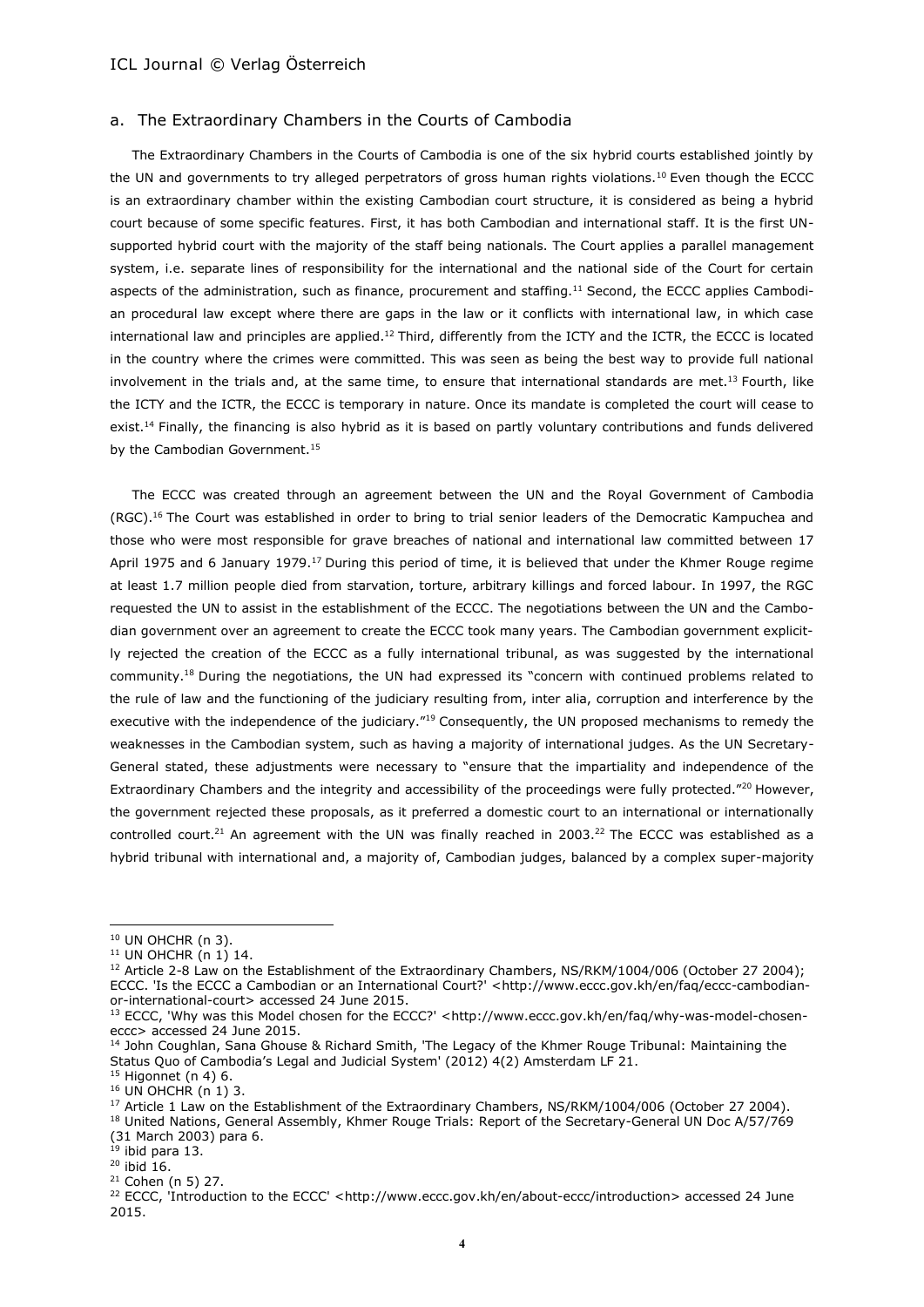voting requirement<sup>23</sup> and other provisions to protect against political interference.<sup>24</sup> It is a hybrid sui generis court within the domestic court system bound by the Cambodian Constitution, other Cambodian laws and international law.<sup>25</sup> The court is also hybrid in its organisational structure as the ECCC's sections are divided between nationals and internationals. There are, for example, two Co-Prosecutors, one of which is Cambodian while the other is an international staff member. There are also two Co-Investigating Judges and two Civil Party Lead Colawyers. Two co-heads also carry out most of the major administrative functions of the Court. In 2006, the judges and Co-Prosecutors were sworn in and the first staff members took up their duties.<sup>26</sup>

At this time of writing, the ECCC is dealing with four cases. Case 001 was held against Kaing Guek Eav (alias Duch), the former Chairman of the Khmer Rouge S-21 Security Center in Phnom Penh (known as S-21 or Tuol Sleng). This case has been concluded. The Trial Chamber found Duch guilty in 2010 for crimes against humanity and grave breaches of the Geneva Conventions. An estimated 17,000 people were tortured at S-21, and most of them were murdered at the killing fields of Choeung Ek. The trial is regarded as generally fair and in accordance with international standards of due process.<sup>27</sup>

Case 002 is more significant due to the fact that the accused are alleged to be the most senior surviving leaders of Democratic Kampuchea. Initially, the case was against four defendants. However, Case 002 against Ieng Sary, former Deputy Prime Minister for Foreign Affairs, was been terminated as he died in 2013. Ieng Thirith, allegedly appointed Minister of Social Affairs, was found unfit to stand trial and thus the Trial Chamber stayed the proceedings against her. She was released from provisional detention on 16 September 2012.<sup>28</sup> Consequently, the case was only continued against Khieu Samphan, former Head of State, and Nuon Chea, former Deputy Secretary of the Communist Party of Kampuchea. Case 002 is split up in two separated cases, Case 002/01 and 002/02, which includes additional charges from the Closing Order in Case 002/01. In August 2014, in Case 002/01 Khieu Samphan and Nuon Chea were found guilty of crimes against humanity and sentenced both to life imprisonment.<sup>29</sup> Later that year Case 002/02 commenced.<sup>30</sup>

In 2009, the international Co-Prosecutor requested the Co-Investigating Judges to initiate investigations of five additional suspected persons. These cases are known as Cases 003 and 004.<sup>31</sup> However, due to the unwillingness of the RGC to proceed after Case 002 it is still unclear whether these cases will be handled by the ECCC. On March 3rd 2015, the court announced that the International Investigating Judge issued charges against Meas Muth, the former Khmer Rouge naval commander accused of, i.a., torture and killing of Vietnamese, Thais and other foreigners captured at sea or on disputed island territory, and Im Chaem, a senior regional commander heading a Khmer Rouge security centre in the northwest where an estimated 40.000 people died.<sup>32</sup>

<sup>&</sup>lt;sup>23</sup> The super-majority voting requirement entails that in order to make a positive judgement judges must reach a super-majority, *i.e.* majority plus one. Consequently, it is not possible for the national judges to override concerns of the international judges and *vice versa*. As such, a balance must be struck between the national and international judges.

<sup>&</sup>lt;sup>24</sup> Coughlan, Ghouse & Smith (n 14) 17-18; Open Society Foundations, 'Political Interference at the Extraordinary Chambers in the Court of Cambodia' (July 2010) [<www.opensocietyfoundations.org/reports/political](http://www.opensocietyfoundations.org/reports/political-interference-extraordinary-chambers-courts-cambodia)[interference-extraordinary-chambers-courts-cambodia>](http://www.opensocietyfoundations.org/reports/political-interference-extraordinary-chambers-courts-cambodia) accessed 25 June 2015, 5-7.

<sup>25</sup> Michael G. Karnavas, 'Bringing Domestic Cases into Compliance with International Standards' (2014) 3 Cambodian Law and Policy Journal 49-51.

<sup>&</sup>lt;sup>26</sup> ECCC, 'Key Events' [<http://www.eccc.gov.kh/en/keyevents>](http://www.eccc.gov.kh/en/keyevents) accessed 24 June 2015.

<sup>&</sup>lt;sup>27</sup> Kirsten Ainley, 'Transitional Justice in Cambodia: the Coincidence of Power and Principle' in Renee Jeffrey (ed.), *Transitional Justice in the Asia-Pacific* (Cambridge University Press 2014) 6; KRT Trial Monitor, 'Lessons Learned from the 'Duch' Trial' (December 2009) <[http://krtmonitor.org/2009/12/31/krt-trial-monitor-c001](http://krtmonitor.org/2009/12/31/krt-trial-monitor-c001-lessons-learned-from-the-duch-trial/) [lessons-learned-from-the-duch-trial/>](http://krtmonitor.org/2009/12/31/krt-trial-monitor-c001-lessons-learned-from-the-duch-trial/) accessed 25 June 2015, 6.

<sup>&</sup>lt;sup>28</sup> ECCC, 'Ieng Thirith: Biography' [<www.eccc.gov.kh/en/indicted-person/ieng-thirith>](http://www.eccc.gov.kh/en/indicted-person/ieng-thirith) accessed 24 June 2015. <sup>29</sup> ECCC (n 22).

<sup>30</sup> Ainley (n 27) 6; ECCC (n 26).

<sup>31</sup> Ainley (n 27) 6-7; ECCC, 'Case 003' [<http://www.eccc.gov.kh/en/case/topic/286>](http://www.eccc.gov.kh/en/case/topic/286) accessed 24 June 2015. <sup>32</sup> Jonathan Birchall, 'Cambodia Must Cooperate with New Khmer Rouge Prosecution Process' (3 March 2015) International Justice Monitor (Open Society Justice Initiative) [<www.ijmonitor.org/2015/03/cambodia-must](http://www.ijmonitor.org/2015/03/cambodia-must-cooperate-with-new-khmer-rouge-prosecution-process/)[cooperate-with-new-khmer-rouge-prosecution-process/>](http://www.ijmonitor.org/2015/03/cambodia-must-cooperate-with-new-khmer-rouge-prosecution-process/) accessed 25 June 2015.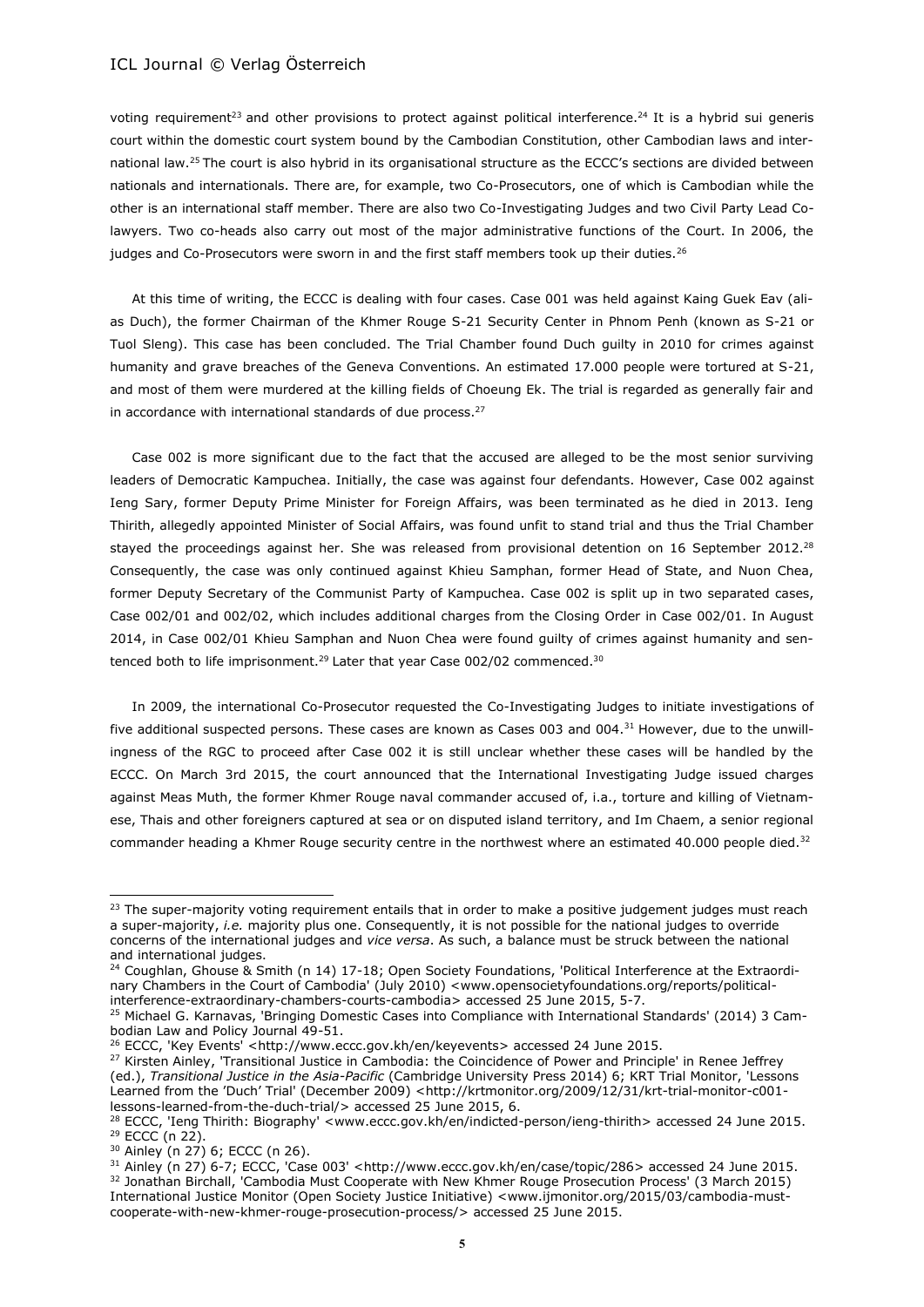## 2. Definition of 'legacy'

The UN OHCHR defines the legacy of a hybrid court as, "a hybrid court's lasting impact on bolstering the rule of law in a particular society, by conducting effective trials to contribute to ending impunity, while also strengthening domestic judicial capacity. The aim is for this impact to continue even after the work of the hybrid court is complete."33 The International Center for Transitional Justice described legacy in the sense that it "should also lay the groundwork for future efforts to prevent a recurrence of crimes by offering precedents for legal reform, building faith in judicial processes, and promoting greater civic engagement on issues of accountability and justice."<sup>34</sup> As such, the issue of legacy tries to narrow the gap between prosecuting those responsible for a number of serious crimes through a hybrid court and the frequent lack of investment in the local judicial system. Hybrid courts should in this regard not be seen as one solution that will fix all. On the contrary, it should be seen as a part of a multifaceted intervention in tackling the challenges and restoring domestic justice systems in a post-conflict context. Legacy processes and policies are, for example, stimulating judicial and legal reform, training local legal professionals, raising awareness of the role of courts as independent and wellfunctioning institutions operating on the basis of human rights standards and the rule of law.<sup>35</sup> The Secretary-General stated that "it is essential that, from the moment any future international or hybrid tribunal is established, consideration be given, as a priority, to the ultimate exit strategy and intended legacy in the country concerned."<sup>36</sup> As such, it is crucial that, in order to conduct legacy work successfully, legacy should be, i.a., addressed from the beginning of the establishment of the court, that a legacy strategy should be created which takes into account issues such as coordination and leadership, and that legacy should also be part of the exit strategy of the court.

The concept of legacy has gained prominence with the establishment of hybrid courts due to their novel structure. Even though the concept of legacy itself is not particularly contested, the successes achieved so far have been few.<sup>37</sup> As will be discussed, the ECCC faces various challenges and deficiencies, which have a negative effect on its potential impact and legacy, such as alleged political interference and corruption. This is problematic, because if a hybrid court fails in delivering on its core mandate, for example, by failing to exercise independent jurisdiction, its legacy will necessarily diminish. $38$  It is also important to take into account that reforming a dysfunctional judicial system is a long-term goal, which needs a strategy and will not happen on its own. Therefore, it is important to have realistic expectations and to keep in mind that hybrid courts are targeted interventions, with limited temporal jurisdiction and time frames and under pressure to confine and finish. Moreover, a hybrid court cannot implement a legacy strategy on its own. It necessarily involves national legal reforms that are domestically owned and driven.<sup>39</sup>

## 3. The importance of the ECCC's legacy

Due to the novel structure of the ECCC, the Court has the possibility to positively impact the domestic legal system, especially with regard to fair trial rights, and as such to go beyond delivering justice. By focusing on leaving a long-lasting legacy for the domestic legal system there is the possibility that, if this is done successfully, the solutions offered by the ECCC will not vanish when it ceases to exist. Contrary to this, it can help create a culture of justice and accountability in Cambodia and improve the national justice system, which was swept away under the Khmer Rouge regime and has been rebuilding itself ever since. The old adage, "Don't

 $37$  UN OHCHR (n 1) 5.

<sup>33</sup> UN OHCHR (n 1) 4-5.

<sup>34</sup> Caitlin Reiger, International Center for Transitional Justice, Briefing Paper, 'Where to From Here for International Tribunals? Considering Legacy and Residual Issues' (September 2009)

[<sup>&</sup>lt;www.ictj.org/sites/default/files/ICTJ-Global-Legacy-Tribunal-2009-English.pdf>](http://www.ictj.org/sites/default/files/ICTJ-Global-Legacy-Tribunal-2009-English.pdf) accessed 25 June 2015, 1. <sup>35</sup> UN OHCHR (n 1) 1-2.

<sup>&</sup>lt;sup>36</sup> United Nations, Security Council, The Rule of Law and Transitional Justice in Conflict and Post-conflict Societies: Report of the Secretary-General UN Doc S/2004/616 (23 August 2004) para 46.

<sup>38</sup> ibid 6.

<sup>39</sup> ibid 5-6.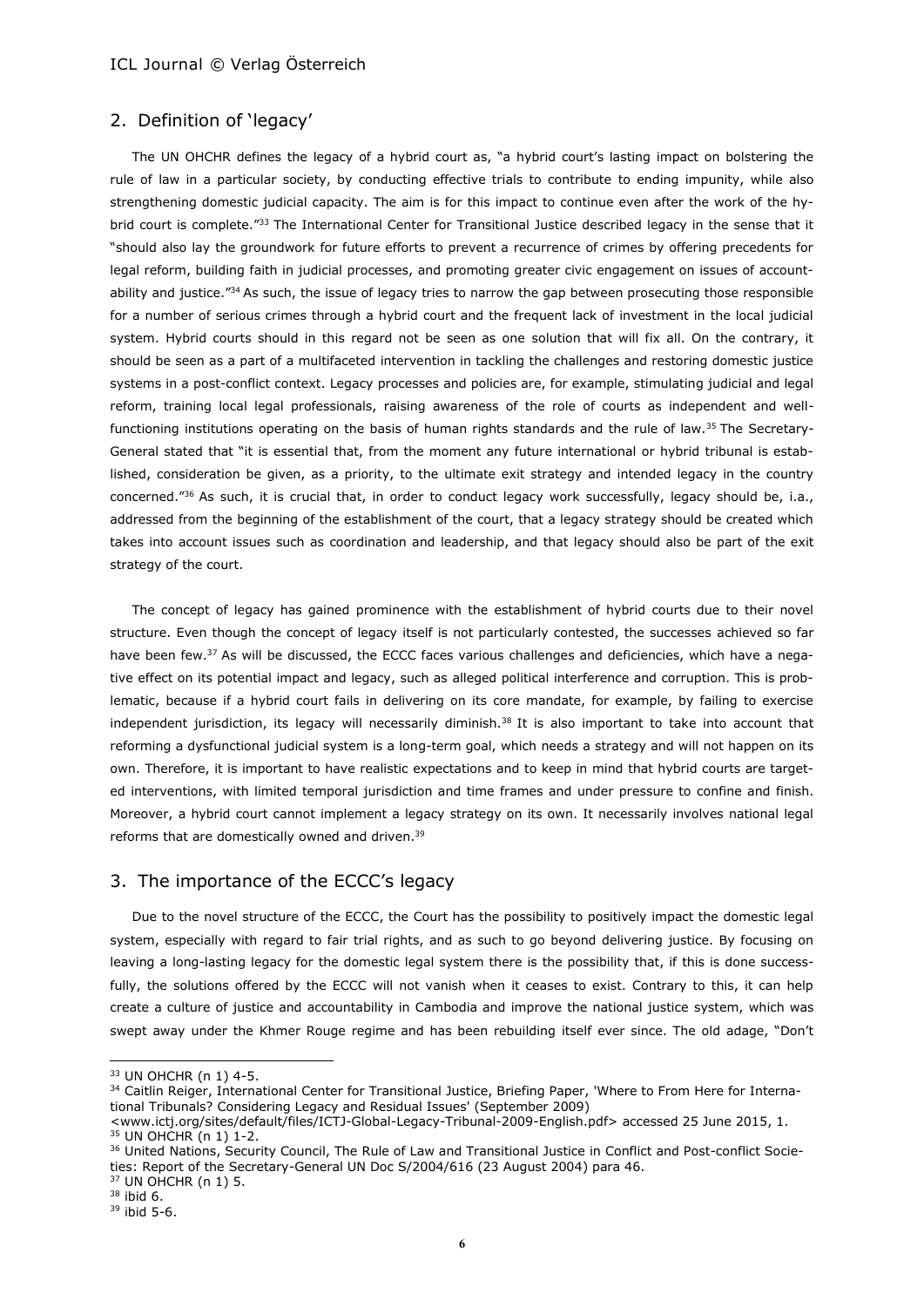give people fish - teach them how to fish," springs to mind.<sup>40</sup> The ECCC as an in-country hybrid court that is part of the domestic judicial system has the exceptional opportunity to impact and leave a legacy for the domestic legal system, more specifically in terms of fair trial rights in ways that international tribunals do not.<sup>41</sup>

### B. The right to a fair trial

## 1. The right to a fair trial as a human right

The right to a fair trial ensures that anyone who is charged with a criminal offence is treated fairly and equally. It protects the rights of the accused and the victim and ensures that the administration of justice is done properly. The right to a fair trial is an overarching human right that consists of different individual rights, which apply during the entire legal process from the initial arrest of the person until the final appeal.<sup>42</sup>

The right to a fair trial in criminal proceedings is a fundamental human right that every human being enjoys. It is an important component of the rule of law and a universally recognized human right. It can be found in the basic human rights instruments. In 1948 it was, for example, affirmed by the Universal Declaration of Human Rights<sup>43</sup> (UDHR) and later it was also included in the Covenant on Civil and Political Rights<sup>44</sup> (ICCPR) and in important regional human rights instruments, such as the European Convention on Human Rights<sup>45</sup>.<sup>46</sup> Fair trial rights are also guaranteed in the Constitution of the Kingdom of Cambodia<sup>47</sup> and in various provisions of domestic laws.<sup>48</sup>

### 2. The right to a fair trial under international law

It is beyond dispute that the right of an accused to a fair trial reflects customary international law. There is widespread state practice support by opinion juris to warrant this conclusion. However, whether the right to a fair trial has achieved the status of a peremptory norm, jus cogens, may be open to question.<sup>49</sup>

The right to a fair trial is protected and guaranteed by the most important and fundamental international human rights instruments. Article 10 of the UDHR ensures the right to a fair and public hearing by an independent and impartial tribunal. Article 14(1) of the ICCPR elaborates further on the right to a fair trial. Article 14(2) ICCPR ensures the presumption of innocence and Article 14(3) ICCPR lists minimum guarantees that everyone is entitled to when charged with a criminal offence. Some of these minimum guarantees are the right to be tried without undue delay, the right to understand the nature and cause of the charge and the right to have adequate time and facilities to prepare a defence. Finally, Article 15 ICCPR sets out important principles with regard to the right to a fair trial.

## 3. The right to a fair trial under Cambodian law

Article 31 of the Cambodian Constitution states that "[t]he Kingdom of Cambodia recognizes and respects human rights as enshrined in the United Nations Charter, the Universal Declaration of Human Rights and all the

<sup>40</sup> Higonnet (n 4) 9-10.

 $41$  ibid 12.

<sup>42</sup> Cambodian Center for Human Rights, 'Fair Trial Rights in Cambodia. Monitoring at the Court of Appeal' (June 2014)

[<sup>&</sup>lt;www.cchrcambodia.org/index\\_old.php?url=project\\_page/project\\_page.php&p=report\\_detail.php&reid=107&id](http://www.cchrcambodia.org/index_old.php?url=project_page/project_page.php&p=report_detail.php&reid=107&id=3) [=3>](http://www.cchrcambodia.org/index_old.php?url=project_page/project_page.php&p=report_detail.php&reid=107&id=3) accessed 25 June 2015, 1.

<sup>43</sup> Article 10 Universal Declaration of Human Rights.

<sup>44</sup> Article 14 International Covenant on Civil and Political Rights.

<sup>45</sup> Article 6 European Convention on Human Rights.

<sup>46</sup> David Harris, 'Right to a Fair Trial in Criminal Proceedings as a Human Right' (1967) 16(2) Int'l & Comp LQ 352-353.

<sup>47</sup> The Constitution of the Kingdom of Cambodia (21 September 1993).

<sup>48</sup> Cambodian Center for Human Rights (n 42) 1.

<sup>49</sup> Patrick Robinson, 'The Right to a Fair Trial in International Law, with Specific Reference to the Work of the ICTY' (2009) 3 Berkeley JL Int'l L Publicist 5-6.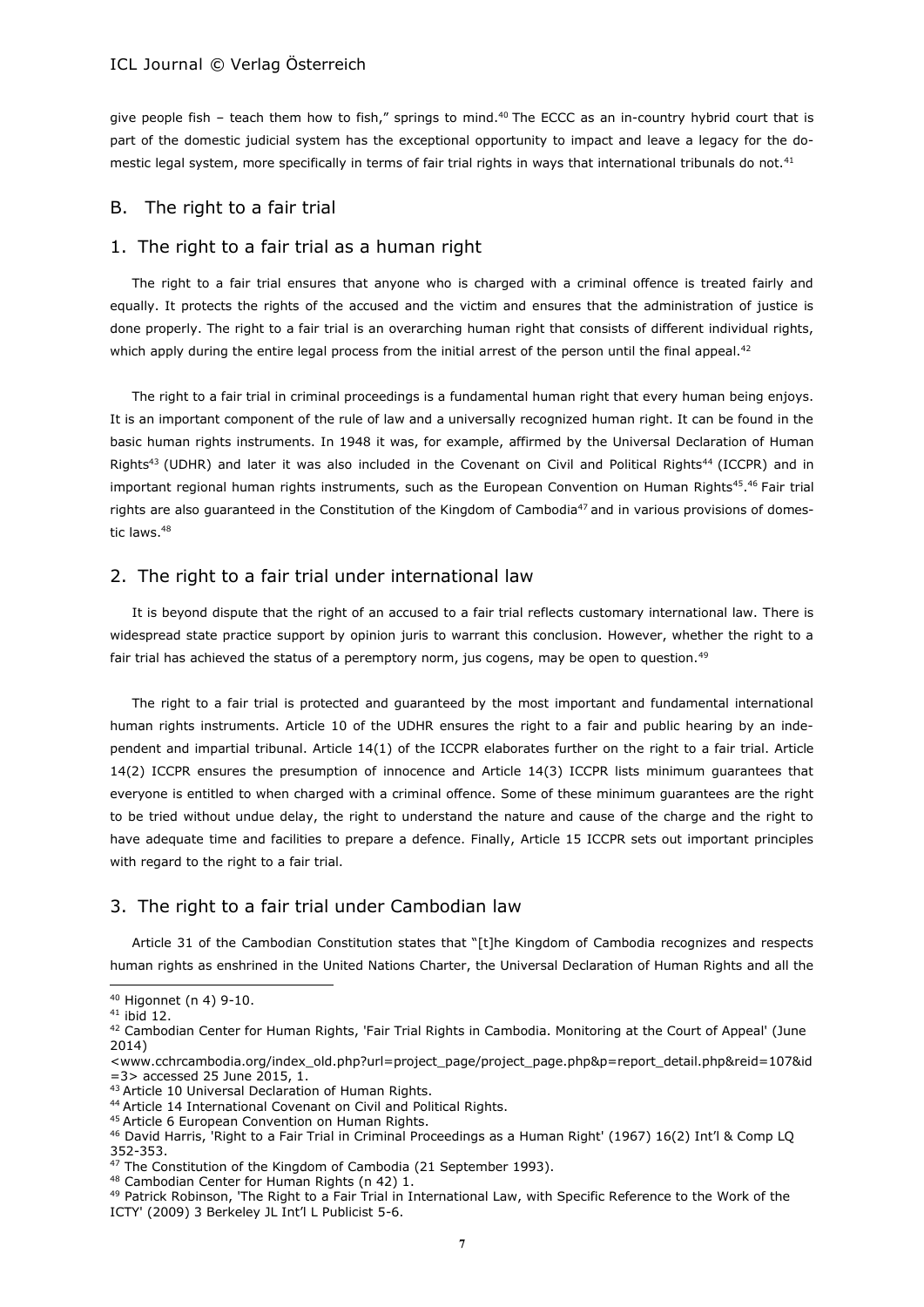treaties and conventions related to human rights, women's rights and children's rights." This provision makes international human rights norms directly applicable in the Cambodian legal system. This was confirmed by a decision of the Constitutional Council in 2007.<sup>50</sup> During the United Nations Transitional Authority in Cambodia period, Cambodia acceded to most of the major international human rights instruments, such as the ICCPR and the International Covenant on Economic, Social and Cultural Rights.<sup>51</sup>

The Cambodian Constitution provides the basic framework for the right to a fair trial in Cambodian courts. Additionally, there are general and specific provisions set out in a number of instruments that deal with the right to a fair trial. Article 38 of the Cambodian Constitution grants the right to a fair trial to every Khmer citizen. The provision lists different individual rights, such as the prohibition of the use of physical torture or mental pressure in order to obtain a confession, the presumption of innocence and the right to a defence. Articles 51, 128, 130 and 132 of the Cambodian Constitution ensure the separation of powers and an independent judiciary. The Code of Criminal Procedure of the Kingdom of Cambodia of 2007 sets out how suspects should be treated and the roles and responsibilities of the different actors involved from the initiation of the investigation until the final appeal. The Criminal Code, which came into force in December 2010, sets out the different offences and the principles of criminal responsibility and sentencing.<sup>52</sup> Article 33 of The Law on the Establishment of the ECCC determines that the Court shall follow the fair trial standards established by Article 14 and 15 of the ICCPR. Rule 21 of the Internal Rules of the ECCC also sets out the fundamental principles of the procedure before the ECCC. These fundamental principles include the protection of fair trial standards.

Finally, in 2003 the RGC adopted the Legal and Judicial Reform Strategy.<sup>53</sup> The Council for Legal and Judicial Reform was established in June 2002 with the mission to initiate and encourage the process of legal and judicial reform. Since mid 2005, the Council has been carrying out its comprehensive action plan to implement the Legal and Judicial Reform Strategy. According to this reform strategy four principles derived from the Cambodian Constitution should guide this legal and judicial reform, i.e. the rights of individuals, liberal democracy, the separation of powers and the rule of law. Additionally, seven strategic objectives were set out by the reform strategy, which later formed the basis of the Legal and Judicial Reform Action Plan of 2005.<sup>54</sup> The strengthening of judicial services, the provision of better access to legal and judicial information are two examples of these strategic objectives.<sup>55</sup> Even though progress has been made according to these reports, their work is faced by many challenges, such as budget constraints, shortage of infrastructure and shortage of qualified special judges.<sup>56</sup>

# 4. Fair trial standards before the ECCC

The ECCC is governed by Cambodian fair trial principles and rules of procedure. However, the ECCC may also take into account procedural rules established at the international level if there is a lacuna in the Cambodian rules. The interplay between Cambodian and international law is mirrored in the Cambodian Constitution, which, as the supreme law of Cambodia governs as well legal proceedings before the ECCC. As stated above, the Constitution explicitly incorporates, in Article 31, international human rights standards into the domestic

<sup>&</sup>lt;sup>50</sup> The Constitutional Council of the Kingdom of Cambodia, Decision No 092/003/2007 (10 July 2007); Cambodian Center for Human Rights (n 42) 2.

<sup>51</sup> Amnesty International, 'Kingdom of Cambodia: Urgent Need for Judicial Reform' (19 June 2002) ASA 23/004/2002, 2.

<sup>&</sup>lt;sup>52</sup> Cambodian Center for Human Rights (n 42) 2.

<sup>53</sup> Council for Legal and Judicial Reform, Legal and Judicial Reform Strategy, adopted by the RGC at the Plenary Session on 20 June 2003.

<sup>54</sup> Council for Legal and Judicial Reform, Plan of Action for implementing the Legal and Judicial Reform Strategy, adopted by the RGC at the Plenary Session on 29 April 2005; Cambodian Center for Human Rights (n 42) 2-3. <sup>55</sup> The Royal Government of Cambodia, National Strategic Development Plan Update 2009-2013

[<sup>&</sup>lt;www.gafspfund.org/sites/gafspfund.org/files/Documents/Cambodia\\_6\\_of\\_16\\_STRATEGY\\_National\\_Strategic\\_](http://www.gafspfund.org/sites/gafspfund.org/files/Documents/Cambodia_6_of_16_STRATEGY_National_Strategic_%20Development_Plan.NSDP__0.pdf) %20Development\_Plan.NSDP\_0.pdf> accessed 25 June 2015, 13-14.

<sup>56</sup> The Royal Government of Cambodia, National Strategic Development Plan 2014-2018 [<http://cdc](http://cdc-crdb.gov.kh/cdc/documents/NSDP_2014-2018.pdf)[crdb.gov.kh/cdc/documents/NSDP\\_2014-2018.pdf>](http://cdc-crdb.gov.kh/cdc/documents/NSDP_2014-2018.pdf) accessed 25 June 2015, 9-12.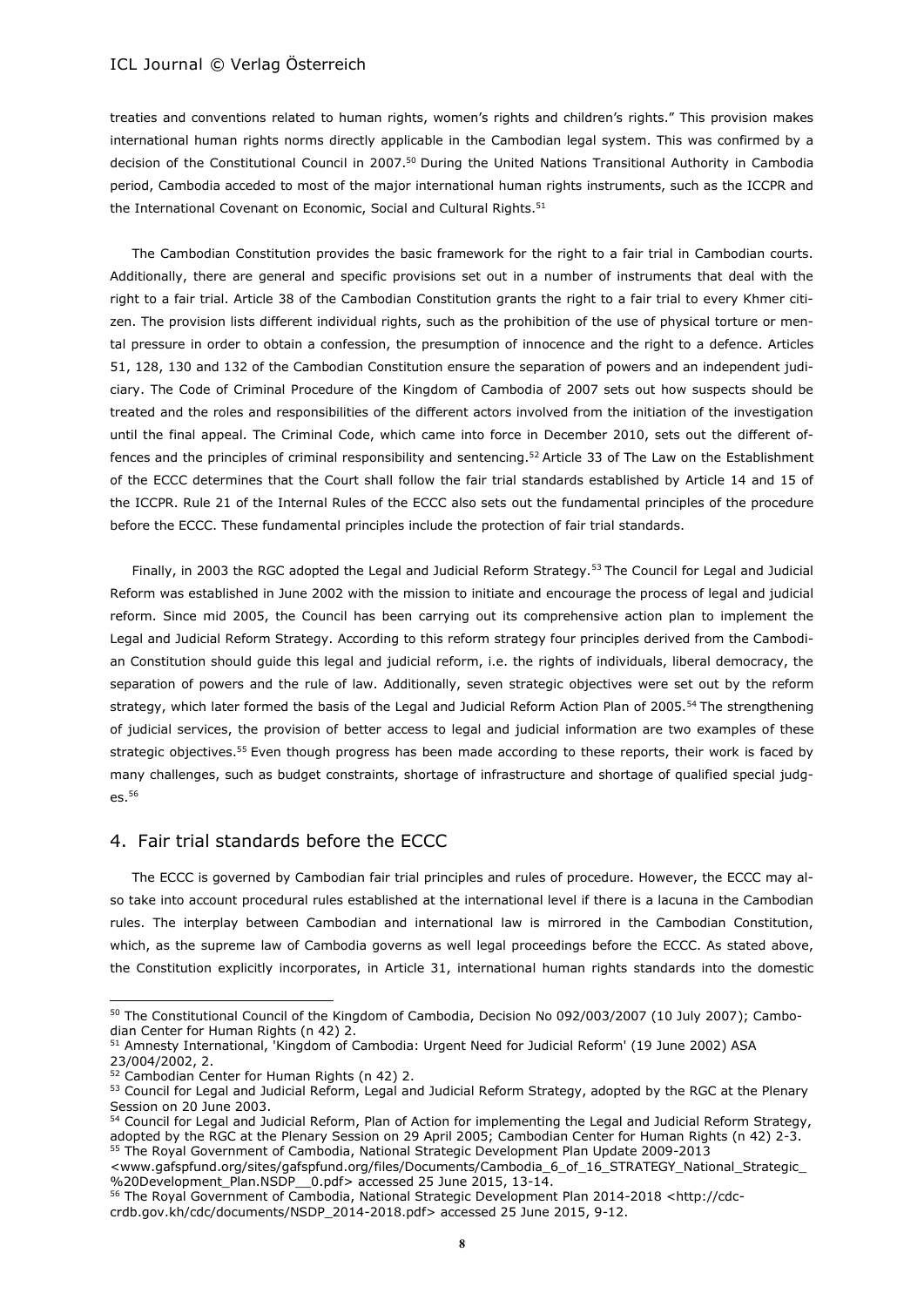legal framework. Cambodia has ratified the major international human rights conventions, including the ICCPR. As the ECCC is a part of the Cambodian court system, the laws and instruments governing the ECCC are also subject to the Cambodian Constitution and the human rights protections enumerated in it, as such the ECCC judges are constitutionally obligated to consider international human rights conventions and fair trial rights.<sup>57</sup>

The ECCC is also governed by the 2003 Agreement between the United Nations and the RGC concerning the prosecution under Cambodian law of crimes committed during the period of Democratic Kampuchea, which states in Article 12 that Cambodian law primarily applies but guidance may also be sought in procedural rules established at the international level when there is uncertainty or deficiency in Cambodian law or when Cambodian law is inconsistent with international standards. Article 12(2) provides that the ECCC has to exercise its jurisdiction in accordance with the international standards listed in Articles 14 and 15 of the ICCPR. The Agreement must be implemented through the Establishment Law.<sup>58</sup> Article 33 of the Establishment Law states as the Agreement that the ECCC shall exercise its jurisdiction in accordance with Articles 14 and 15 ICCPR.<sup>59</sup>

Finally, the Internal Rules set out the procedure before the ECCC. The Internal Rules are mostly based on Cambodian procedural law and incorporate international fair trial rights, standards and principles set out in the Constitution. The Pre-Trial Chamber held that reference should be made to the Internal Rules as the primary instrument when there is a difference between the Internal Rules and the Cambodian Criminal Procedure Code. As such, the Cambodian Criminal Procedure Code should only apply where an issue arises which is not addressed by the Internal Rules.<sup>60</sup>

# III. The Cambodian legal and judicial system

### A. The impact of the Khmer Rouge on the Cambodian legal and judicial system

When the Khmer Rouge regime was in power, between April 1975 and January 1979, an estimated 1.7 million Cambodians, approximately one fourth of the population, were executed or died from starvation and disease. The Khmer Rouge attempted to install a complete agrarian communist state. In doing so they carefully planned and executed policies to exterminate the country's intellectuals.<sup>61</sup> This had a devastating impact on the Cambodian judicial system, as by 1979, when the Khmer Rouge fell due to a Vietnamese intervention, only ten qualified lawyers were left in the country. The Cambodian judicial system has still not recovered from these events. Some of the current pressing concerns are the adequate protection of fair trial rights and the continuing political interferences in especially human rights and politically sensitive cases.<sup>62</sup>

The ECCC was established in 2003 in order to prosecute the senior leaders of Democratic Kampuchea and those believed to be most responsible for grave violations of national and international law. The ECCC was hailed as a model court for the domestic judicial system, which could leave a lasting impact and legacy for the Cambodian domestic legal and judicial system. However, the ECCC is plagued by its own deficiencies, which threaten the potential that the ECCC can have in positively impacting the domestic judicial and legal system and leaving a long lasting legacy for it.<sup>63</sup>

## B. Introduction to the Cambodian legal and judicial system

<sup>57</sup> Karnavas (n 25) 51-52 and 54.

<sup>58</sup> Article 12(2) Agreement between the United Nations and the Royal Government of Cambodia Concerning the Prosecution under Cambodian Law of Crimes Committed During the Period of Democratic Kampuchea (6 June 2003) [<http://www.eccc.gov.kh/en/documents/legal/agreement-between-united-nations-and-royal](http://www.eccc.gov.kh/en/documents/legal/agreement-between-united-nations-and-royal-government-cambodia-concerning-prosecutio)[government-cambodia-concerning-prosecutio>](http://www.eccc.gov.kh/en/documents/legal/agreement-between-united-nations-and-royal-government-cambodia-concerning-prosecutio) accessed 25 June 2015.

Karnavas (n 25) 56.

<sup>60</sup> ibid 57-59.

 $61$  Higonnet (n 4) 36.

<sup>62</sup> Coughlan, Ghouse & Smith (n 14) 16.

 $63$  ibid  $17$ .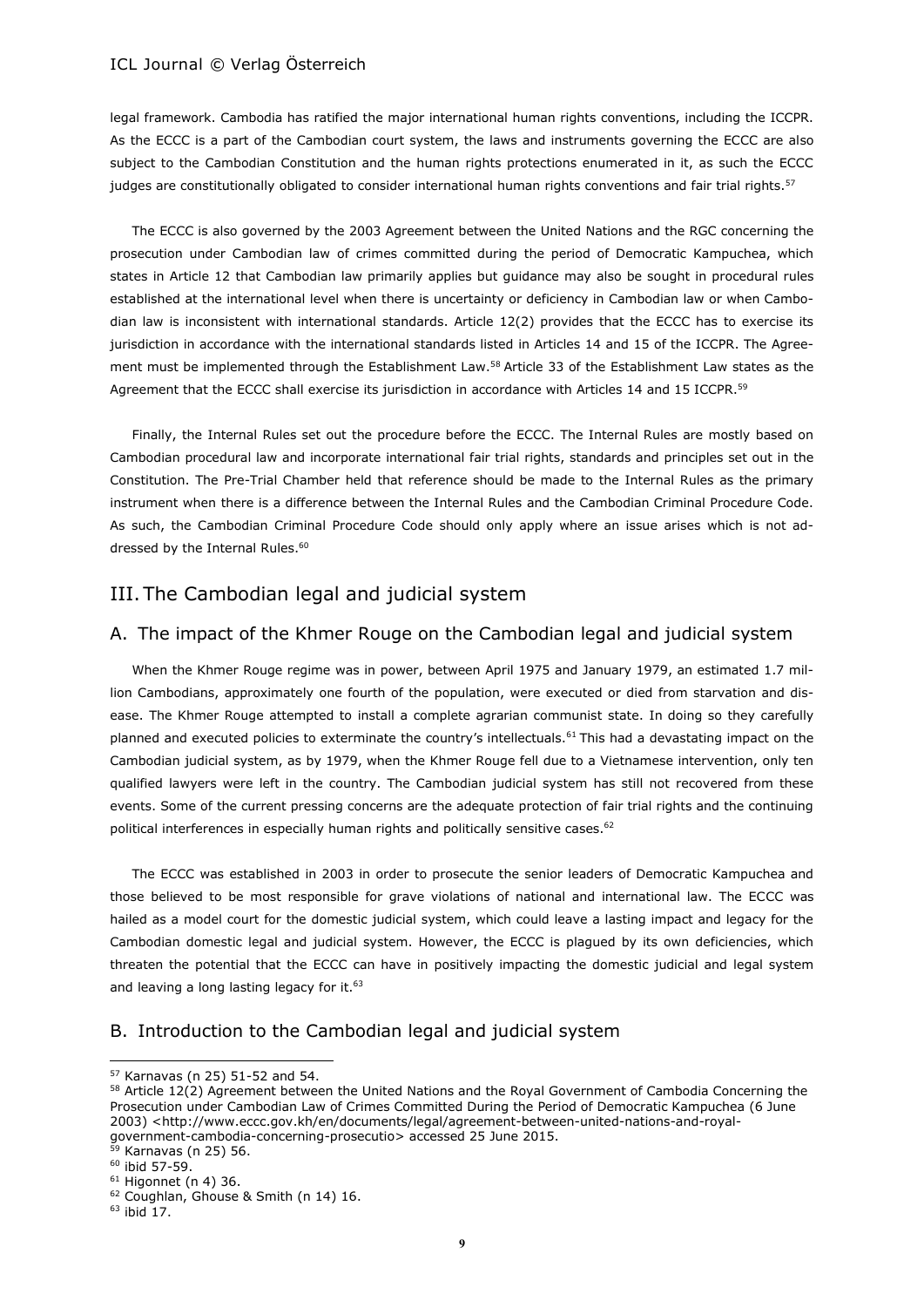The Cambodian judiciary is governed by the Cambodian Constitution, which stipulates that the judiciary functions independently from the executive.<sup>64</sup> The judiciary is organised in a hierarchical way with First Instance Courts, an Appellate Court and a Supreme Court. If a judicial decision of the First Instance Courts is appealed, the case comes before the Appellate Court in Phnom Penh. The Appellate Court has the power to examine appeals based on matters of law and matters of fact, both for civil and criminal cases throughout the country. Appeals can also be taken to the Supreme Court, which is the chief court of appeal. It primarily deals with matters of law. There are two additional and separate judicial streams, i.e. the Military Court and the ECCC.<sup>65</sup> There is also a Supreme Council of Magistracy, which is the judicial organ ensuring the independence of the judiciary in Cambodia.<sup>66</sup>

### C. Deficiencies in the Cambodian legal and judicial system

The Cambodian judicial system is slowly recovering form the devastating impact of the Khmer Rouge regime that resulted in only ten qualified lawyers being left in the country by 1979. Because of these devastating events, Cambodia lacks an established and experienced judiciary. The RGC has pledged to reform the courts

and has placed legal and judicial reform as top priority.<sup>67</sup> However, progress has been slow and there is a widening gap between the constitutional guarantees for the judiciary and the way the judiciary functions in practice, which is problematic as it makes the judiciary, for example, an easy tool to silence opposition and to make criticism and debate impossible.<sup>68</sup> The judiciary continues to be heavily influenced by the executive. Consequently, it is not independent and impartial. The Cambodian judiciary has been controlled by the ruling Cambodian People's Party (CPP) since 1979. In Cambodia there exists a so-called system of patronage, which blurs the separation of powers between the judicial and the executive branch, and as such makes the judiciary prone to political interference, which affects the judicial independence of judges.<sup>69</sup> Within the system of patronage, judges align themselves closely to politicians in order to benefit from their power to influence judicial appointments and thus ensure the necessary support for their career advancement. Consequently, judges and prosecutors do not operate according to the law, but in accordance to what their patron dictates them, otherwise they risk losing their position or not being promoted. As a result, a majority of the judges and prosecutors are members of the ruling CPP.<sup>70</sup> The judiciary is part of the hierarchical political system that exists in Cambodia. This system of patronage severely affects the proper workings of the rule of law and fair trial rights. The system of patronage and the problematic issue of political interference were some of the major concerns of the UN when negotiating the workings of the ECCC with the RGC.<sup>71</sup> Eventually, this led to the establishment of the ECCC as a hybrid tribunal with international and, a majority of, Cambodian judges balanced by a complex su-

<sup>67</sup> The Royal Government of Cambodia, Samdech Techo Hun Sen, Rectangular Strategy - Phase III (2013) [<www.cambodiainvestment.gov.kh/content/uploads/2013/11/2013-Rectangular-Strategy-III-En8.pdf>](http://www.cambodiainvestment.gov.kh/content/uploads/2013/11/2013-Rectangular-Strategy-III-En8.pdf) accessed 25 June 2015 13; Transparency International (n 65) 52-53.

68 The Royal Government of Cambodia (n 56); Cambodian Center for Human Rights, 'CCHR Briefing Note -February 2013. Judicial Reform' (February 2013)

l

<sup>&</sup>lt;sup>64</sup> Article 128 Constitution of the Kingdom of Cambodia.

<sup>&</sup>lt;sup>65</sup> Transparency International, National Integrity System Assessment, 'Corruption and Cambodia's Governance System: The Need for Reform' (2014) 53.

<sup>&</sup>lt;sup>66</sup> Kong Phallack, 'Overview of the Cambodian Legal and Judicial System' in Hor Peng, Kong Phallack & Jörg Menzel (eds.), *Introduction to Cambodian Law* (Konrad Adenauer Stiftung 2012) 11-12.

[<sup>&</sup>lt;www.cchrcambodia.org/admin/media/analysis/analysis/english/2013-02-18-CCHR%20Briefing%20Note%20-](http://www.cchrcambodia.org/admin/media/analysis/analysis/english/2013-02-18-CCHR%20Briefing%20Note%20-%20Judicial%20Reform_en.pdf) [%20Judicial%20Reform\\_en.pdf>](http://www.cchrcambodia.org/admin/media/analysis/analysis/english/2013-02-18-CCHR%20Briefing%20Note%20-%20Judicial%20Reform_en.pdf) accessed 25 June 2015, 2.

<sup>69</sup> Joint Civil Society Report with The Centre for Civil and Political Rights, 'Cambodia: Civil Society Report on the Implementation of the ICCPR: To be Submitted for the Review of the Second Periodic Report of Cambodia at the 113th Session of the Human Rights Committee (March 2015)' (20 February 2015) 50; Transparency International (n 65) iv.

 $70$  Transparency International (n 65) 56.

<sup>&</sup>lt;sup>71</sup> United Nations, Human Rights Committee, Concluding Observations: Cambodia UN Doc CCPR/C/79/Add.108 (27 July 1999) para 8, 2.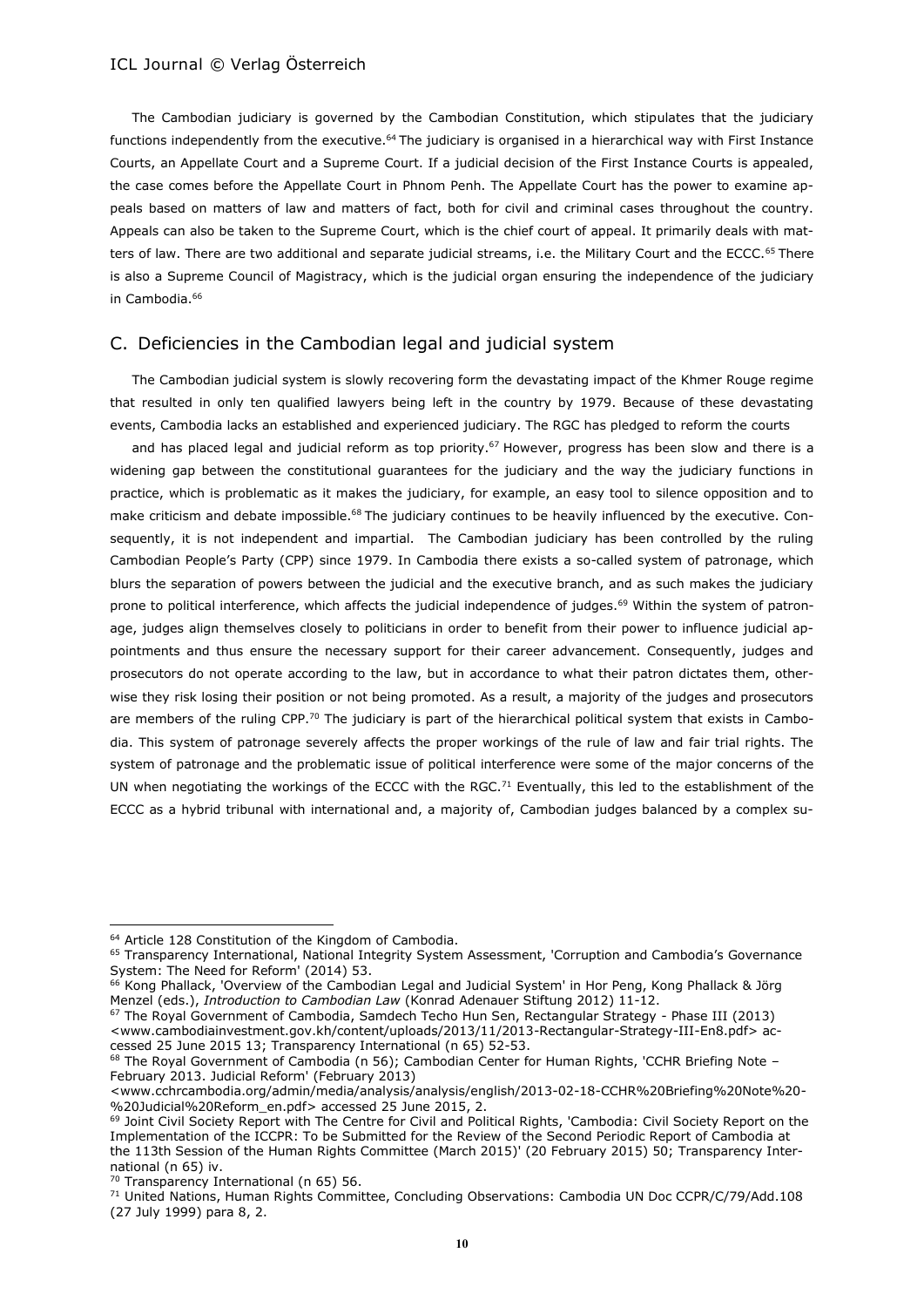per-majority voting requirement and other provisions to protect against political interference.<sup>72</sup> The question of judicial independence was also a returning issue during the 2014 Universal Periodic Review of Cambodia.<sup>73</sup>

Political interference constitutes a crucial limitation on the check and balances that should be in place to limit the reach of the executive power.<sup>74</sup> Politically motivated cases have been brought against opposition politicians and human rights defenders.<sup>75</sup> Even though there have been improvements, these cases remain problematic.<sup>76</sup> On the other hand, those with government connections have enjoyed impunity.<sup>77</sup> This does not only undermine the rights to a fair trial but poses also a serious threat to the values of a liberal democracy.<sup>78</sup> A 2010 report of the UN Special Rapporteur on the situation of human rights in Cambodia stated that, "in spite of the Constitutional guarantees and the existence of various institutions to enhance and safeguard its independence, the Special Rapporteur is of the view that the judiciary has not been working as effectively, independently and impartially as possible."<sup>79</sup>

In 2002, the RGC demonstrated some degree of commitment to legal and judicial reform when they established the Council for Legal and Judicial Reform and subsequently adopted in 2003 a legal and judicial reform strategy. However, so far no fundamental action has been taken in these reforms on the part of the RGC.<sup>80</sup> In 2014, within the context of judicial reform, three long-awaited fundamental laws on the judiciary were tabled before Parliament, on the organization of the courts, on the status of judges and prosecutors, and on the Supreme Council of the Magistracy. Two of the three laws were already envisaged in the 1993 Constitution. There was no prior public release of the draft laws and no consultations were held with relevant stakeholders. Despite repeated calls from civil society and from the UN Special Rapporteur on Cambodia, they were not shared until the day before the National Assembly started examining them.<sup>81</sup> In May and June 2014, the three draft laws were adopted in quick succession with little debate. On the 16th of July 2014, only two weeks and a half later, the texts were promulgated into law.<sup>82</sup> The main purpose of the three laws is to protect and promote the independence of the judiciary. However, the UN Special Rapporteur on Cambodia in his latest report in 2014 expressed concerns that the laws contain provisions that negatively affect the principle of separation of powers, as the laws give the Ministry of Justice undue influence over the judiciary. The Minister of Justice remains, for example, a member of the Supreme Council of Magistracy and has the power to appoint another member of the Council. The Supreme Council of Magistracy decides on all issues with regard to the appointment, promotion and transfer of judges and receives complaints and can take disciplinary actions against judges. The Supreme Council of Magistracy is the guardian of the independence of the judiciary and the fact that the executive is involved in the Council constitutes a clear breach of the separation of powers and a clear conflict of interests.<sup>83</sup> Another issue highlighted by the UN Special Rapporteur, and which he had already addressed in his previous report<sup>84</sup>, is the recommendation that judges and prosecutors should not be active members of political parties.

<sup>76</sup> Interview with Billy Chia-Lung Tia; Interview with Suon Bunthoeun.

<sup>72</sup> Coughlan, Ghouse & Smith (n 14) 17-18; Open Society Foundations (n 24) 5-7.

<sup>&</sup>lt;sup>73</sup> United Nations, General Assembly, Report of the Working Group on the Universal Periodic Review: Cambodia UN Doc A/HRC/26/16 (27 March 2014), see for example para 26, 30 and 55.

<sup>&</sup>lt;sup>74</sup> Transparency International (n 65) 61.

<sup>75</sup> See for example the Sonando Case discussed in Section 3.3; Cambodian Center for Human Rights (n 68) 4.

<sup>77</sup> Cambodian Center for Human Rights (n 68) 2.

<sup>78</sup> ibid 5.

 $79$  Report of the Special Rapporteur on the Situation of Human Rights in Cambodia UN Doc A/HRC/15/46 (16 September 2010) para 30.

<sup>80</sup> Cambodian Center for Human Rights, 'Cambodian Center for Human Rights Submissions to the Human Rights Committee' (April 2014)

[<sup>&</sup>lt;http://tbinternet.ohchr.org/Treaties/CCPR/Shared%20Documents/KHM/INT\\_CCPR\\_NGO\\_KHM\\_17008\\_E.pdf>](http://tbinternet.ohchr.org/Treaties/CCPR/Shared%20Documents/KHM/INT_CCPR_NGO_KHM_17008_E.pdf) accessed 25 June 2015, 8.

<sup>81</sup> Interview with Suon Bunthoeun.

<sup>82</sup> United Nations, General Assembly, Role and Achievements of the Office of the United Nations High Commissioner for Human Rights in assisting the Government and People of Cambodia in the promotion and protection of Human Rights: Report of the Secretary-General UN Doc A/HRC/27/43 (15 August 2014) 7.

<sup>83</sup> Articles. 51, 128, 130 and 132 Constitution of the Kingdom of Cambodia.

<sup>84</sup> UN SR (n 79) para 67, 16.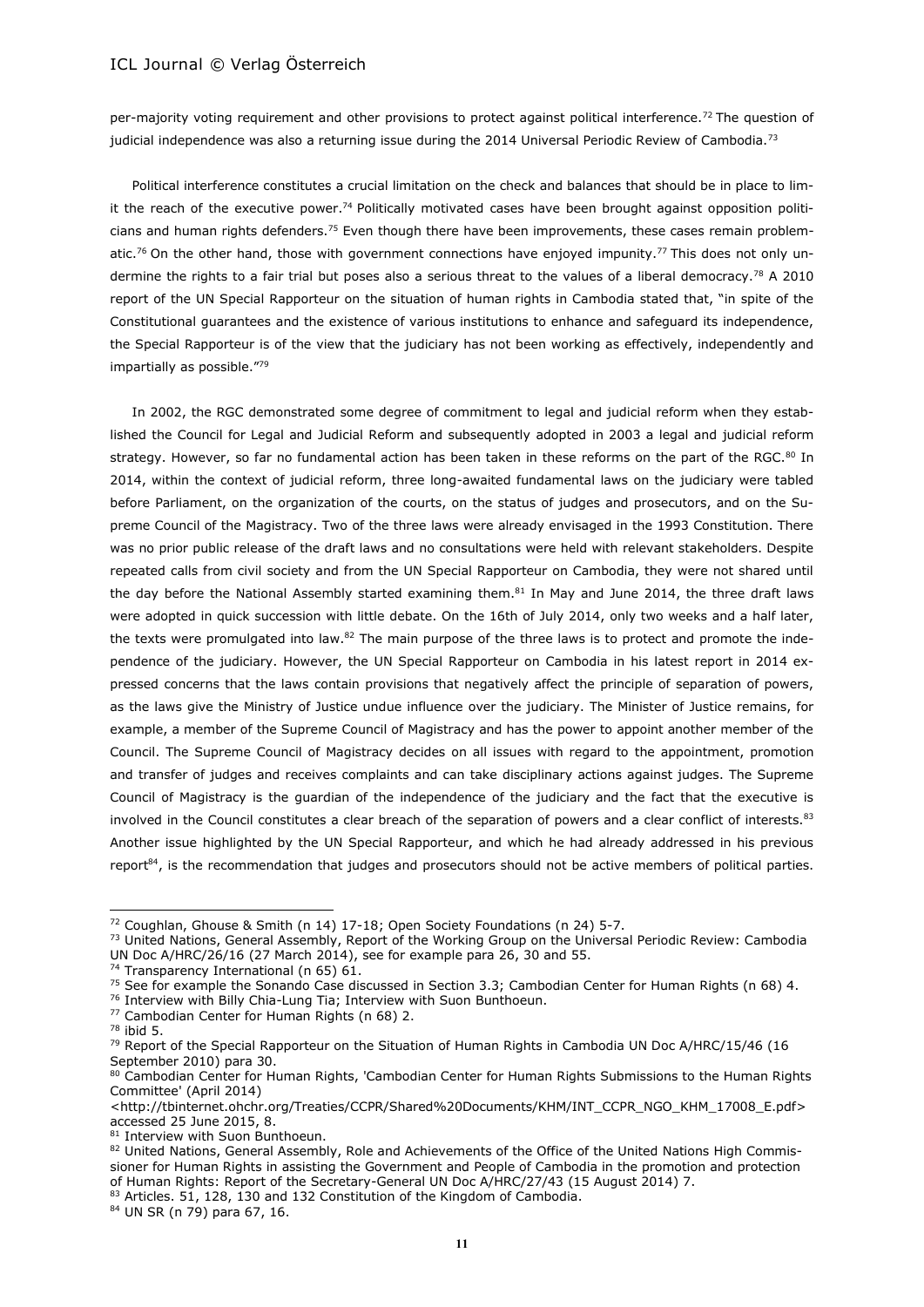However, the new law on the status of judges and prosecutors does not explicitly spell this requirement out in the way the Special Rapporteur had hoped for.<sup>85</sup>

Additionally, the Cambodian judicial system suffers from highly inadequate financial<sup>86</sup>, human and infrastructural resources, low salaries, poor training, and a lack of awareness of relevant human rights and fair trial standards.<sup>87</sup> This results in high levels of corruption and inefficiency.<sup>88</sup> Transparency International's Global Corruption Barometer for 2013 indicated that 65 per cent of the respondents who had been in contact with judicial officers were asked to pay a bribe in the last 12 months.<sup>89</sup> The National Integrity Assessment of Transparency International gives a score of 0 of 100 regarding the accountability of members of the judiciary in reporting and being answerable for their actions in practice, meaning that accountability of members of the judiciary is almost non-existent. The majority of judgements are influenced by politics rather than objective legal deliberation.<sup>90</sup> Corruption is a serious issue that is endemic to the Cambodian judicial system. It is so widespread that is can be considered the norm. According to the 2014 Corruption Perceptions Index, Cambodia is listed among the twenty most corrupt countries in the world. It got a score of 21 of 100, with 0 being highly corrupted and 100 very clean. The score indicates the perceived level of public sector corruption.<sup>91</sup>

Due to issues such as perceived corruption, the Cambodian population lacks trust and confidence in the judiciary.<sup>92</sup> According to the Transparency International's Global Corruption Barometer for 2013, the Cambodian judiciary was perceived as being the most corrupt institution out of 12 public institutions reviewed.<sup>93</sup> There is also a lack of awareness among citizens with regard to their legal rights and how to exercise them.<sup>94</sup>

A final problem is the judiciary's poor record in protecting fair trial rights.<sup>95</sup> Even though local judges are constitutionally obligated to consider international human rights conventions and fair trial standards and rights when applying and interpreting domestic law, these international legal principles have rarely been applied in practice.<sup>96</sup> Areas of major concern in domestic criminal proceedings are, i.a., limited legal arguments in the courtroom, excessive reliance on confessions extracted in police custody and often under duress, lengthy detention without charge and the lack of trust by the public that the courts will deliver impartial justice.<sup>97</sup> The Trial Monitoring Project conducted by the Cambodian Center for Human Rights (CCHR)<sup>98</sup> has recorded a number of deficiencies with regard to fair trial rights in domestic courts since 2009. Even though there has been improvement in the level of adherence to fair trial standards since the beginning of the Trial Monitoring Project in 2009, many problems still remain.<sup>99</sup> In its most recent report (June 2014), the CCHR collected and analysed data from the monitoring of 204 criminal trials at the Court of Appeal between 1 March 2013 and 31 January 2014. According to this report, there have been steady improvements with regard to some of the procedures that underpin fair trial rights. However, many concerns remain. Some of the major issues are the impact of the previ-

<sup>85</sup> UN GA (n 82) 10-11; Joint Civil Society Report with The Centre for Civil and Political Rights (n 69) 50-51.

<sup>86</sup> Open Society Foundations, 'Funding Crisis Threatens to Shutter Cambodia's Khmer Rouge Court' (2013) [<www.opensocietyfoundations.org/press-releases/funding-crisis-threatens-shutter-cambodia-s-khmer-rouge](http://www.opensocietyfoundations.org/press-releases/funding-crisis-threatens-shutter-cambodia-s-khmer-rouge-court)[court>](http://www.opensocietyfoundations.org/press-releases/funding-crisis-threatens-shutter-cambodia-s-khmer-rouge-court) accessed 25 June 2015.

<sup>87</sup> Cambodian Center for Human Rights (n 68) 2.

<sup>88</sup> Transparency International (n 65) 53-54.

<sup>89</sup> Transparency International, 'Global Corruption Barometer Data 2013 – Cambodia' (2013)

[<sup>&</sup>lt;http://www.transparency.org/gcb2013/country/?country=cambodia>](http://www.transparency.org/gcb2013/country/?country=cambodia) accessed 24 June 2015.

<sup>90</sup> Transparency International (n 65) 58-59.

<sup>&</sup>lt;sup>91</sup> Transparency International, '2014 Corruption Perceptions Index' (2014)

[<sup>&</sup>lt;www.transparency.org/cpi2014/results>](http://www.transparency.org/cpi2014/results) accessed 24 June 2015.

<sup>92</sup> UN GA (n 82) 10-11; Cambodian Center for Human Rights (n 68) 2.

<sup>93</sup> Transparency International (n 89).

<sup>94</sup> Cambodian Center for Human Rights (n 68) 2.

<sup>95</sup> Coughlan, Ghouse & Smith (n 14) 20.

<sup>96</sup> Karnavas (n 25) 54.

<sup>97</sup> Joint Civil Society Report with The Centre for Civil and Political Rights (n 69) 47-49 and 52-54; Karnavas (n 25) 54-55.

<sup>98</sup> The author accompanied the trial monitoring team of the CCHR to the Court of Appeal on the 29th of May 2015.

<sup>99</sup> Cambodian Center for Human Rights (n 68) 2.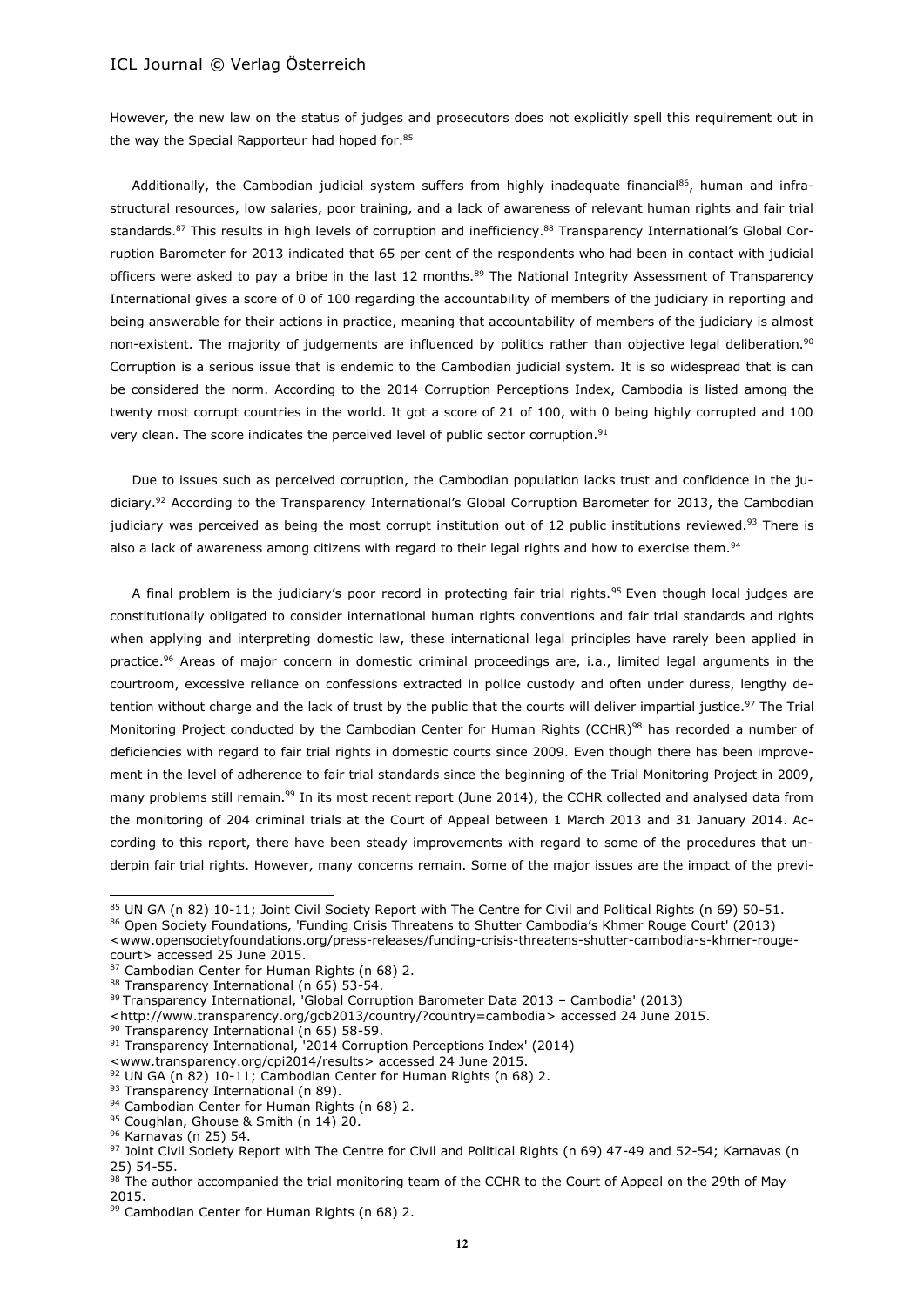ously discussed lack of separation of powers, the influence of the executive power on the judiciary and the lack of independence of the judiciary.<sup>100</sup> According to the report of the CCHR, rights related to a public hearing, to understanding the nature of the charge, to legal representation and to be present at a trial, the presumption of innocence, the right to a public and reasoned judgment, independence, impartiality and professionalism of the judge and trials involving juveniles are rights that are not guaranteed and/or implemented in a fully satisfactory manner, and this threatens an individual's right to a fair trial. Additionally, the quality of the evidence presented in hearings is often very poor, which negatively affects the right to be convicted beyond reasonable doubt.<sup>101</sup> The right to be tried by an independent and impartial tribunal is a cornerstone of fair trial rights and is described by the UN Human Rights Committee as "an absolute right that may suffer no exception."102 This makes sense because if a court is affected in its independence then it is not longer capable of upholding its duty to ensure fair trials.<sup>103</sup> According to the data, fair trial rights that were upheld and well respected were the right to adequate time and facilities to prepare a defence, to not be compelled to confess guilt, the prohibition against double jeopardy and the prohibition against retroactive application of criminal law.<sup>104</sup>

Between January and June 2012, the CCHR monitored 354 trials involving 719 individuals accused of criminal offences at different courts of first instance and analysed the data obtained in its 2013 Sixth Bi-Annual Report "Fair Trial Rights in Cambodia". Positive factors were monitored, such as the absence at any of the monitored courts of any statements by judges regarding the innocence or guilt of an accused before the verdict was delivered. The data revealed various areas of concern with regard to a number of fair trial standards. Little or no progress was made with regard to these rights since the fifth reporting period. For example, no single judge in any of the trials that were monitored explained to the defendant his/her right to remain silent and 71% of defendants were detained prior to their trial hearings.<sup>105</sup>

In 2012 there was a controversy surrounding a judgement delivered by the Phnom Penh Municipal Court that imposed a 20-year jail term to the independent radio station owner Mam Sonando for allegedly inciting insurrection activities in Kratie's Broma village.<sup>106</sup> The case has been described as "one of the most blatantly politically motivated trials in recent years."<sup>107</sup> Human rights groups claimed that the Government had fabricated the alleged plot in order to silence the owner of one of the few independent radio stations in Cambodia and to cover up its eviction of 600 Broma villagers who were involved in a land dispute with a rubber plantation.<sup>108</sup> As such, this trial exposed many of the discussed deficiencies in the Cambodian judicial system.

<sup>100</sup> Cambodian Center for Human Rights (n 42) iv.

<sup>101</sup> ibid 7-21.

<sup>102</sup> United Nations, Human Rights Committee, *González del Río v. Peru* Communication No 263/1987 UN Doc CCPR/C/46/D/263/1987 (28 October 1992) para 5.2.

<sup>103</sup> Cambodian Center for Human Rights (n 42) 17.

<sup>104</sup> ibid 21-24.

<sup>&</sup>lt;sup>105</sup> Cambodian Center for Human Rights, 'Sixth Bi-annual Report. Fair Trial Rights in Cambodia' (December 2013)

[<sup>&</sup>lt;www.cchrcambodia.org/admin/media/report/report/english/CCHR%20Sixth%20Bi%20annual%20Reports%20](http://www.cchrcambodia.org/admin/media/report/report/english/CCHR%20Sixth%20Bi%20annual%20Reports%20on%20FTRs%20December%202013%20ENG.pdf) [on%20FTRs%20December%202013%20ENG.pdf>](http://www.cchrcambodia.org/admin/media/report/report/english/CCHR%20Sixth%20Bi%20annual%20Reports%20on%20FTRs%20December%202013%20ENG.pdf) accessed 25 June 2015, 4-5 and 18. <sup>106</sup> Criminal Case no 206 (18 May 2012).

<sup>107</sup> Peter Zsombor, 'Sonando Verdict a Tough Test for KRT Legacy' *The Cambodia Daily* (Phnom Penh, 4 October 2012) [<www.opendevelopmentcambodia.net/news/sonando-verdict-a-tough-test-for-krt-legacy/>](http://www.opendevelopmentcambodia.net/news/sonando-verdict-a-tough-test-for-krt-legacy/) accessed 25 June 2015.

<sup>108</sup> Karnavas (n 25) 55; Peter Zsombor, 'Donors Criticize Sonando Sentence' *The Cambodia Daily* (Phnom Penh, 3 October 2012) [<www.cambodiadaily.com/archives/donors-criticize-sonando-sentence-3220/>](http://www.cambodiadaily.com/archives/donors-criticize-sonando-sentence-3220/) accessed 25 June 2015.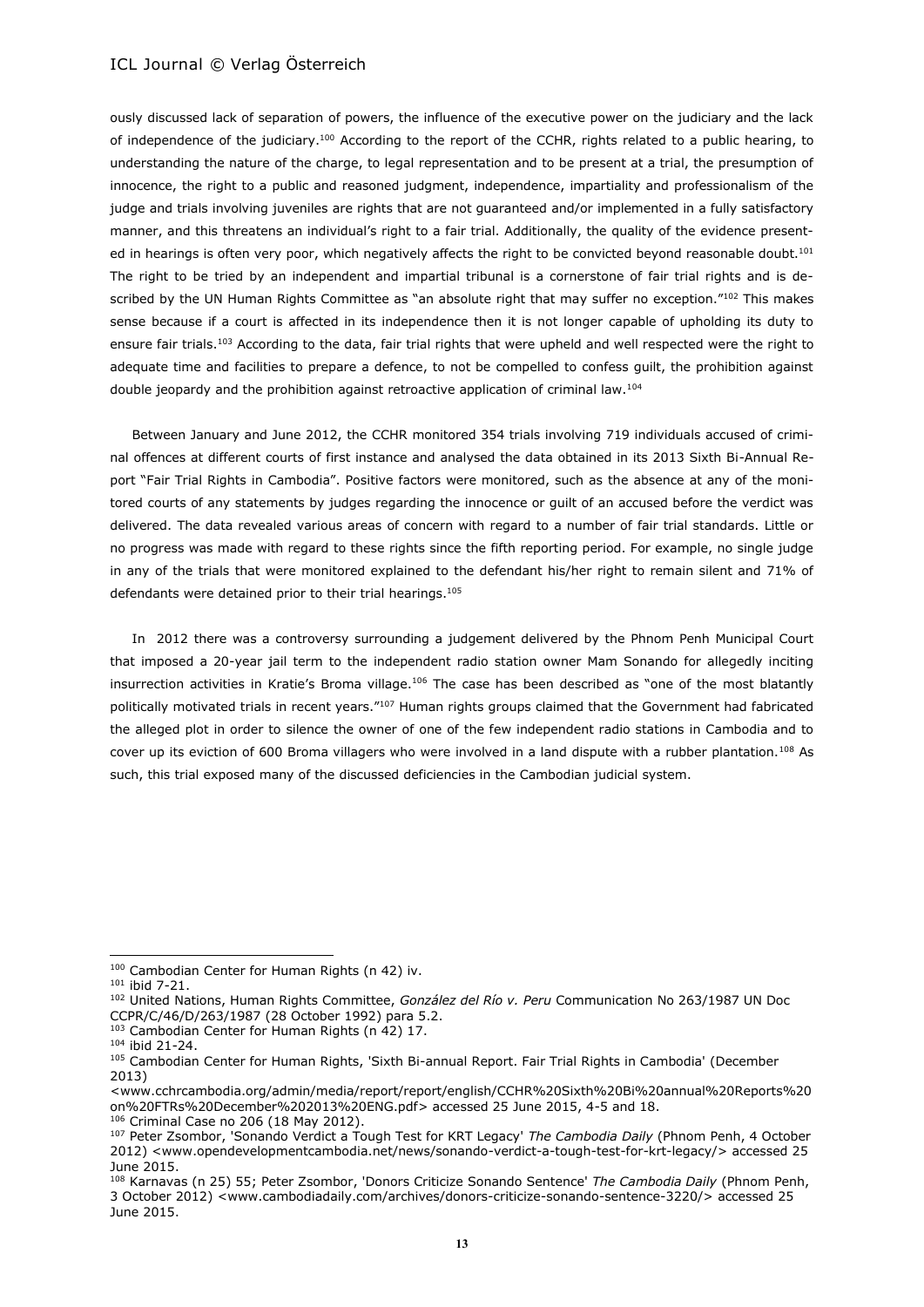# Legacy at the ECCC

## A. Introduction

In this chapter, the ECCC's potential for positively impacting the domestic legal system and leaving a positive legacy will be discussed. First, the fact that the ECCC was hailed as a model court for the local judiciary and that it was believed that it could have 'a demonstration effect', by, for example, demonstrating the domestic judiciary how to apply and interpret fair trial rights, will be discussed. Second, the aspects of the ECCC's hybrid structure that can positively contribute to its legacy, such as in-country location and the mixture of international and local staff at the ECCC, will be addressed. Finally, examples will be given of lessons learned from Cases 001 and 002/01, more specifically with regard to how the ECCC dealt with certain fair trial issues. These lessons provide the domestic judiciary with valuable information on how to deal with certain fair trial issues and can stimulate positive change.

The second part of this chapter will focus on the challenges and limitations for legacy work at the ECCC. First, attention will be brought on the lack of explicit legacy mandate and the negative consequences that flow from this. Second, the negative aspects of the ECCC's hybrid structure and its workings for legacy work will be discussed.

## B. The potential for legacy

## 1. The ECCC as a model court and its potential demonstration effect

The ECCC, at its establishment in 2003, was hailed as a model court, which could have a lasting positive legacy and impact on the national judicial system.<sup>109</sup> The ECCC would establish and demonstrate best practices to the local judiciary and allow for the transfer of knowledge and expertise of the international community to the local Cambodian system, as such it would function as a model for the domestic judiciary.<sup>110</sup> Former UN Secretary-General Kofi Annan stated that the ECCC should have "considerable legacy value, inasmuch as it will result in the transfer of skills and know-how to Cambodian court personnel."<sup>111</sup> Additionally, the UN Special Rapporteur on the situation of human rights in Cambodia repeatedly acknowledged the importance of the ECCC as a model court stating that, "[t]he Court's activities in this regard continue to set an important example for the national sector of the administration of justice in accordance with international fair trial standards."<sup>112</sup> Likewise, The Trial Chamber has acknowledged the significance of the ECCC as a model court, stating, "[i]t may, as a model court, […] serve to encourage and underscore the significance of institutional safeguards of judicial independence and integrity."<sup>113</sup> Government officials also have identified the ECCC as a model court.<sup>114</sup>

The ECCC as a model court has the ability to contribute to the strengthening of the Cambodian judicial system, which on a long-term basis could strengthen democracy and human rights obedience in the country. Consequently, the tribunal should aspire to and apply the highest standards of independence, impartiality, due

<sup>&</sup>lt;sup>109</sup> International Center for Transitional Justice, Victims Unit of the ECCC and CHRAC, 'Leaving a Lasting Legacy for Victims: Practical Workshop for ECCC Victims' Representatives' (Workshop) (2009)

[<sup>&</sup>lt;https://www.ictj.org/sites/default/files/ICTJ-ECCC-Cambodia-Victims-Workshop-2009-English.pdf>](https://www.ictj.org/sites/default/files/ICTJ-ECCC-Cambodia-Victims-Workshop-2009-English.pdf) accessed 25 June 2015, 7.

<sup>110</sup> Karnavas (n 25) 61.

<sup>111</sup> United Nations, General Assembly, Khmer Rouge Trials: Report of the Secretary General UN Doc A/59/432 (12 October 2012) para 27, 7.

 $112$  Report of the Special Rapporteur on the Situation of Human Rights in Cambodia UN Doc A/HRC/18/46 (2) August 2011) para 34.

<sup>113</sup> ECCC, Trial Chamber, *Decision on IENG Sary's Application to Disqualify Judge Nil Nonn and Related Requests*, Case File No 002/19-09-2007-ECCC/TC (28 January 2011) para 14.

<sup>&</sup>lt;sup>114</sup> For example: Deputy Prime Minister H.E. Sok An, 'Remarks at the Reception following the swearing in of National and International Judicial Officers for the Extraordinary Chambers in the Courts of Cambodia' (3 July 2006) [<http://www.eccc.gov.kh/sites/default/files/media/Sok\\_An\\_speech\\_for\\_reception\\_3\\_July\\_2006.pdf>](http://www.eccc.gov.kh/sites/default/files/media/Sok_An_speech_for_reception_3_July_2006.pdf) accessed 24 June 2015: "We earnestly hope and expect that the ECCC will be a model court for Cambodia"; Karnavas (n 25) 61-62.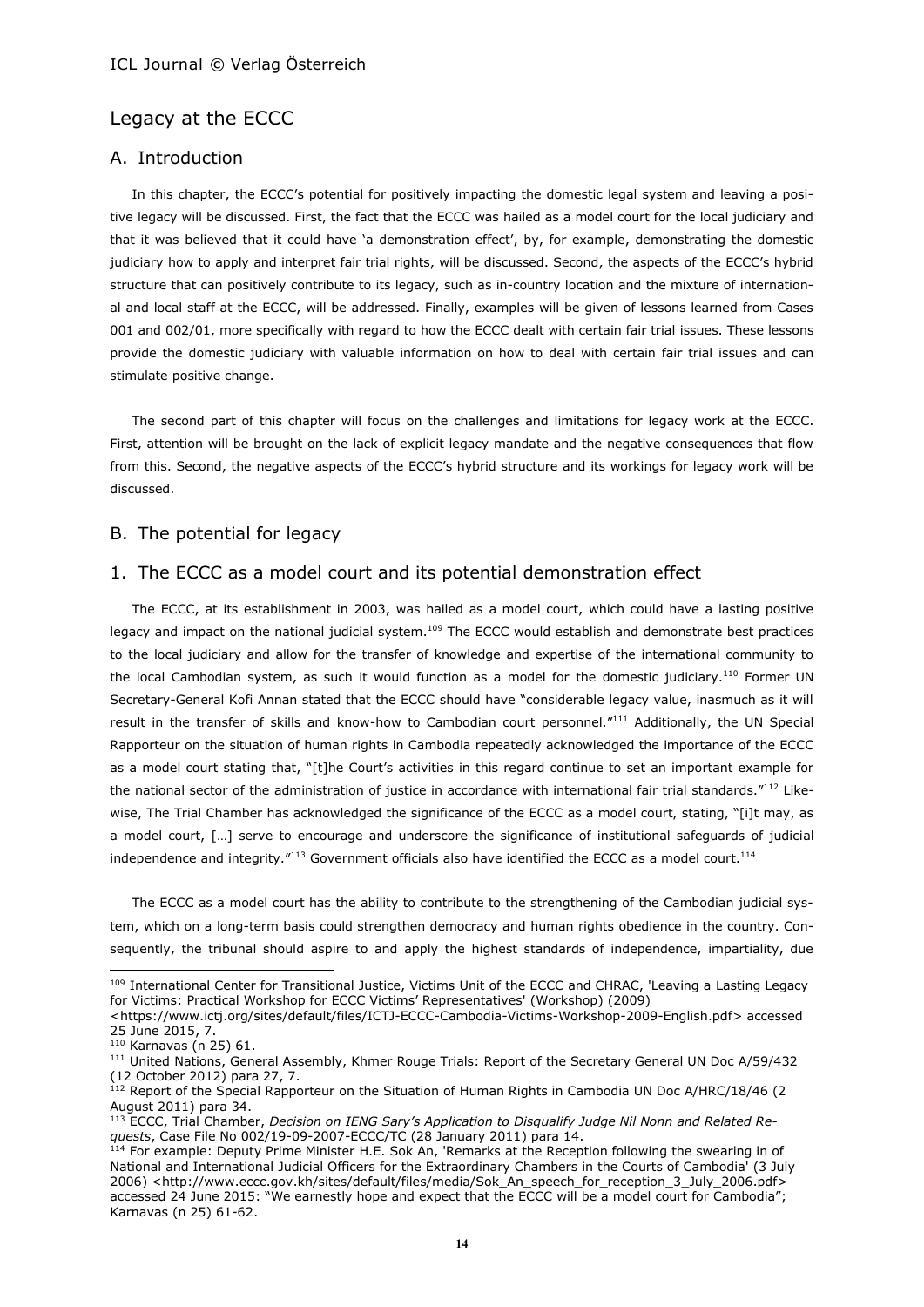process and human rights standards. The fact that proceedings at the ECCC are conducted in a transparent public manner and are open to scrutiny by the press and civil society contributes to this demonstration effect. The court has, for example, one of the largest galleries of any internationalized tribunal and has been well attended by the Cambodian people.<sup>115</sup> The ECCC can have an important demonstration effect by showing the public that those who have committed the gravest crimes can be held accountable. Additionally, and more importantly for this research thesis, the Court can have an important demonstration effect with regard to fair trial rights for the domestic judicial system. As such, it can show the local judiciary through best practices based on the legal proceedings before the ECCC, how courts should best interpret and deal with fair trial rights. This can be done by, for example, trainings and workshops provided to Cambodian legal professionals outside the Court, as well as by transferring skills and knowledge on fair trial issues to Cambodian staff members at the Court. Additionally, the ECCC can contribute to a positive shift in terms of trust in the domestic judicial system with regard to dealing with future human rights violations, fostering respect for human rights by showcasing these values at the ECCC, and promoting due process, impartiality and independence.<sup>116</sup> This shows that the impact that the ECCC can have in terms of legacy can go further than tangible measures, such as legal and judicial reform and physical infrastructure. The aspired outcome would be that the Court's operations contribute to the further positive development of the Cambodian judiciary by raising the standards and restoring the public confidence in the legal system. $^{117}$ 

# 2. Positive aspects of the ECCC's hybrid structure for its legacy

The ECCC is a genuine hybrid court, as the mixed character of the court is fully extended in its functioning and organisation. Due to its novel hybrid structure, the ECCC can have a greater impact and legacy for the domestic judicial system than an international tribunal could have.

First, contrary to international tribunals, such as the ICTY and the ICTR, the ECCC is located in the country where the crimes occurred. Consequently, there is no disconnection from the country and population that is trying to heal from the atrocities that happened in the past. On the contrary, this proximity can make it easier for the ECCC to have a significant impact on the Cambodian judicial and legal system through, for example, educational programs for law students and legal professionals. The in-country location can also contribute to the ability of the ECCC to stimulate legal and judicial reform. Additionally, its location can also contribute to cooperate and coordinate with other relevant stakeholders, such as local civil society, in order to improve legacy work. The ECCC's proximity to these local stakeholders can, for example, make it easier to gain their trust. Second, many of the activities at the ECCC are conducted in English as well as in the domestic language, Khmer, and a Khmer translation of all proceedings is broadcasted in the public gallery. Because of this, universities, for example, can more easily use the ECCC as a study object, learn how the ECCC deals with fair trial issues and extract best practices from this. Third, the fact that the ECCC is part of the domestic court system, rather than a stand-alone tribunal, and that it has a mix of international and national staff can also have a positive impact on the domestic judiciary. The international and local staff can learn from each other by working together and sharing skills, knowledge and best practices. The ECCC holds also different trainings and workshops for national staff. This contributes to further developing their skills and knowledge, which they afterwards can bring back to the normal domestic courts.<sup>118</sup> Some of the local staff also continues to work on the local level, which reinforces the transfer of skills and knowledge. Important to note here is that putting international

<sup>115</sup> Jennifer Holligan & Mahdev Mohan, 'ECCC's Legacy for the Rule of Law in Cambodia. Workshop Report: Implementation of the ECCC Legacies for Domestic Legal and Judicial Reforms' (2013) Asian Business & Rule of Law Initiative [<http://ink.library.smu.edu.sg/cgi/viewcontent.cgi?article=1018&context=sol\\_aprl>](http://ink.library.smu.edu.sg/cgi/viewcontent.cgi?article=1018&context=sol_aprl) accessed 25 June 2015, 11.

<sup>116</sup> Tessa Bialek, 'Legacy at the Extraordinary Chambers in the Courts of Cambodia: Research Overview' (2013) Yale Law School/DC-Cam 2; UN OHCHR (n 1) 6 and 17-18.

<sup>117</sup> Coughlan, Ghouse & Smith (n 14) 21.

<sup>&</sup>lt;sup>118</sup> See for example the activities of the Defence Support Section at the ECCC, available at [www.eccc.gov.kh/en/dss/defence-support-section-dss](http://www.eccc.gov.kh/en/dss/defence-support-section-dss) (accessed 24 June 2015).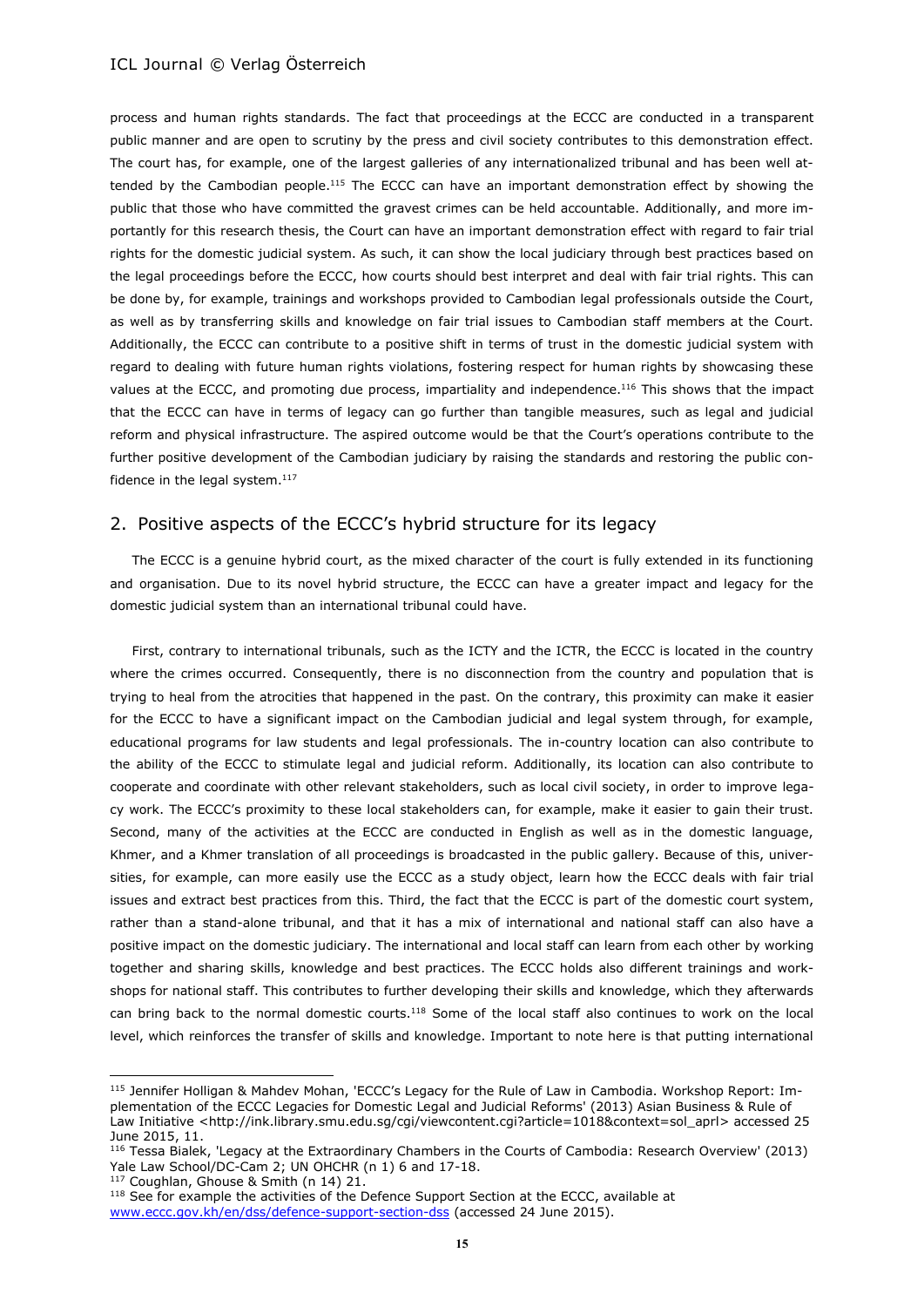and national staff together will not automatically and organically lead to successful capacity building. A positive legacy must be carefully designed and produced and is not a self-fulfilling prophecy.<sup>119</sup> However, locating an international tribunal outside the concerned country and only employing international staff can also have positive aspects. It limits, for example, the possibility of political interference, to which an in-country court is more vulnerable and which was the UN's concern when negotiating the establishment of the ECCC with the RGC. Recent events with regard to Cases 003 and 004, for example, have demonstrated how political interference is a challenge for the ECCC and how it can negatively affect its workings.<sup>120</sup> Fourth, the laws used at the ECCC are hybrid, in the sense that a mix of Cambodian law and international law is applied. The ECCC's Internal Rules are based on the Cambodian Criminal Procedure Code. This makes the ECCC's interpretation of the Internal Rules uniquely relevant to domestic law and practice and thus well positioned to impact the national judicial system.<sup>121</sup> The ECCC uses mostly Cambodian law and therefore civil law. It is only when Cambodian law does not cover the issue sufficiently that international law is relied upon. The civil law system entails that the Co-Investigating Judges, rather than the Office of the Prosecutor, conduct the investigations for the cases and that many more people can be civil parties to the trials in contrast to common law systems.<sup>122</sup> Ideally, the way in which the ECCC interprets and applies Cambodian law should be transmitted to the domestic level. This could consequently contribute to the application of these laws by the domestic judiciary in accordance with international standards and thus could offer the opportunity for the judiciary to evolve further and to get more familiar with international law.<sup>123</sup> However, a limitation in this regard can be that the ECCC and the normal domestic courts are not identical. They for example deal with different kinds of cases, are differently structured and have different goals. However, general conclusions, principles and practices from the ECCC's case law can still be drawn and absorbed by the Cambodian judiciary.

### 3. Lessons learned from Cases 001 and 002/1 in light of fair trial standards

The way in which the ECCC deals with fair trial rights can have a significant impact on the Cambodian judiciary and leave an important legacy behind. It can set an example of how to interpret fair trial rights and how to properly deal with these rights. The right to silence is, for example, listed in Rule 21(d) of the Internal Rules of the ECCC,<sup>124</sup> but it is not explicitly protected under Cambodian law. However, the right against selfincrimination is incorporated in Cambodian law through the ICCPR<sup>125</sup> due to Article 38 of the Cambodian Constitution. By explicitly protecting the right to silence in the ECCC's Internal Rules, the ECCC acknowledges its importance. This can stimulate the Cambodian judiciary to attach a greater protection to the right to silence. This is important because the report of the CCHR on fair trial rights, based on trial monitoring at the Court of Appeal, shows, for example, that the use of confessions as evidence is very common. Therefore, it is crucial to ensure the quality of the evidence used in court hearings in order to protect fair trial rights and to ensure that an accused is not forced to confess but can rely on its right to silence if the accused wishes to.<sup>126</sup>

In this section some examples will be given of fair trial issues that arose before the ECCC during the concluded Cases 001 and 002/01. These examples provide the domestic judiciary with valuable information on how to deal with certain fair trial issues, and thus can function as lessons learned. From the concluded trial against Kaing Guek Eav *alias* 'Duch', Case 001, and the subsequent Case 002/01 much can be learned, not only by the Cambodian legal system with regard to fair trial standards but also by the ECCC for subsequent cases.

<sup>119</sup> Higonnet (n 4) 12-14.

<sup>120</sup> Ainley (n 27) 4.

<sup>&</sup>lt;sup>121</sup> Higonnet E R, 'Reconstructing Hybrid Courts: Local Empowerment and National Criminal Justice Reform' (2006) 23(2) Arizona Journal of International & Comparative Law 7.

<sup>&</sup>lt;sup>122</sup> ECCC, 'The Co-Investigating Judges' [<www.eccc.gov.kh/en/ocij/about>](http://www.eccc.gov.kh/en/ocij/about) accessed 24 June 2015. <sup>123</sup> Ainley (n 27) 5.

<sup>124</sup> ECCC, Internal Rules (Rev 9) as revised on 16 January 2015 [<www.eccc.gov.kh/sites/default/files/legal](http://www.eccc.gov.kh/sites/default/files/legal-documents/Internal_Rules_Rev_9_Eng.pdf)[documents/Internal\\_Rules\\_Rev\\_9\\_Eng.pdf>](http://www.eccc.gov.kh/sites/default/files/legal-documents/Internal_Rules_Rev_9_Eng.pdf) accessed 25 June 2015.

<sup>&</sup>lt;sup>125</sup> Article 14(q) International Covenant on Civil and Political Rights.

<sup>126</sup> Cambodian Center for Human Rights (n 42) 15; Coughlan, Ghouse & Smith (n 14) 23.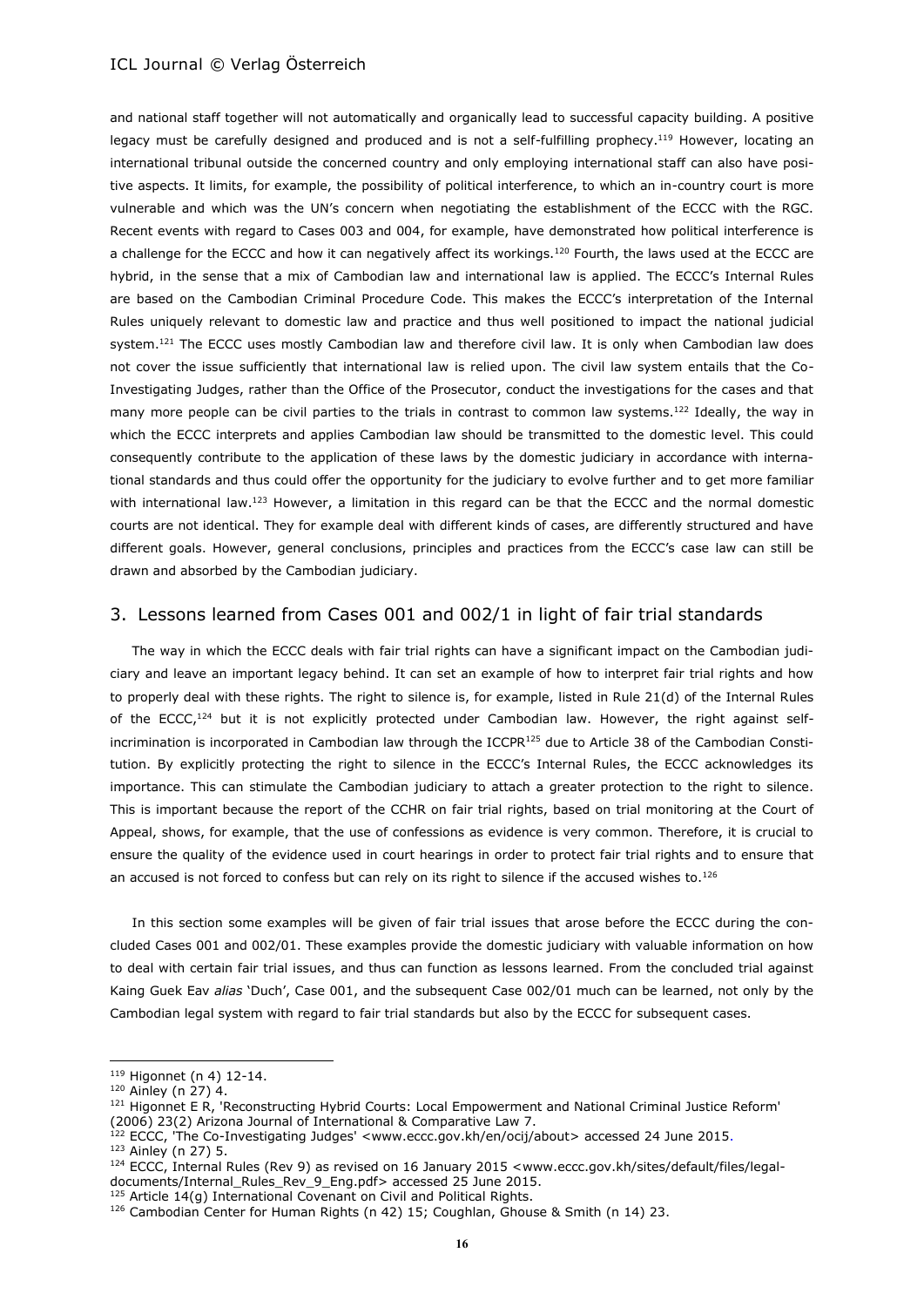The Khmer Rouge Trial Monitor (KRT Trial Monitor) report on "The Lessons Learned from the 'Duch' Trial" identifies provisional detention, the application of the principle of equality of arms, and the admissibility of evidence and disclosure throughout the trial generally and the use of torture evidence specifically as having the greatest potential for impacting the accused person's right to a fair trial in a negative way, but providing as well the most important lessons learned for both the ECCC's on-going cases and the national judicial system.<sup>127</sup>

A first fair trial issue that arose with regard to the Duch trial, Case 001, concerned the provisional detention of the Accused, Duch. The Trial Chamber found that Duch was illegally detained by the Cambodian Military Court from 1999 until 2007, when he was transferred to the ECCC. Consequently, the Chamber concluded that the Military Tribunal had infringed the rights of the Accused.<sup>128</sup> It further stated that in the event of an acquittal, Duch was entitled to seek remedies for the time spent in detention of the Military Court and for the violation of his rights.<sup>129</sup> In the event of conviction, Duch was entitled to have a reduction of his sentence on the basis of the time spent in detention under the authority of the Military Court and for the time served in detention under the authority the ECCC since 2007. Duch was found guilty and sentenced to a 35-year prison sentence.<sup>130</sup> However, he was granted a five-year reduction to his sentence for the violation of his rights due to his illegal detention and a further 11-year reduction of his sentence for time already served. This issue was an important test for the ECCC's willingness to criticise a human rights violation on the part of the Cambodian government.<sup>131</sup> The Cambodian Constitution and the Cambodian Code of Criminal Procedure provide protection to the right of the accused against unwarranted and excessive provisional detention. However, unlawful periods of pre-trial detention in the Cambodian judiciary have been widely reported and keep on being a problem.<sup>132</sup> The Trial Chamber's ruling on the issue of the illegality of Duch's detention is an important precedent for the Cambodian judicial system, which can learn from it how to properly deal with these kinds of issues.<sup>133</sup> The judgement of the Trial Chamber reinforces the right of the Accused to be tried within reasonable time and the entitlement to remedies should this right be violated.<sup>134</sup> Cambodian lawyers could utilize this judgement as a precedent in order to claim a right to a decreased sentence for their client in the event their client was held in custody in violation of the time limits set by the Cambodian Code of Criminal Procedure.<sup>135</sup> However, in a 2012 ruling by the Supreme Court Chamber, by majority decision on appeal, the Chamber found that the Trial Chamber did not have the authority to order the reduction in Duch's sentence for unlawful detention by the Military Tribunal.<sup>136</sup> The decision to overturn was unexpected, as the Prosecution had not challenged the sentence reduction. International monitors perceived the outcome as a political decision in order to please the Cambodian people. Rupert Abbott of Amnesty International, for example, stated, "The decision to overturn the legal remedy for Duch's unlawful detention and to provide no alternative may be perceived as a case of public opinion trumping human rights."137 This is troubling because, as was mentioned, lengthy detention without trial and provisional detention are prob-

<sup>127</sup> KRT Trial Monitor (n 27) 19.

<sup>128</sup> ECCC, Trial Chamber, *Decision on Request for Release*, Case File No. 001/18-07-2007/ECCC/TC (15 June 2009).

<sup>&</sup>lt;sup>129</sup> ibid, Dispositive.

<sup>130</sup> ECCC, Trial Chamber, *Judgement,* Case File No. Case No. 001/18-07-2007/ECCC/TC (26 July 2010) 189 and 215-216.

<sup>131</sup> Ciorciari & Heindel (n 6) 15.

<sup>132</sup> Articles 193-194 Code of Criminal Procedure of the Kingdom of Cambodia; United Nations, Human Rights Council, Technical Assistance and Capacity Building: Report of the Special Representative of the Secretary-General for Human Rights in Cambodia UN Doc A/HRC/7/42 (29 February 2008) 20; Cambodian Center for Human Rights, (n 105) 5-6; Interview with Suon Bunthoeun.

<sup>133</sup> Coughlan, Ghouse & Smith (n 14) 24.

<sup>134</sup> KRT Trial Monitor (n 27) 20-21.

<sup>135</sup> ibid 26.

<sup>136</sup> ECCC, Supreme Court Chamber, *Appeal Judgement in Case 001*, Case File No 001/18-07-2007-ECCC/SC (3 February 2012) para. 395: The Supreme Court Chamber increased the prison sentence of 35 years, which was imposed by the Trial Chamber, to a sentence of life imprisonment.

<sup>&</sup>lt;sup>137</sup> Amnesty International, 'Cambodia: Khmer Rouge Judgement Welcome, But Raises Human Rights Concerns' (Press Release) (8 February 2012) [<www.amnesty.org/en/articles/news/2012/02/cambodia-khmer-rouge](http://www.amnesty.org/en/articles/news/2012/02/cambodia-khmer-rouge-judgment-welcome-raises-human-rights-concerns/)[judgment-welcome-raises-human-rights-concerns/>](http://www.amnesty.org/en/articles/news/2012/02/cambodia-khmer-rouge-judgment-welcome-raises-human-rights-concerns/) accessed 25 June 2015; Ciorciari and Heindel (n 6) 16.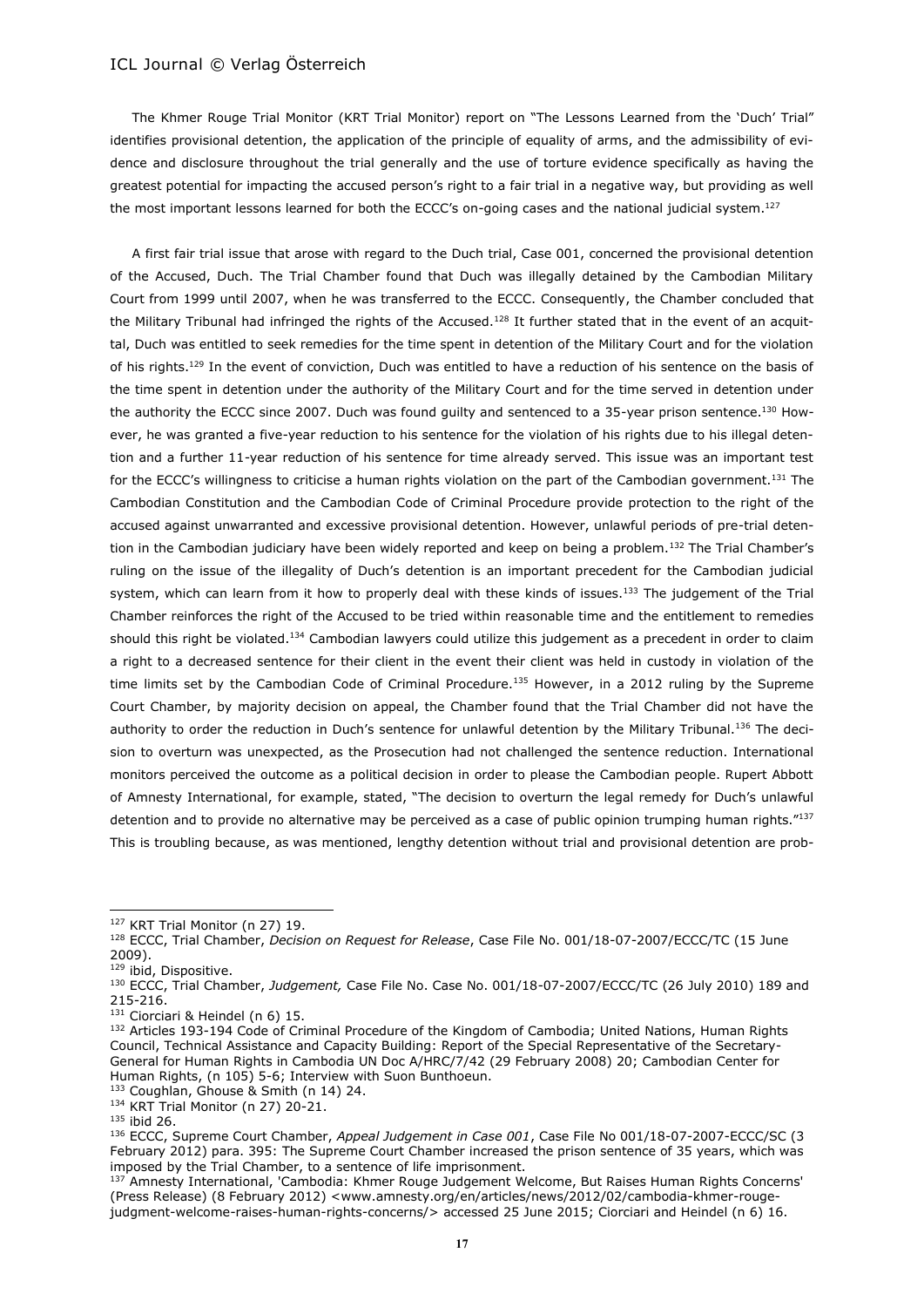lematic issues in Cambodia. Also the President of the Trial Chamber expressively acknowledged this.<sup>138</sup> According to the Open Society Justice Initiative, this sends "a message to the Cambodian justice system, and the Cambodian citizens who are subject to inappropriate and excessive pre-trial detention by the national court system, that due process and human rights standards can be ignored."139 Michael Karnavas, former international co-counsel for Ieng Sary in Case 002 and current international co-counsel in Case 003, notes in this regard that decisions and practices of the ECCC, even if they have been passed by the Supreme Court Chamber, should not be necessarily applied without criticism or applied recklessly by the domestic courts. As such, it is always necessary to identify contrived and unfair decisions and legal practices from the ECCC and reject them.<sup>140</sup> To conclude, the Trial Chamber decision made a substantial legacy contribution in promoting fair trial rights within the domestic judiciary. However, the Supreme Court Chamber supermajority reversal of that decision was deleterious to the Court's legacy for domestic judicial reform.<sup>141</sup>

A second fair trial issue that arose in the context of the Duch trial is the principle of equality of arms, which is one of the essential elements for a fair trial. It refers to the reasonably equivalent resources and procedural equality between the prosecution and the defence.<sup>142</sup> During trials where mass atrocity cases are being tried, such as before the ECCC, it is especially important to uphold this principle as extensive pressure is put on the court and on the prosecution. At the ECCC, the application of this principle is further complicated by the extensive participation of Civil Parties in the proceedings. In light of this principle, it is crucial to create and maintain a fair balance between all parties. According to Rule 23(1) of the Internal Rules of the ECCC, the purpose of the Civil Parties is to ensure victim participation by supporting the prosecution and to seek collective and moral reparations. However, during the Duch case the Defence opposed the way in which the Civil Parties exercised their role as they were acting, according to the Defence, as 'second prosecutors' rather than merely supporting the prosecution.<sup>143</sup> This showed the need for a definitive interpretation of the role of Civil Parties in the proceedings. On 9 October 2009, the Trial Chamber ruled that in fair trial proceedings the accused has the right to face only one prosecuting party. For this reason, the Civil Parties can support or assist the prosecution but they cannot take its place or transform themselves into additional prosecutors.<sup>144</sup> However, the Trial Chamber did not elaborate on how this role should be defined, nor did it provide clear criteria for Civil Parties' involvement. Consequently, it is likely that this issue will come up again in Case 002, where a large number of Civil Parties are participating.<sup>145</sup>

A third fair trial issue that arose during the Duch trial was the admissibility and disclosure of evidence, in particular with regard to the admittance of evidence obtained under torture, as part of the materials in Duch's case file constituted confessions by S-21 prisoners who were obtained under conditions of torture. The Trial Chamber determined that the content of a document could only be used when it is sure that no violation of the UN Convention against Torture, and other Cruel, Inhuman or Degrading Treatment or Punishment<sup>146</sup> (CAT) occurred or if the evidence is only used to show that a statement was made and not for the truth of their con-

 $\overline{a}$ 

<sup>143</sup> KRT Trial Monitor, Report Issue 7 (week ending 31 May 2009); KRT Trial Monitor, Report Issue 9 (week ending 21 June 2009); KRT Trial Monitor, Report Issue 21 (week ending 20 September 2009).

<sup>144</sup> ECCC, Trial Chamber, *Decision on Civil Party Co-Lawyers' Joint Request for a Ruling on the Standing of Civil Party Lawyers to make Submissions on Sentencing and Directions Concerning the Questioning of the Accused, Experts and Witnesses Testifying on Character*, Case File No 001/18-07-2007/ECCC/TC (9 October 2009). <sup>145</sup> KRT Trial Monitor (n 27) 22; ECCC, 'Statistics: Civil Party applicants per Case File'

<sup>138</sup> Alex Bates, ATLAS Project/British Institute of International and Comparative Law, 'Transitional Justice in Cambodia: Analytical Report' (October 2010) [<http://projetatlas.univ-](http://projetatlas.univ-paris1.fr/IMG/pdf/ATLAS_Cambodia_Report_FINAL_EDITS_Feb2011.pdf)

[paris1.fr/IMG/pdf/ATLAS\\_Cambodia\\_Report\\_FINAL\\_EDITS\\_Feb2011.pdf>](http://projetatlas.univ-paris1.fr/IMG/pdf/ATLAS_Cambodia_Report_FINAL_EDITS_Feb2011.pdf) accessed 25 June 2015, 51. 139 Open Society Justice Initiative, 'Recent Developments at the Extraordinary Chambers of the Courts of Cambodia' (February 2012) [<www.opensocietyfoundations.org/reports/recent-developments-extraordinary](http://www.opensocietyfoundations.org/reports/recent-developments-extraordinary-chambers-courts-cambodia-0)[chambers-courts-cambodia-0>](http://www.opensocietyfoundations.org/reports/recent-developments-extraordinary-chambers-courts-cambodia-0) accessed 25 June 2015, 12.

<sup>140</sup> Karnavas (n 25) 62-63.

<sup>&</sup>lt;sup>141</sup> Ciorciari and Heindel (n 6) 17.

<sup>142</sup> ICTY, *Prosecutor v. Delalic,* Case No. IT-96-21 (4 February 1998) para 49.

[<sup>&</sup>lt;http://www.eccc.gov.kh/en/statistics-civil-party-applicants-case-file>](http://www.eccc.gov.kh/en/statistics-civil-party-applicants-case-file) accessed 24 June 2015.

<sup>&</sup>lt;sup>146</sup> Article 15 Convention against Torture, and other Cruel, Inhuman or Degrading Treatment or Punishment.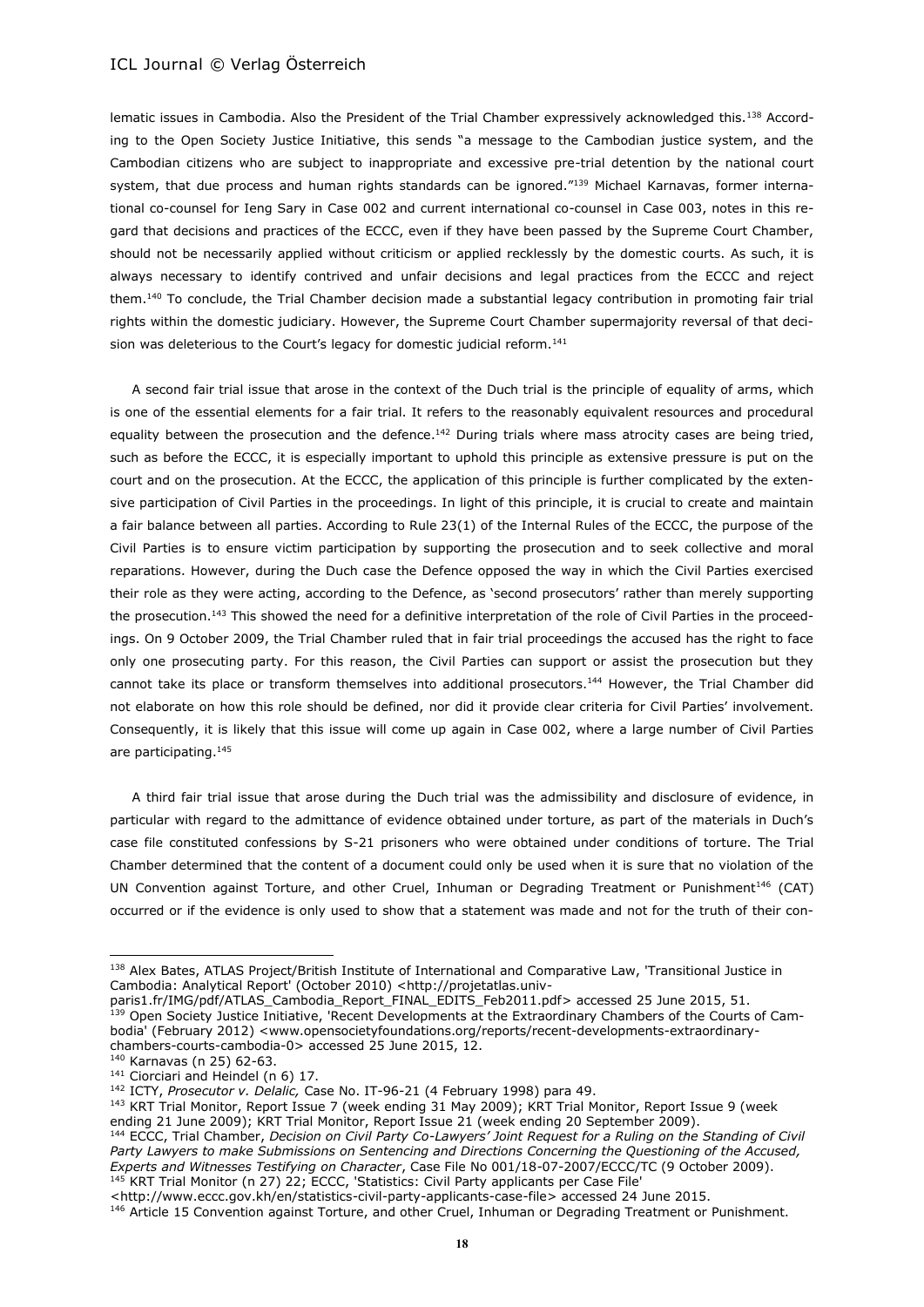tents.<sup>147</sup> This issue arose also in Case 002, when the Office of the Co-Investigating Judges ruled that Article 15 CAT prohibits the use of statements made under torture as evidence against the victims, but not entirely against those who are implicated for torture in so far as its content is not used as truth but as investigative leads to other sources of information.<sup>148</sup> The Defence filed an appeal against this order before the Pre-Trial Chamber. However, the appeal was dismissed as the Pre-Trial Chamber argued that Rule 21 of the Internal Rules provides sufficient safeguards with regard to fair trial rights.<sup>149</sup> Even though the Trial Chamber in Case 001 and the Office of the Co-Investigating Judges in Case 002 made statements that the confessions will not be used for the truth of their contents but only as evidence of their existence or as investigative leads as mentioned above, the KRT Trial Monitor cautions in its report that the ECCC may find itself on a slippery slope. The reason for this is that Article 21(3) of the Internal Rules is the only provision that operates as an exclusionary rule on this issue and only applies to information culled by organs of the ECCC and not by the Communist Party of Kampuchea. The employment of torture and cruel, inhuman degrading treatment or punishment is a grave concern in Cambodia.<sup>150</sup> The Cambodian judiciary and police give considerable weight to confessions in order to secure convictions. For these reasons it is very important to ensure that the ECCC's position and argumentation on the use of confessions is not abused or misused on the domestic level.<sup>151</sup>

Some of the fair trial issues that arose with regard to Case 002/01 were the right to be present, Ieng Sary's amnesty, the fitness to stand trial, the right to a reasoned judgment and the right to remain silent.

A first fair trial issue that arose during Case 002/01 was the right to be present.<sup>152</sup> This right entails the right of the accused to be tried in its own presence and to defend himself/herself in person or with the assistance of a lawyer. It was a recurrent issue during Case 002/01 where the Accused, Nuon Chea and Ieng Sary, were physically present in the courtroom during proceedings only for a limited number of days. On the domestic level, the right to be present is a problematic issue, as the accused are often not present in the courtroom.<sup>153</sup>

A second fair trial issue relates to the amnesty from prosecution granted to Ieng Sary for his 1979 sentence. The ECCC was granted the explicit authority to determine the scope of previously given amnesties. The ECCC reversed the amnesty on the sole basis of the obligations of the Cambodian State to prosecute serious crimes. This decision sends a strong message to the domestic courts that they have the obligation to prosecute and punish all those responsible for serious crimes. Or, in the words of justice advocate Youk Chhang, "[t]he arrest of the most politically untouchable of the Khmer Rouge leaders is a powerful message to the people of Cambodia [ …].<sup>154</sup>

A third fair trial issue that arose with regard to Case 002/01 related to the fitness to stand trial. A number of separate hearings were held with regard to Ieng Thirith and Ieng Sary's fitness to stand trial.<sup>155</sup> Ieng Thirith

l

<sup>147</sup> ECCC, Trial Chamber, *Decision on Parties Request to Put Certain Materials Before the Chamber pursuant to Internal Rule 87(2)*, Case File No 001/18-07-2007/ECCC/TC (28 October 2009) para 8; KRT Trial Monitor (31 May 2009).

<sup>148</sup> ECCC, Office of the Co-Investigating Judges, *Order on Use of Statements which were or may have been obtained by Torture*, Case File No 002/19-09-2007-ECCC-OCIJ (28 July 2009) para 21-22 and 27.

<sup>149</sup> ECCC, Pre-Trial Chamber, *Decision on Admissibility of the Appeal against Co-Investigating Judges' Order on Use of Statements which were or may have been obtained by Torture*, Case File No 002/19-09-2007- ECCC/OCIJ (27 January 2010) Dispositive.

<sup>150</sup> United Nations, Committee against Torture, Concluding Observations of the Committee against Torture: Cambodia UN Doc CAT/C/KHM/CO/2 (20 January 2011) 5-6.

<sup>151</sup> KRT Trial Monitor (n 27) 23-25.

<sup>152</sup> Rule 81(1) Internal Rules; Article 14(3) International Covenant on Civil and Political Rights; Article 35(d) Law on the Establishment of the Extraordinary Chambers in the Courts of Cambodia for the Prosecution of Crimes committed during the Period of Democratic Kampuchea.

<sup>153</sup> Informal conversation with Sman Ourmoeut.

<sup>154</sup> Youk Chhang, 'Arrest of Ieng Sary is an Important Victory for Victims' *The Cambodia Daily* (Phnom Penh, 15 November 2007); Ciorciari & Heindel (n 6) 17-20.

<sup>&</sup>lt;sup>155</sup> Rule 32 Internal Rules.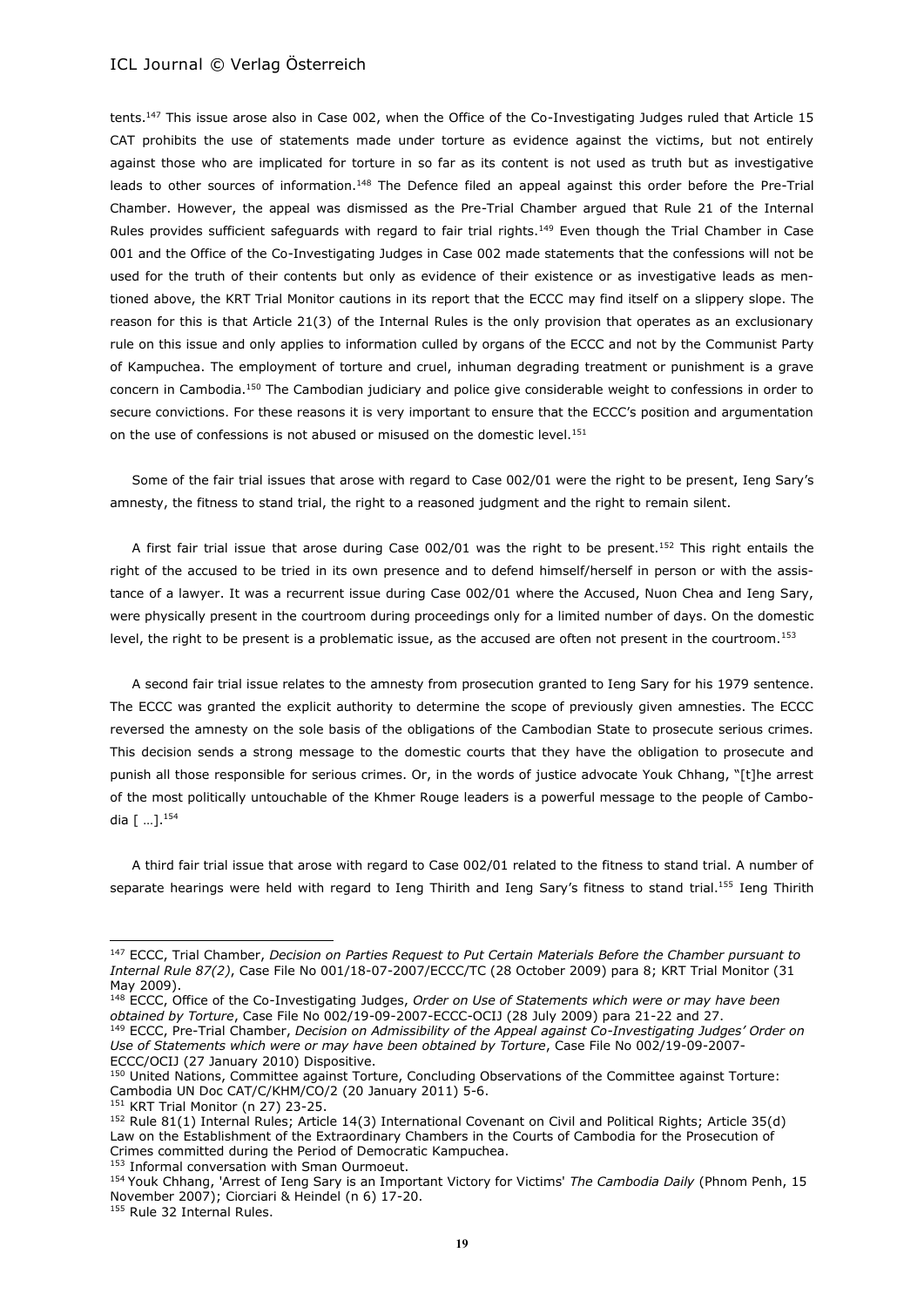was found unfit to stand trial due to her mental condition.<sup>156</sup> Ieng Sary passed away on 14<sup>th</sup> of March 2013 before the issue concerning him could be solved. This shows that nobody can stand trial when not able to defend him/ herself adequately, a fact that would also affect the fundamental fair trial principle of equality of arms between parties.

A fourth fair trial issue was the right to a reasoned judgement.<sup>157</sup> The parties struggled with the absence of a reasoned judgement by the Trial Chamber, who rather opted for case-by-case rulings.<sup>158</sup> However, the requirement for the judges at the ECCC to produce reasoned decisions is an important precedent for domestic courts, where this procedure is often lacking or deficient.

A final fair trial issue that arose was the right for the accused to remain silent when questioned.<sup>159</sup> Despite answering questions at first, the Accused Khieu Samphan and Nuon Chea decided to exercise their right to remain silent because of their lack of confidence in the Court's ability to respect fair trial principles. The Office of the Co-Prosecutors requested the Chamber to draw conclusions from the silence against the Accused. This was strongly contested by the Defence teams as they argued that this would render void the right to remain silent.<sup>160</sup>

Other important fair trial issues have risen before the ECCC and can serve as valuable jurisprudence for the domestic courts. First, the Cambodian criminal justice system continues to rely on incarceration as the default for the accused awaiting trial. Applications for release on bail are rarely made and granted. Thus, bail hearings at the ECCC provide useful examples for the national courts.<sup>161</sup> Second, the ECCC has produced some valuable jurisprudence on the conditions under which an accused may be detained and the right of the accused to access material of the case file.<sup>162</sup> The latter issue is very important as the Criminal Procedure Code prohibits lawyers to provide their clients with copies of the case file,<sup>163</sup> which raises serious concerns with regard to the right of the accused to a fair trial. Finally, the extensive way in which the ECCC, in its decisions, has interpreted fair trial rights under the ICCPR with reference to international jurisprudence is also instructive for domestic courts.<sup>164</sup>

 $\overline{a}$ <sup>156</sup> ECCC, Trial Chamber, *Decision on Ieng Thirith's Fitness to Stand Trial*, Case File No 002/19-09-

<sup>2007/</sup>ECCC/TC (7 November 2011); ECCC, Trial Chamber, *Decision on Reassessment of Accused Ieng Thirith's Fitness to Stand Trial Following Supreme Court Chamber Decision of 13 December 2011*, Case File No 002/19- 09-2007/ECCC/TC (13 September 2012); ECCC, Supreme Court Chamber, *Decision on Co-Prosecutors' Request for Stay of Release Order of Ieng Thirith*, Case File No. 002/19-09-2007-ECCC-TC/SC(16) (16 September 2012).

<sup>&</sup>lt;sup>157</sup> Article 14(3) International Covenant on Civil and Political Right.

<sup>158</sup> Andrew Grant, Khmer Rouge Trial Monitor, 'Right to Reasoned Judgment' (15 October 2013)

[<sup>&</sup>lt;http://krtmonitor.org/2013/10/15/case-00201-highlights-right-to-reasoned-judgment/>](http://krtmonitor.org/2013/10/15/case-00201-highlights-right-to-reasoned-judgment/) accessed 24 June 2015.

<sup>159</sup> Article 14(3) ICCPR; Rule 21(d) Internal Rules.

<sup>160</sup> KRT Trial Monitor, 'Fair Trial Rights at the ECCC Case 002/01'

[<sup>&</sup>lt;https://krttrialmonitor.files.wordpress.com/2014/03/aiji-fairtrialrights-eccc.pdf>](https://krttrialmonitor.files.wordpress.com/2014/03/aiji-fairtrialrights-eccc.pdf) accessed 25 June 2015. <sup>161</sup> See for example: ECCC, Pre-Trial Chamber, *Decision on Appeal against Provisional Detention Order of Kaing Guek Eav alias "Duch"*, Case File No 001/18-07-2007/PTC (3 December 2007) para 57. The Pre-Trial found that the provisional detention by the Office of the Co-Investigating Judges was a necessary measure in order to prevent the Accused from intimidating witnesses (para 34), there was a fear that the Accused would disappear (para 39), etc.

<sup>162</sup> See for example: ECCC, Office of the Co-Investigating Judges, *Order on Access to the Case File by Detainees*, Case File No 001/18-07-2007-ECCC-OCIJ (23 January 2009). The Office of Co-Investigating Judges applied jurisprudence of the European Court of Human Rights (para 11) in granting the Defence's request. By doing so it set out a general principle allowing the Accused to access documents of the case file based on the right of satisfactory access to the case file, while taking into account the practical constraints of the detention facility (para 15).

<sup>&</sup>lt;sup>163</sup> See for example: Article 48 and 145 Code of Criminal Procedure of the Kingdom of Cambodia.

<sup>164</sup> See for example: ECCC, Pre-Trial Chamber, *Decision on IENG Sary's Appeal Against Co-Investigating Judges' Order Denying Request to Allow Audio/Video Recording of Meeting with IENG Sary at the Detention Facility*, Case File No 002/19-09-2007/ECCC/OCIJ (11 June 2010). The Pre-Trial Chamber held that an order of the OCIJ, which refused the Defence request for audio-visual recording of meetings between the Accused and his lawyer at the detention facility, violated his fair trial rights. The Chamber relied upon the jurisprudence of the European Court of Human Rights to interpret broadly Article 14 of the ICCPR; Karnavas (n 25) 67-71.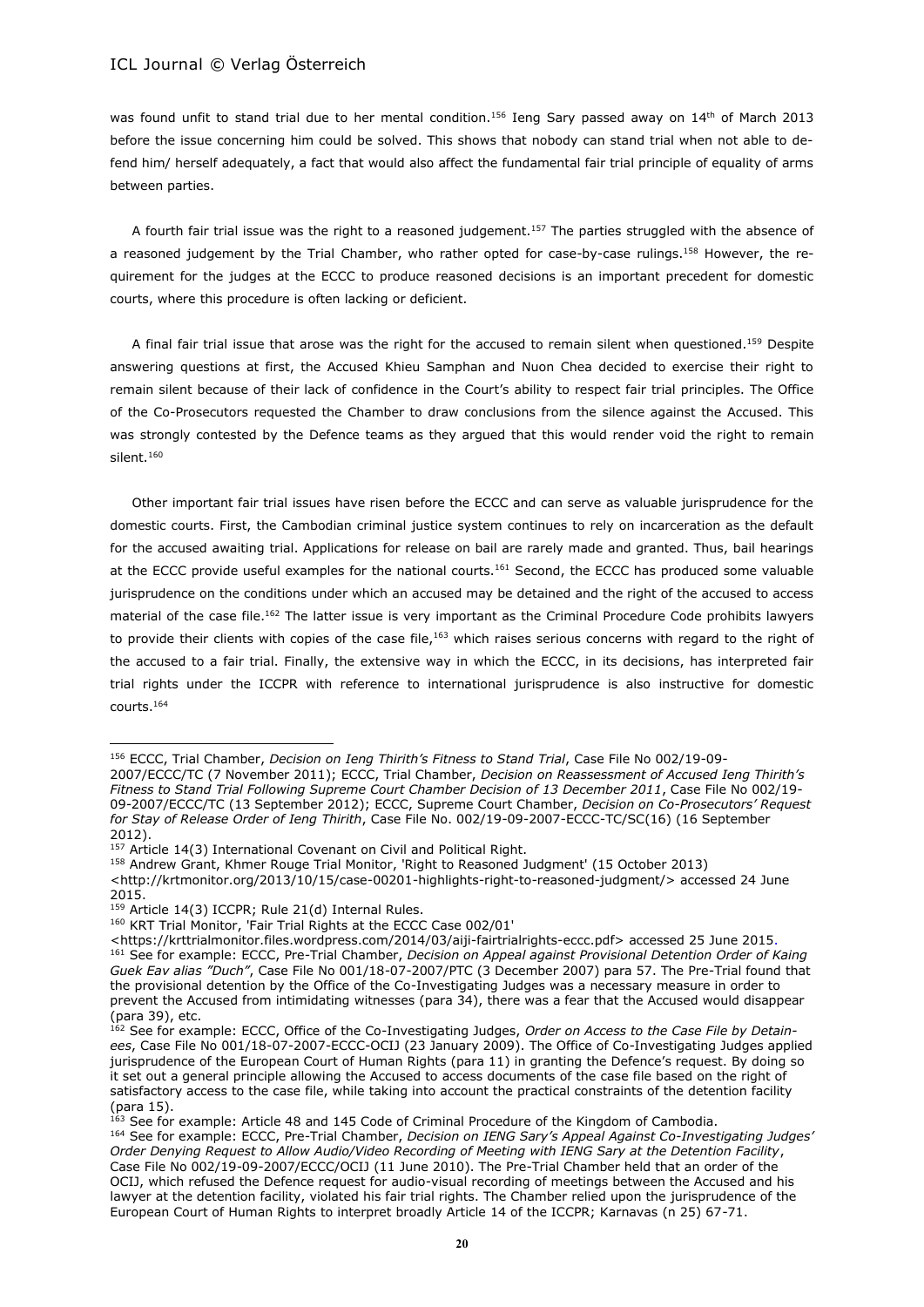In conclusion, the fair trial issues discussed with regard to Cases 001 and 002/01 show the lengths the ECCC must go to meet international fair trial standards and to set important precedents for the Cambodian judiciary. The Duch trial, for example, shows that, regardless of the severity of the alleged crimes, every person has the right to remedies for violations of their rights. It demonstrates that fair trial rights are a separate issue from innocence and guilt. Another example is the issue of Ieng Thirith's fitness to stand trial, which shows that nobody can stand on trial when being able to defend him/herself adequately. Hopefully the ECCC's rationale with regard to fair trial issues will have a positive impact on the Cambodian judiciary and affect positively the perceptions of the fair trial rights of the defence.<sup>165</sup>

## C. Challenges and limitations

### 1. Lack of explicit legacy mandate

To what extent a court should have an explicit legacy mandate in its constituting document is a controversial issue. Some assert that legacy can be sustained even if there is no explicit legacy mandate. This was the case in Kosovo, Timor-Leste and Sierra Leone. The reasoning behind this position is that the primary focus of a hybrid court should be on successful investigations and prosecutions, convictions or acquittals and finally the enforcement of sentences. These would constitute the markers of success on the international and domestic level. However, without an explicit mandate the way legacy is interpreted is left upon the discretion of individual actors. An additionally problem is that their approach will not necessarily be systematic and will probably lack political and budgetary support. Others assert that an explicit legacy mandate is key, as there is an inherent link between delivering justice and building the necessary sustainable capacity for the domestic judiciary to address such crimes on its own in the future. This view considers these two goals as concurrent and mutually reinforcing. In order to reach this goal of legacy and capacity building, political support is crucial. Some assert that the mandate should be defined as narrow as possible in order to limit the possibility of political interference. It is also important all laws are synchronised with the legacy mandate and that unrealistic time limits are avoided.<sup>166</sup> According to the OHCHR, international experience shows that when legacy is an integral part of policy planning from the moment a hybrid court is conceived, its potential impact is much greater.<sup>167</sup>

The Law on the Establishment of the Extraordinary Chambers in the Courts of Cambodia, the Agreement between the UN and the RGC concerning the Prosecution under Cambodian Law of Crime Committed during the Period of Democratic Kampuchea and the Internal Rules of the ECCC do not include a specific legacy mandate.<sup>168</sup> However, Rule 11(2) k of the Internal Rules concerning the Defence Support Section (DSS) of the ECCC provides for the training of lawyers and thus mentions legacy in an indirect way.<sup>169</sup> Additionally, there is a section on the website of the ECCC that deals specifically with legacy under the DSS. It states that, "[t]he ECCC presents an excellent opportunity to bolster the understanding of the criminal trial process within Cambodia and, in particular, the right to a fair trial and an effective defence. The DSS takes this responsibility seriously and has established a vigorous outreach and capacity-building programme."<sup>170</sup> The Victims Outreach Support Section also refers to the concept of legacy in their mission statement with regard to their vision, "[i]t is to also have the Court's legacy benefit future position developments in Cambodia."<sup>171</sup> Besides this, the ECCC does not

<sup>165</sup> Coughlan, Ghouse & Smith (n 14) 25.

<sup>166</sup> UN OHCHR (n 1) 7-8.

<sup>167</sup> ibid 16.

<sup>168</sup> Bates (n 138) 74.

<sup>169</sup> Rule 11(2)(k) Internal Rules; Bialek (n 116) 5; Coughlan, Ghouse & Smith (n 14) 21-22.

<sup>170</sup> ECCC, 'Legacy' [<http://www.eccc.gov.kh/en/dss/legacy>](http://www.eccc.gov.kh/en/dss/legacy) accessed 27 June 2015.

<sup>171</sup> ECCC, 'VSS Structure: VSS's Mission Statement' <[http://www.eccc.gov.kh/en/victims-support/vss](http://www.eccc.gov.kh/en/victims-support/vss-structure)[structure>](http://www.eccc.gov.kh/en/victims-support/vss-structure) accessed 24 June 2015.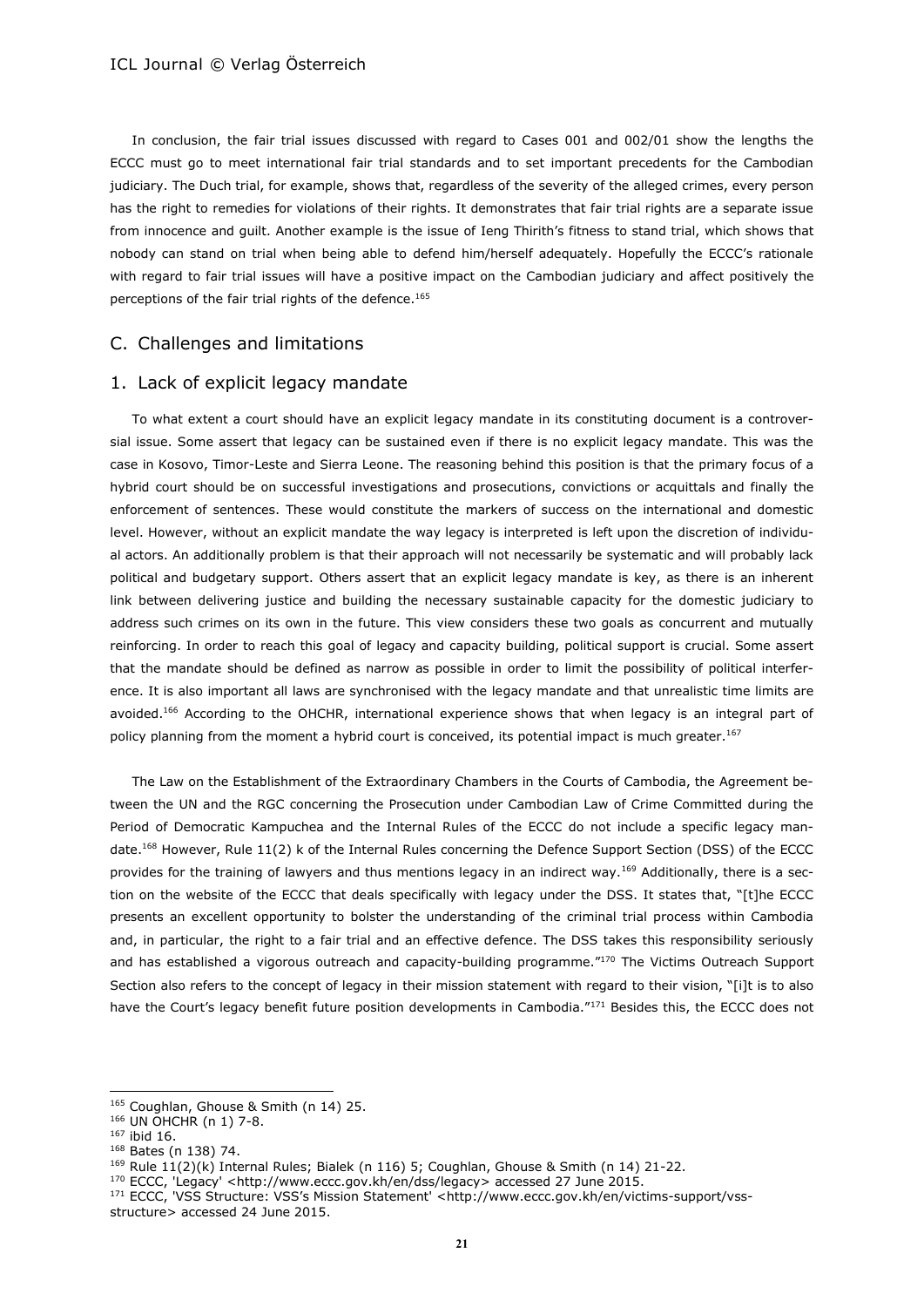appear to have any cohesive public presence with respect to legacy. In contrast to the ECCC, the website of the Special Court for Sierra Leone, for example, describes a wide range of legacy projects.<sup>172</sup>

A major negative consequence of the lack of explicit legacy mandate at the ECCC, is that the administration does not consider legacy as one of its main tasks, but considers it rather as a national responsibility.<sup>173</sup> Consequently, no legacy strategy was adopted at the ECCC and legacy was not included in its exit strategy.<sup>174</sup> This contributes to a lack of coordination and leadership with regard to legacy work in Cambodia. However, the Office of Administration did establish in 2010 the Legacy Advisory Group and a Legacy Secretariat in order to address and discuss the Court's legacy.<sup>175</sup> In Chapter 5, the author will deal more specifically with this issue.

## 2. Negative aspects of the ECCC's hybrid structure and workings for its legacy

In this section some aspects inherent to the ECCC's hybrid structure and some issues that flow from its workings will be discussed in as far they can have a negative impact on its legacy.

Some have argued that hybrid courts can result in a reverse or negative legacy, for example, by draining the domestic capacity as local professionals try to move to the hybrid court and by diverting the focus away from investment in the necessary domestic legal reforms and consequently leading to a competition for resources.<sup>176</sup> Indeed, a short-term drainage of local professionals would be a normal consequence during the lifetime of a hybrid court. This can evolve into a long-term problem if national staff would use their experience at a hybrid court to seek, for example, jobs abroad and thus not return to the domestic system. However, one report suggests that national staff working at hybrid courts still retain their bonds with the other members of the domestic judiciary and is likely to return to the domestic level. Nevertheless, the report still cautions that their return is not quaranteed.<sup>177</sup> In this regard the ECCC may be unique, as most of the ECCC's national judges continue to work on the domestic level.<sup>178</sup> This contributes to the chance that when returning to the domestic judiciary they will share their new skills and knowledge with national personnel.<sup>179</sup> A way of avoiding this drainage could be to provide personnel policies and professional development programmes in order to built sustainable domestic judicial capacity.<sup>180</sup> As mentioned, reverse legacy could also result in diverting the focus from domestic legal reforms and investment, causing the government to deflect attention from the domestic system's problems. Contrary to this, others suggest that national and international attention surrounding the ECCC create a unique opportunity to advocate for domestic legal reform.<sup>181</sup> Also the issue of competition for resources has been raised with respect to the ECCC.<sup>182</sup> However, this criticism does not necessarily mean that less should be spend on hybrid courts, but rather that more attention and resources should be given to post-conflict national judicial systems.<sup>183</sup> The ECCC spent over \$200 million to trial three people. One could pose the question why Nuon Chea and Khieu Samphan, who were found guilty in Case 002/01, should be tried again in Case 002/02 for a new set of crimes. Heather Ryan of the Open Society Justice Initiative states correctly that "[t]he answer lies in the quest for accountability, historical reckoning, reconciliation, and the need to provide justice

 $\overline{a}$ 

- 176 ibid 8; UN OHCHR (1) 15.
- <sup>177</sup> Higonnet (n 121) 368.

<sup>182</sup> Douglas Gillison, 'Sihanouk Says He Opposes KR Tribunal' *The Cambodia Daily* (Phnom Penh, 10 July 2006) [<http://ki-media.blogspot.co.at/2006/07/sihanouk-says-he-opposes-kr-tribunal.html>](http://ki-media.blogspot.co.at/2006/07/sihanouk-says-he-opposes-kr-tribunal.html) accessed 25 June 2015.

183 UN OHCHR (1) 15.

<sup>172</sup> Bialek (n 116) 2-3.

<sup>&</sup>lt;sup>173</sup> Interview with Doreen Chen; Interview with Michelle Staggs Kelsall.

<sup>174</sup> ECCC, 'Extraordinary Chambers in the Courts of Cambodia: Completion Plan - Revision 4' (31 March 2015).

[<sup>&</sup>lt;www.eccc.gov.kh/sites/default/files/Completion%20plan%20Rev%204%20Final.pdf>](http://www.eccc.gov.kh/sites/default/files/Completion%20plan%20Rev%204%20Final.pdf) accessed 24 June 2015. <sup>175</sup> Bialek (n 116) 11.

<sup>178</sup> Interview with Claudia Fenz; Interview with Michelle Staggs Kelsall.

<sup>179</sup> Bialek (n 116) 6.

 $180$  UN OHCHR (1) 40.

<sup>181</sup> Bialek (n 116) 9.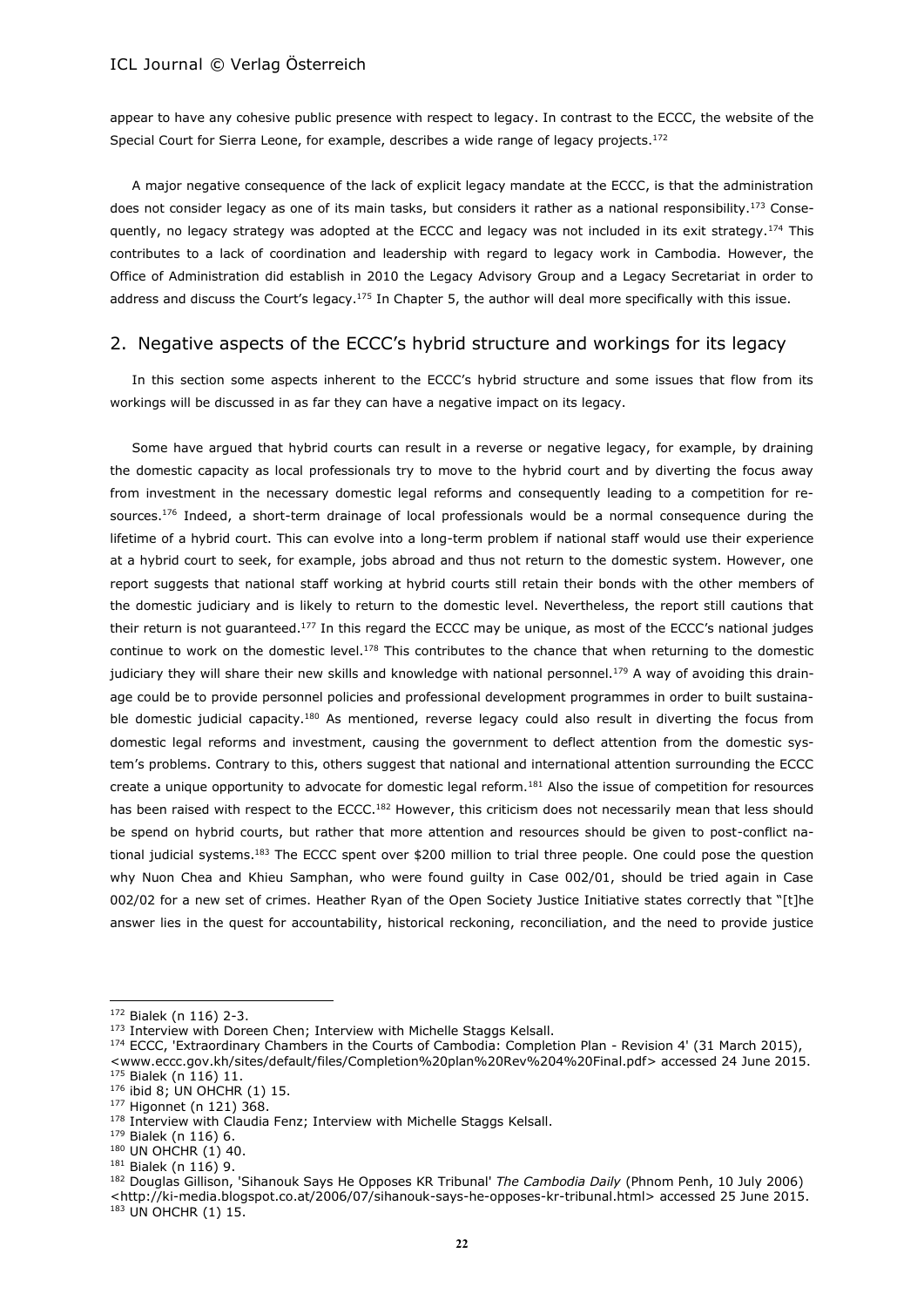for victims and survivors of the Khmer Rouge."<sup>184</sup> However, the allegations of corruption and political interference, and the inefficiency of the court in bringing the cases to trial have led to problems with obtaining sufficient funds to continue its work. In January 2012, the Cambodian budged was exhausted, as donors pledged no new funds.<sup>185</sup> The Court is not only short in funds, but is also running substantially over budget. Initially, the court was expected to cost around \$60 million in total, \$20 million a year, and have completed legal proceedings in three years. However, the court has spent already at least \$70 million convicting only one suspect, Duch in Case 001.<sup>186</sup> The funding for the ECCC is structured in a hybrid way, as it is split into a national and an international component. The total budget for 2015 is \$33.8 million of which \$27.1 million is the international component and \$6.7 million the national one. Both components are funded on the basis of voluntary contributions.<sup>187</sup> The website of the ECCC states, "[t]here is still an urgent need for funding in order to continue the work of the court. We are hoping to receive on-going funding from donor countries as well as concerned organisations, companies, foundations and individuals."<sup>188</sup> According to Kirsten Ainley, it is hard to justify the continuation of spending such large sums of money on such imperfect justice considering the corruption at the court, its lack of efficiency and low level of public support for spending such money.<sup>189</sup> In a 2008 survey conducted by the Human Rights Center of the University of Berkeley, 52.6% of the interviewed Cambodians would rather spend money on something else than the ECCC. 76.3% felt that the government should focus on contemporary issues and problems rather than addressing crimes committed by the Khmer Rouge.<sup>190</sup> However, 39.4% found that the Khmer Rouge top leaders must be punished.<sup>191</sup> 90.5% found that it is important to hold accountable those responsible for what happened during the Khmer Rouge regime.<sup>192</sup>

An important limitation due to the ECCC's hybrid structure is its proneness to political interference.<sup>193</sup> Controversy over perceived political interference and lack of impartiality of the judicial members of the court has plagued the ECCC.<sup>194</sup> In 1999, the Group of Experts for Cambodia, appointed by the UN Secretary General with the task of exploring the legal options for bringing the Khmer Rouge leaders to justice, recommended that an international criminal tribunal should be established because the Cambodian legal system lacked independence, skilled practitioners and the capacity to conduct trials with due process. They also had the concern that the Khmer Rouge connections of some to those in power would lead to too much political interference.<sup>195</sup> However, Prime Minister Hun Sen refused this in order to keep some level of control over the justice process and because of his deep distrust of the UN. Eventually, they reached the compromise of establishing a hybrid court. Nevertheless, as mentioned, this makes the Court more prone to political interference than an international tribunal would have been.<sup>196</sup> The Cambodian government's interferences in the legal proceeding before the ECCC are

[<http://www.eccc.gov.kh/sites/default/files/publications/The%20Court%20Report%20issue%2084%20on%20](http://www.eccc.gov.kh/sites/default/files/publications/The%20Court%20Report%20issue%2084%20on%20APRIL%202015%20FINAL.pdf) [APRIL%202015%20FINAL.pdf>](http://www.eccc.gov.kh/sites/default/files/publications/The%20Court%20Report%20issue%2084%20on%20APRIL%202015%20FINAL.pdf) accessed 25 June 2015, 2.

<sup>191</sup> ibid 30.

 $\overline{a}$ 

<sup>193</sup> Higonnet (n 4) 45-46.

<sup>184</sup> Heather Ryan, 'Why Try Khmer Rouge Leaders Twice?' (International Justice Monitor, Open Society Justice Initiative) (17 October 2014) [<www.ijmonitor.org/2014/10/why-try-khmer-rouge-leaders-twice/>](http://www.ijmonitor.org/2014/10/why-try-khmer-rouge-leaders-twice/) accessed 25 June 2015.

<sup>185</sup> Bridget Di Certo, 'KRT Pay Freeze Will Linger' *Phnom Penh Post* (Phnom Penh, 30 January 2012). <sup>186</sup> Peter Maguire, 'Cambodia's Troubled Tribunal' *New York Times* (28 July 2010)

[<sup>&</sup>lt;www.nytimes.com/2010/07/29/opinion/29iht-edmaguire.html?\\_r=0>](http://www.nytimes.com/2010/07/29/opinion/29iht-edmaguire.html?_r=0) accessed 25 June 2015.

<sup>187</sup> ECCC, 'Revised Budget for 2014-2015' (31 March 2015) <http://www.eccc.gov.kh/en/about-

eccc/finances/eccc-revised-budget-2014-2015> accessed 3 January 2016; ECCC, 'The Court Report' (April 2015 Issue 84)

<sup>188</sup> ECCC, 'How is the court financed?' [<www.eccc.gov.kh/en/faq/how-court-financed>](http://www.eccc.gov.kh/en/faq/how-court-financed) accessed 24 June 2015. <sup>189</sup> Ainley (n 27) 12.

<sup>190</sup> The Human Rights Center, University of California, Berkeley School of Law, 'So We Will Never Forget: A Population-based Survey on Attitudes about Social Reconstruction and The Extraordinary Chambers in the Courts of Cambodia' (January 2009) 35.

<sup>192</sup> ibid 31.

<sup>194</sup> Joint Civil Society Report with The Centre for Civil and Political Rights (n 69) 46.

<sup>&</sup>lt;sup>195</sup> Report of the Group of Experts for Cambodia established pursuant to General Assembly resolution 52/135 UN Doc A/53/850-S/1999/231 (18 February 1999).

<sup>196</sup> Ainley (n 27) 19.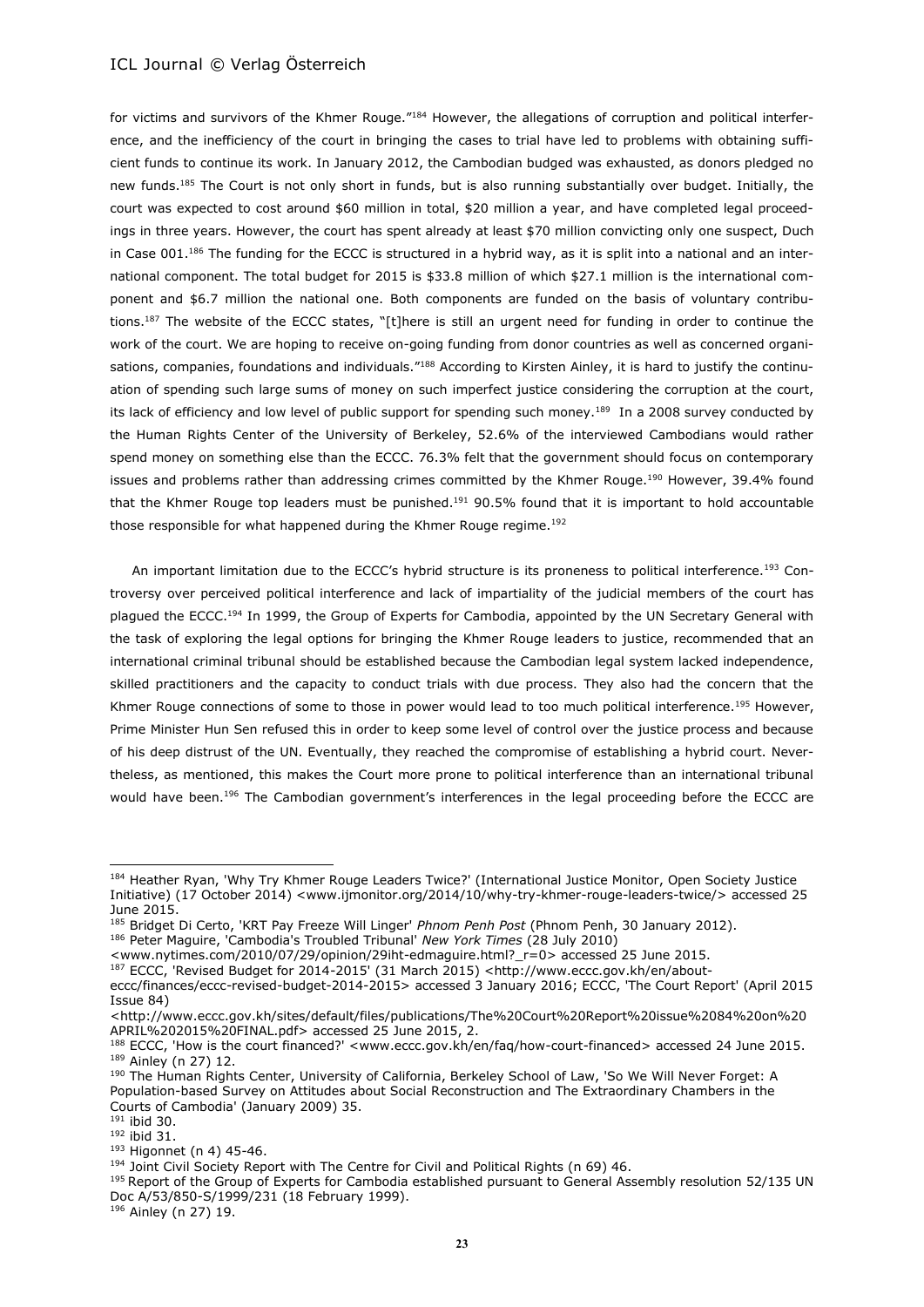very well documented.<sup>197</sup> An example is the political interference by the RGC in order to prevent Cases 003 and 004 from coming before the ECCC. As many members of the former Khmer Rouge regime are still high in office or have connections to individuals currently high in office, the opposition of the RGC to Cases 003 and 004 is likely based, according to some, on its concern that these cases would implicate these people or raise embarrassing facts about them.<sup>198</sup> By the RGC strong and public opposition to the continuation of Cases 003 and 004 in 2009, claiming that the pursuit of these cases would be inappropriate and dangerous to the peace in Cambodia, the RGC has negatively affected the workings of the ECCC and intimidated the national staff at the ECCC.<sup>199</sup> On 26 February 2015, Prime Minister Hun Sen repeated his objections against Cases 003 and 004 at an international summit on the UN's anti-genocide initiative "Responsibility to Protect".<sup>200</sup> These past events led to a breakdown between national and international staff at the court. One of the consequences is that solely the International Co-Investigating Judge and Prosecutor have undertaken investigations in Cases 003 and 004, which have been formally under investigation since August 2009, without the cooperation of the Cambodian counter sides. The national Co-Investigating Judge, You Bunleng, even issued a statement in September 2011 stating that the Office of the Co-Investigative Judges had concluded the investigation of Case 003.<sup>201</sup> This statement was heavily criticised by international and local observers, as it was perceived as a clear sign of "failure to conduct genuine, impartial and effective investigations into ECCC cases 003 and 004."<sup>202</sup> Since October 2012 to date, March 2015, after a series of problems which include the resignation of two prior international investigating judges, who claimed that political interference prevented them from doing their job, International Co-Investigating Judge Mark Harmon has been working on the cases without the cooperation of the Cambodian Co-Investigating Judge, who continues to assert the validity of his 2011 statement with regard to the conclusion of investigation. This makes it unlikely that he would accept new investigations conducted by the International Judge. The rules of the Court allow that if the prosecutors or investigating judges disagree on whether or how to proceed with an investigation, one prosecutor or investigating judge can proceed on his/her own so long as the other does not seek a ruling from the Pre-Trial Chamber to stop the investigation.<sup>203</sup> In order for the Pre-Trial Chamber to reach an affirmative decision on this issue it must reach a super-majority, *i.e.* four out of five judges must agree. In Cases 003 and 004, the Cambodian Co-Prosecutor brought the issue before the Pre-Trial Chamber. However, no super-majority was reached. Consequently, both cases proceeded to the Co-Investigating Judges for judicial investigation. The same rules apply when the Co-Investigating Judges disagree on whether or how to continue with an investigation. So far (March 2015), the Cambodian Co-Investigating

<sup>203</sup> Rule 72 Internal Rules.

<sup>&</sup>lt;sup>197</sup> See for instance for Cases 003 and 004: Human Rights Watch, 'Cambodia: Stop Blocking Justice for Khmer Rouge Crimes' (23 March 2015) [<www.hrw.org/news/2015/03/22/cambodia-stop-blocking-justice-khmer](http://www.hrw.org/news/2015/03/22/cambodia-stop-blocking-justice-khmer-rouge-crimes)[rouge-crimes>](http://www.hrw.org/news/2015/03/22/cambodia-stop-blocking-justice-khmer-rouge-crimes) accessed 25 June 2015; Open Society Justice Initiative, 'The Future of Cases 003 and 004 at the Extraordinary Chambers in the Courts of Cambodia' (October 2012) <

[www.opensocietyfoundations.org/publications/future-cases-003-and-004-extraordinary-chambers-courts](http://www.opensocietyfoundations.org/publications/future-cases-003-and-004-extraordinary-chambers-courts-cambodia)[cambodia>](http://www.opensocietyfoundations.org/publications/future-cases-003-and-004-extraordinary-chambers-courts-cambodia) accessed 25 June 2015.

<sup>198</sup> Open Society Justice Initiative, 'Briefing Paper. Recent Developments at the Extraordinary Chambers in the Courts of Cambodia' (March 2015) [<www.opensocietyfoundations.org/sites/default/files/eccc-march-2015-](http://www.opensocietyfoundations.org/sites/default/files/eccc-march-2015-20150323.pdf) [20150323.pdf>](http://www.opensocietyfoundations.org/sites/default/files/eccc-march-2015-20150323.pdf) accessed 25 June 2015, 5.

<sup>199</sup> Ian MacKinnon, 'Prosecutor Wants to Indict Five more Khmer Rouge', *Financial Times* (8 September 2009) [<www.ft.com/cms/s/0/e6dc489e-9b98-11de-b214-00144feabdc0.html#axzz3aCudXj84>](http://www.ft.com/cms/s/0/e6dc489e-9b98-11de-b214-00144feabdc0.html#axzz3aCudXj84) accessed 25 June 2015; Open Society Justice Initiative, 'Recent Developments at the Extraordinary Chambers in the Courts of Cambodia' (November 2011) [<http://www.opensocietyfoundations.org/reports/recent-developments](http://www.opensocietyfoundations.org/reports/recent-developments-extraordinary-chambers-courts-cambodia-november-2011)[extraordinary-chambers-courts-cambodia-november-2011>](http://www.opensocietyfoundations.org/reports/recent-developments-extraordinary-chambers-courts-cambodia-november-2011) accessed 25 June 2015, 1; Open Society Justice Initiative, 'Recent Developments at the Extraordinary Chambers in the Courts of Cambodia' (December 2010 Update) [<www.opensocietyfoundations.org/sites/default/files/cambodia-khmer-rouge-report-20101207.pdf>](http://www.opensocietyfoundations.org/sites/default/files/cambodia-khmer-rouge-report-20101207.pdf) accessed 25 June 2015; Georgia Wilkins, 'Government Rejects Charges of Political Manipulation at ECCC', *The Phnom Penh Post* (Phnom Penh, 29 May 2009) [<www.phnompenhpost.com/national/government-rejects](http://www.phnompenhpost.com/national/government-rejects-charges-political-manipulation-eccc)[charges-political-manipulation-eccc>](http://www.phnompenhpost.com/national/government-rejects-charges-political-manipulation-eccc) accessed 25 June 2015.

<sup>&</sup>lt;sup>200</sup> Open Society Justice Initiative, 'Briefing Paper. Recent Developments at the Extraordinary Chambers in the Courts of Cambodia' (March 2015) [<www.opensocietyfoundations.org/sites/default/files/eccc-march-2015-](http://www.opensocietyfoundations.org/sites/default/files/eccc-march-2015-20150323.pdf) [20150323.pdf>](http://www.opensocietyfoundations.org/sites/default/files/eccc-march-2015-20150323.pdf) accessed 25 June 2015, 5.

<sup>201</sup> ECCC, Office of the Co-Investigating Judges, *Notice of Conclusion of Judicial Investigation*, Case File No 003/07-09-2009-ECCC-OCIJ (29 April 2011).

<sup>202</sup> Human Rights Watch, 'Cambodia: Judges Investigating Khmer Rouge Crimes Should Resign' (3 October 2011) [<http://www.hrw.org/news/2011/10/03/cambodia-judges-investigating-khmer-rouge-crimes-should](http://www.hrw.org/news/2011/10/03/cambodia-judges-investigating-khmer-rouge-crimes-should-resign)[resign>](http://www.hrw.org/news/2011/10/03/cambodia-judges-investigating-khmer-rouge-crimes-should-resign) accessed 25 June 2015.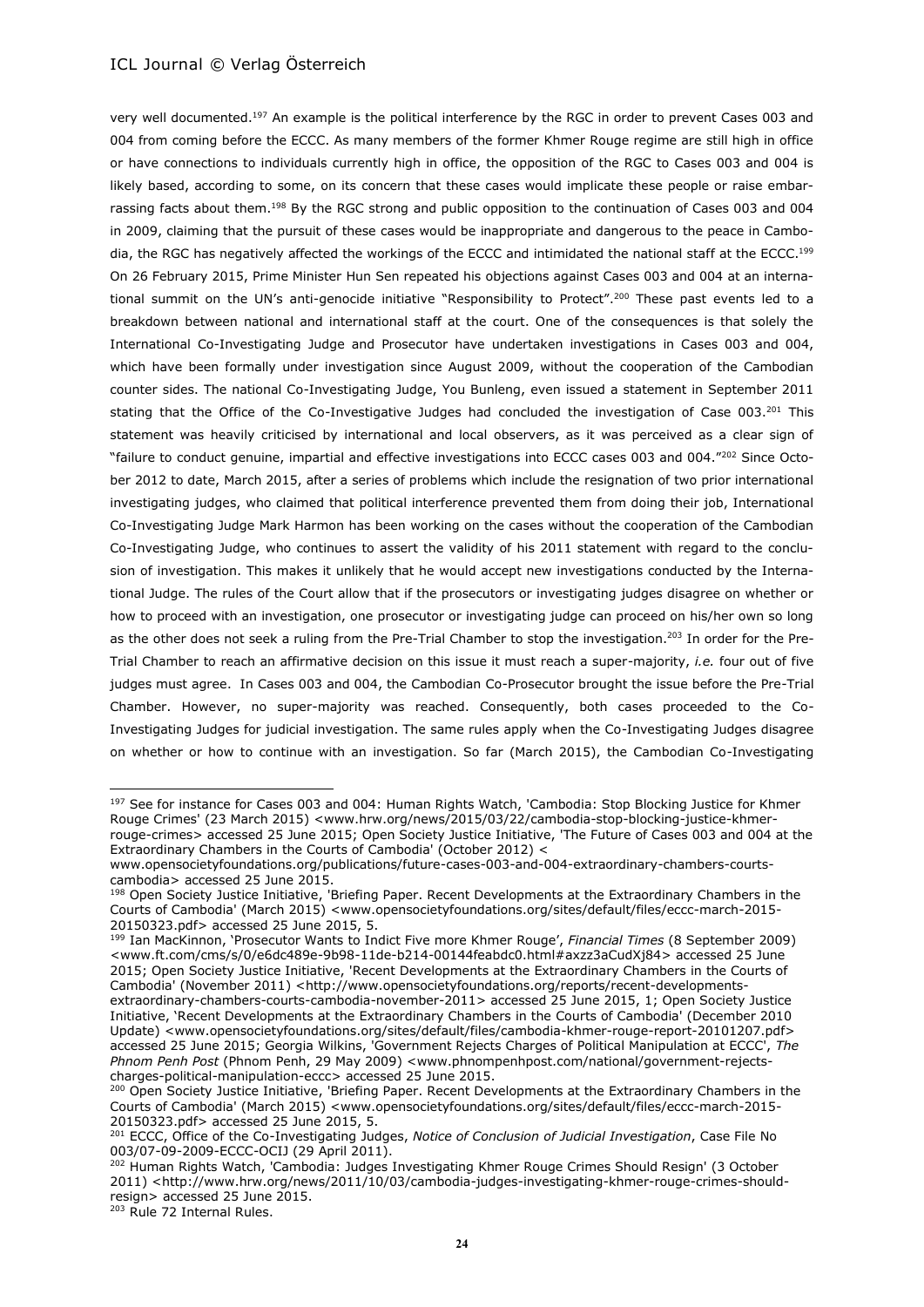Judge has refused to pursue investigations in Cases 003 and 004. However, the Cambodian Co-Investigating Judge has not brought the issue before the Pre-Trial Chamber for resolution. Consequently, the International Co-Investigating Judge is allowed to proceed with the investigation of both cases on his own. It is likely that as the Pre-Trial Chamber couldn't reach a super-majority the previous time, it will also not reach it this time if the issue would be raised before the Pre-Trial Chamber by the Cambodian Co-Investigating Judge.<sup>204</sup>

On the 3rd of March 2015, International Investigating Judge Harmon charged Im Chaem *in absentia* in Case 004, as well as Maes Muth in Case 003.<sup>205</sup> Charging suspects *in absentia* has not previously been used at the Court and is also not provided for in the ECCC rules. In the Cambodian domestic courts it is often practiced in highly political cases. Normally, the *in absentia* procedure is applied when it is impossible to arrest an accused because he or she, for example, fled the jurisdiction. However, in this case the Accused are readily available for arrest, they have even been giving interviews to the press. The police, who are under the direct control of the Cambodian government, refuse to execute the Court order to arrest them. This is a direct violation by the RGC of the Agreement between the government of Cambodia and the UN, as the Agreement states in Article 25 that the "Government of Cambodia shall comply without undue delay with any request for assistance by the Co-Investigating Judges […] or an order issued by any of them, including, but not limited to […] service of documents; arrest or detention of persons."<sup>206</sup> The Cambodian government, who opposes Cases 003 and 004, might seek to improperly end these cases in this way. It is troubling that the UN and other international actors are not able or willing to address or even fully acknowledge the political interference in Cases 003 and 004. This raises the concern of whether they are able to enforce the Agreement. They have the responsibility to ensure that international fair trial standards are met and that the Court is protected from political interference. However, the UN and international officials are failing in this regard by silently accommodating the Cambodian government's refusal to cooperate. According to Brad Adam, Asian director at Human Rights Watch, "[t]he Cambodian government's refusal to cooperate in bringing Khmer Rouge leaders before the UN-backed tribunal would be the last straw after years of obstruction, delay, and corruption. If the government fails to act quickly on the judge's charges, then it's time the UN end its participation and for donors to stop funding the tribunal. Further support would just make a mockery of justice for millions of victims and their families."207 This is damaging the ECCC as an institution and makes a mockery of it. It negatively affects the impact and legacy of the ECCC for the domestic judiciary, as it provides a vivid demonstration to the Cambodian domestic courts of caving in to political interference while it also deepens the Cambodians' cynicism about the prospect of rule of law and judicial reform in Cambodia.<sup>208</sup>

The interferences in Cases 003 and 004 reflect the ECCC's potential for a negative legacy of the ECCC. Allegations of political interference also arose during the investigative phase of Case 002 as it became apparent that the ECCC was unable, or unwilling, to call certain senior Cambodian officials to testify at the Court.<sup>209</sup> If the ECCC, with its vast international support and presence, is not able to exercise judicial independence, it is to be expected that Cambodian citizens question how regular Cambodian courts would be able to do so. Thus, it is extremely important that the ECCC embodies the values of fair trial rights and judicial independence. When failing to do so, its legacy for the domestic judicial system will be rather negative than positive.<sup>210</sup>

<sup>207</sup> Human Rights Watch (n 197).

<sup>&</sup>lt;sup>204</sup> Joint Civil Society Report with The Centre for Civil and Political Rights (n 69) 46-47; Open Society Justice Initiative (n 200) 3-4.

<sup>&</sup>lt;sup>205</sup> ECCC, 'The International Co-Investigating Judge Charges Meas Muth in absentia in Case 003' (3 March 2015) [<www.eccc.gov.kh/en/articles/international-co-investigating-judge-charges-meas-muth-absentia-case-](http://www.eccc.gov.kh/en/articles/international-co-investigating-judge-charges-meas-muth-absentia-case-003)[003>](http://www.eccc.gov.kh/en/articles/international-co-investigating-judge-charges-meas-muth-absentia-case-003) accessed 24 June 2015; ECCC, 'The International Co-Investigating Judge Charges Im Chaem in absentia in Case 004' (3 March 2015) [<http://www.eccc.gov.kh/en/articles/international-co-investigating-judge](http://www.eccc.gov.kh/en/articles/international-co-investigating-judge-charges-im-chaem-absentia-case-004)[charges-im-chaem-absentia-case-004>](http://www.eccc.gov.kh/en/articles/international-co-investigating-judge-charges-im-chaem-absentia-case-004) accessed 24 June 2015.

<sup>&</sup>lt;sup>206</sup> Agreement between the United Nations and the Royal Government of Cambodia (n 58).

<sup>&</sup>lt;sup>208</sup> Open Society Justice Initiative (n 200) 5-7.

<sup>209</sup> Ciorciari & Heindel (n 6) 27.

<sup>210</sup> Bialek (n 116) 8.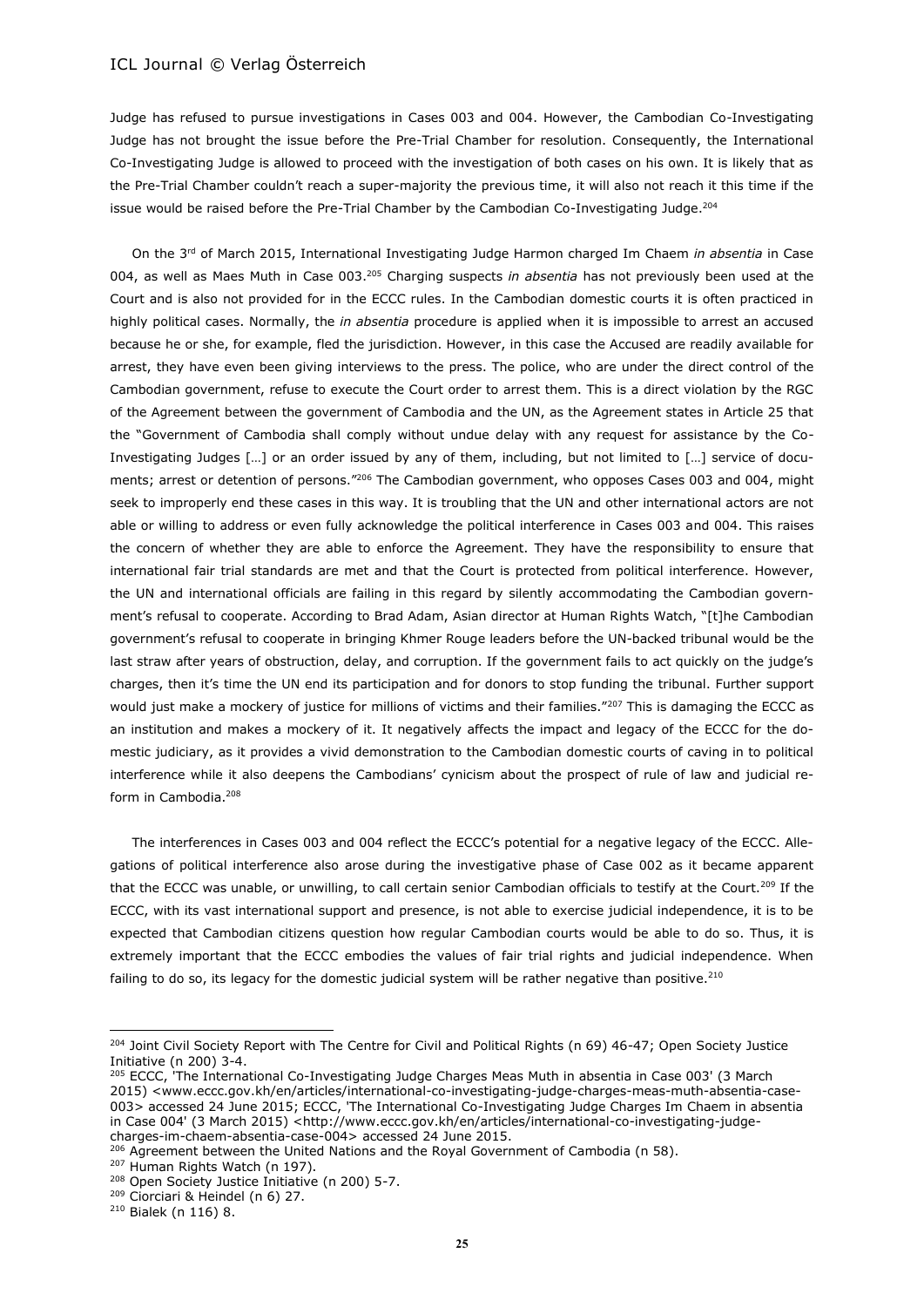As mentioned above, the ECCC employs a mix of Cambodian and international staff. The international staff is constituted by UN employees with UN protection, rights, responsibilities and pay, which may breed resentment. The Cambodian national staff has to rely on the funds made available by the Cambodian government rather than by the UN. Allegations of Government corruption have been raised. For example, in 2007 there were allegations that Cambodian staff had to pay part of their salaries to government officials who gave them their jobs. Andrew Lanuzzi, a legal consultant for Nuon Chea's defence team, claimed that it seemed that some UN officials were involved in covering up the court's corrupt practices. The UN tried to improve the anticorruption mechanisms at the tribunal. However, these planned safeguards were immediately criticized as being inadequate by tribunal watchdog the Open Society Initiative.<sup>211</sup> These corruption allegations can negatively affect the ECCC's legacy as they damage its status of model court.

According to Kirsten Ainley, the Cambodian case shows that findings of recent studies stating that "prosecutions may deter human rights violations by increasing the perception of the possibility of cost of repression for individual state officials" and that "transitional justice overall has a positive effect on the change in human rights and democracy measures" are not correct.<sup>212</sup> Contrary to this, the Cambodia's human rights record seems to be regressing and instead is more likely to be bolstering the power of the Cambodian government.<sup>213</sup>

As discussed in Section 4.2.1, the ways in which the ECCC deals with fair trial issues during legal proceedings can be used as valuable examples and lessons learned for the domestic judiciary for dealing with similar issues. At the same time, deficiencies during legal proceedings before the ECCC should also be acknowledged and not be transported to the domestic judicial system. In the following some examples of such deficiencies will be given. Michael Karnavas, former international co-counsel for Ieng Sary in Case 002 and current international co-counsel in Case 003, cautions against applying decisions and practices of the ECCC recklessly and without criticism, even if they have been passed by the scrutiny of the Supreme Court Chamber. He notes that it is always necessary to identify contrived and unfair decisions and legal practices on the part of the ECCC and then reject them. He gives the example, discussed in Section 4.2.3, of the majority decision made by the Supreme Court Chamber on appeal in Case 001, in which it determined that the ECCC did not have authority to order the reduction in Duch's sentence. According to Michael Karnavas, this sends the message to the Cambodian judicial system and the Cambodian people that with regard to lengthy, inappropriate and excessive pre-trial detention, which is a problematic issue in Cambodia, due process and human rights standards can be ignored.<sup>214</sup> The Office of the Co-Investigation Judges has also been criticised by some as being the ECCC's principal structural flaw, for fairness concerns (investigating judges have enormous discretionary power to take investigative action or not, a fact that carries an inherent bias toward the prosecution's case, as the prosecutors provide for a large amount of the information in the initial submission), for their lack of transparency and their methodological failures.<sup>215</sup> Finally, an alleged deficiency is the occasional different treatment of the parties by the Trial Chamber. This would negatively affect the commitment to uphold fair trial standards by the ECCC, in particular the rights of the accused. This affects*, i.a.*, the equality of arms, the right to a fair trial and the requirement of impartiality by the judges and the tribunal as such. $216$ 

<sup>213</sup> Ainley (n 27) 24-26; Human Rights Watch, 'Cambodia: A Year of Worsening Rights' (29 January 2015)

- [<www.hrw.org/news/2015/01/29/cambodia-year-worsening-rights>](http://www.hrw.org/news/2015/01/29/cambodia-year-worsening-rights) accessed 24 June 2015. <sup>214</sup> Karnavas (n 25) 62-63; Open Society Justice Initiative (n 139) 12.
- $215$  Ciorciari & Heindel (n 6) 20-24.

<sup>211</sup> Ciorciari & Heindel (n 6) 46-50; Elena Lesley, 'Court Staffers confirm Corruption at Tribunal' *The Phnom Penh Post* (Phnom Penh, 27 February 2009) [<www.phnompenhpost.com/krt-talk/court-staffers-confirm](http://www.phnompenhpost.com/krt-talk/court-staffers-confirm-corruption-tribunal)[corruption-tribunal>](http://www.phnompenhpost.com/krt-talk/court-staffers-confirm-corruption-tribunal) accessed 25 June 2015; Open Society Justice Initiative, 'Recent Developments at the Extraordinary Chambers in the Courts of Cambodia' (February 2009 Update)

[<sup>&</sup>lt;www.opensocietyfoundations.org/sites/default/files/eccc\\_20090212.pdf>](http://www.opensocietyfoundations.org/sites/default/files/eccc_20090212.pdf) accessed 25 June 2015, 2-3. <sup>212</sup> Tricia Olsen, Leigh Payne & Andrew G Reiter, 'The Justice Balance: When Transitional Justice Improves Human Rights and Democracy' (2010) 32(4) Human Rights Quarterly 995-996; Kathryn Sikkink, *The Justice Cascade: How Human Rights are Changing World Politics* (W W Norton & Company 2011) 258.

<sup>&</sup>lt;sup>216</sup> United Nations, Human Rights Committee, General Comment No 32 UN Doc CCPR/C/GC/32 (23 August 2007) para 13 and 21; Karnavas (n 25) 63-66.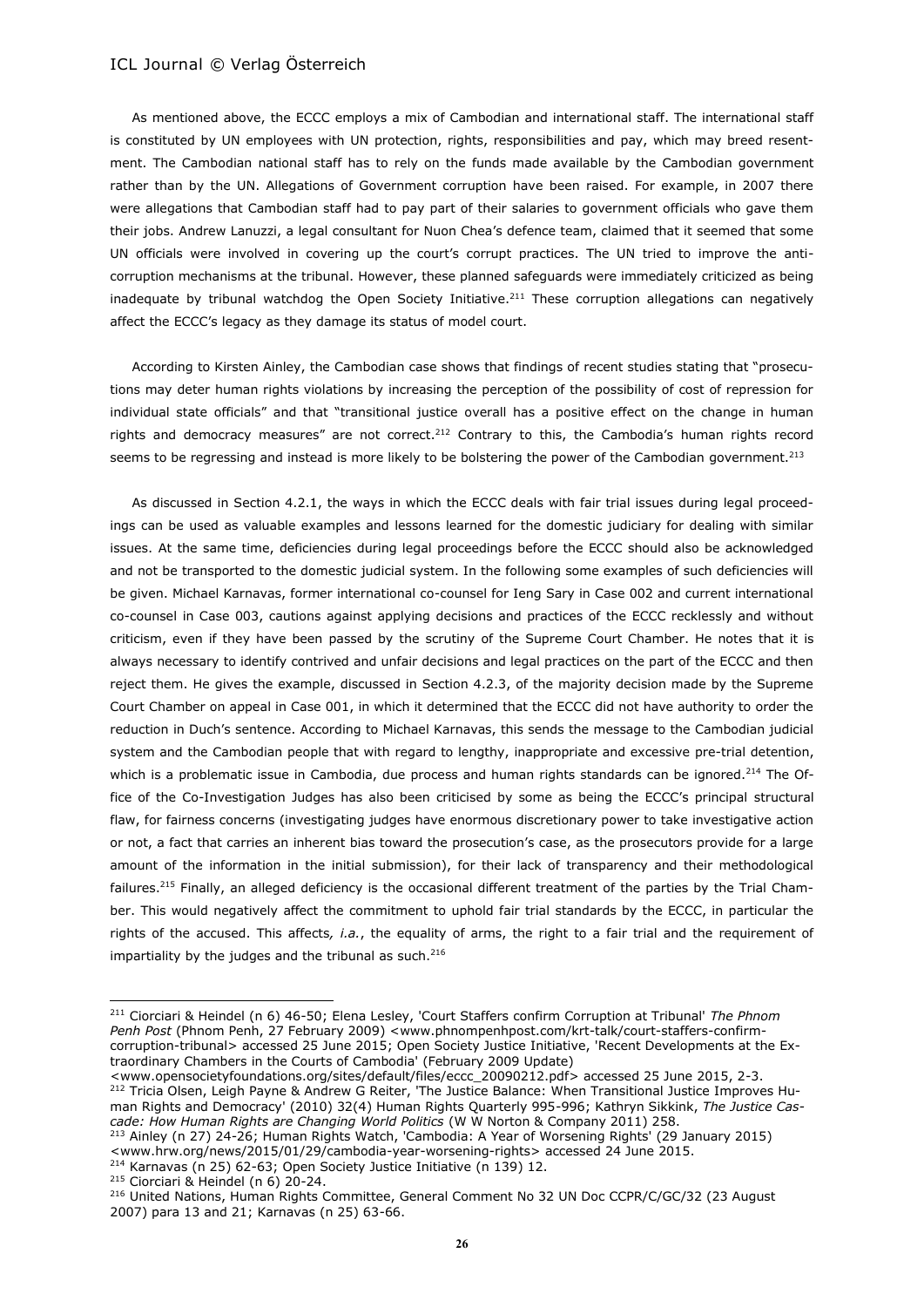# IV. Evaluation of the impact and legacy of the ECCC

# A. Introduction

In the previous chapters the deficiencies in the Cambodian legal system were discussed, followed by the features of the ECCC that can positively impact the domestic system and leave a lasting legacy, concluding with the limitations and deficiencies of the ECCC that counterbalance these positive aspects. In this chapter, these different aspects will be brought together and a comprehensive and critical evaluation will be made, which includes information gathered through fieldwork in Cambodia.

# B. Legacy at the ECCC

High expectations were placed on hybrid courts due to their novel structure. These included bringing justice, reconciliation, restoring trust in the judicial system and capacity building of the domestic judiciary. Hybrid courts fell short of these initial hopes, including the ECCC.<sup>217</sup> Holding such high expectations was bound to lead to disappointment, as the standards set cannot possibly be met. $^{218}$  Hybrid courts are targeted interventions, with limited temporal jurisdiction and time frames, and under pressure to successfully bring those responsible to justice. Therefore, it is important to manage expectations with regard to legacy.<sup>219</sup> Nevertheless, the expectation that the ECCC could strengthen the domestic legal system and the rule of law in Cambodia can be considered as a reachable goal. This does not mean that the ECCC can bring the legal system and judiciary to perfection on a short-term basis, but that it has the capabilities of leaving a legacy, due to its specific and exceptional aspects, such as in-country location, mixed staff and application of Cambodian law. One of the arguments to establish an in-country court in Cambodia was the fact that it could leave a legacy for the domestic system.<sup>220</sup> Fundamentally reforming dysfunctional judicial systems and developing a culture based on the rule of law are long-term goals to which the ECCC can contribute.<sup>221</sup> Contrary to these aspirations, the ECCC has neglected extensively its role in legacy, while it could have had a much bigger impact than it has had so far.<sup>222</sup> It can be considered as a missed chance for the international community as they will not have this window of opportunity again after the closure of the ECCC.<sup>223</sup>

The primary reasons for the ECCC's failure in the field of legacy are the lack of focus on legacy from the beginning of the establishment of the Court, and the lack of an explicit legacy mandate, with the exception of the DSS that, however, is not conducting any legacy projects at the moment. The lack of an explicit legacy mandate makes it more difficult to build budgetary and political support for legacy, while these are crucial factors for legacy to succeed.<sup>224</sup> Due to the absence of an explicit legacy mandate, it is not clear which entity carries the primary responsibility in leading legacy initiatives, with a lack of leadership and coordination as consequence. Planning from the outset is crucial in order to develop an effective legacy strategy, but no legacy strategy was created, and legacy is not part of the completion strategy of the Court.<sup>225</sup> Additionally, it is problematic that the ECCC's administration does not consider legacy as one of its main tasks, but considers it rather as a national responsibility.<sup>226</sup> Contrary to this, others argue that legacy work is implicit in the mandate of the

<sup>&</sup>lt;sup>217</sup> Padraig McAuliffe, 'Hybrid Tribunals at Ten. How International Criminal Justice's Golden Child became an Ophan', (2011) 7 Journal of International Law and International Relations 2.

<sup>&</sup>lt;sup>218</sup> Interview with Claudia Fenz.

<sup>219</sup> UN OHCHR (n 1) 5-6.

<sup>&</sup>lt;sup>220</sup> Bialek (n 116) 6; Interview with Claudia Fenz.

<sup>221</sup> UN OHCHR (n 1) 5.

<sup>&</sup>lt;sup>222</sup> Interview with Human Rights Officer, UN OHCHR.

<sup>223</sup> Interview with Claudia Fenz.

<sup>224</sup> UN OHCHR (n 1) 7.

<sup>225</sup> ECCC (n 174); Bialek (n 116) 2-3; UN OHCHR (n 1) 9 and 16.

<sup>&</sup>lt;sup>226</sup> Interview with Doreen Chen; Interview with Michelle Staggs Kelsall.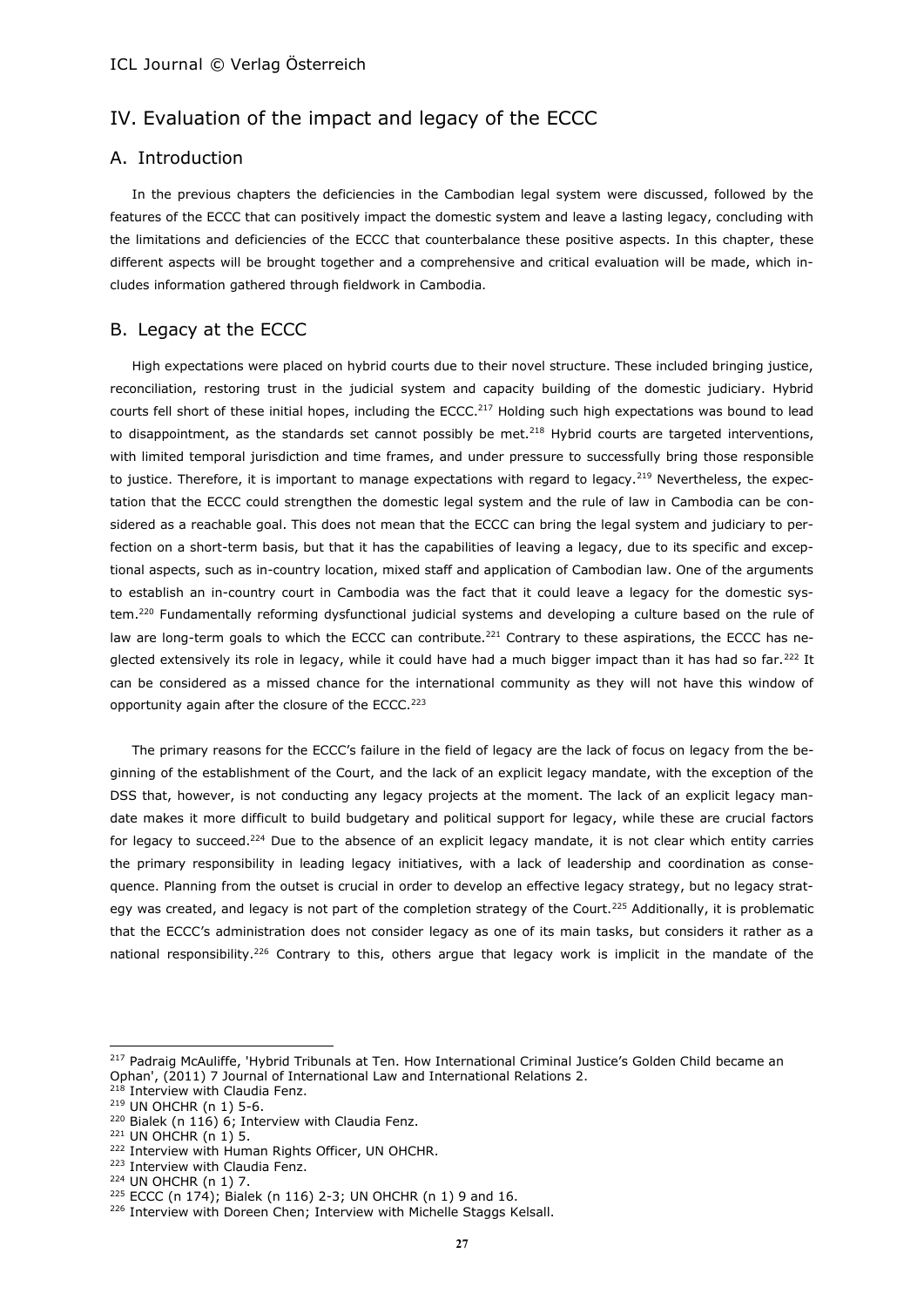Court.<sup>227</sup> Other important factors are the constant lack of funds at the Court and the fact that the criminal proceedings leave the Court officials with little time to focus on legacy initiatives.<sup>228</sup>

These different factors make it difficult for ECCC staff members to initiate legacy initiatives, except in their spare time and without pay, and to coordinate these initiatives between the different sections of the Court.<sup>229</sup> Nevertheless, the DSS, under the direction of Rupert Abbott, was doing good work with regard to legacy.<sup>230</sup> Unfortunately, it seems that legacy initiatives at the court mostly depend on the will and interest of staff members.<sup>231</sup> This is problematic as well, because without an explicit legacy mandate that defines what is understood under legacy, the interpretation of legacy is left to a large extent to the discretion of these individual actors. Moreover, these legacy initiatives are conducted in an uncoordinated way, which can negatively lead to, for example, duplication. It is very unfortunate that the ECCC's administration does not see legacy as one of its tasks, as the ECCC is in the best position to be the central point for legacy coordination as it has both an authoritative role and all the necessary contacts. Instead, the UN OHCHR has taken up this role under its Legacy Program, even though it had anticipated a facilitating role.<sup>232</sup> Since 2010, the UN OHCHR has been organising, for example, ECCC Legacy Update Meetings. These meetings offer the opportunity to NGO's, government institutions working in the field of legal and judicial reform and the ECCC to meet, give an update about their legacy activities, share experiences and discuss how they can work together to strengthen the ECCC's legacy.<sup>233</sup>

Although it is correct to argue that the primary role of the Court is to trial those most responsible for the atrocities committed under the Khmer Rouge regime, it is also important to be aware of the capabilities of the ECCC with regard to strengthening the domestic legal system and the exceptional window of opportunity for the international community in doing so. Though, it is important to bring justice to the Cambodian people, however, the issue of sustainability is equally important, which means that the international intervention through the ECCC should be maximized and should make a permanent and sustainable contribution to the capacity of the domestic judiciary to deal with systematic crimes in the future.<sup>234</sup> Legacy should be considered as being compatible and complementary to the core mandate of the Court.

Despite the administration's attitude towards legacy, the Office of Administration did establish in early 2010 the Legacy Advisory Group and a Legacy Secretariat in order to address and discuss the Court's legacy. However, this body has not been active since its establishment and it is not clear if it is still in function.<sup>235</sup> Some claim this is due to lack of funds and lack of time as it consists of members of staff, others claim this is due to lack of interest.<sup>236</sup>

## C. The ECCC as a model court and its demonstration effect

The ECCC can play an important role as a model court by setting an example for the domestic judiciary of how a court should deal with fair trial issues. This is facilitated by its proximity to the domestic system, due to its in-country location, its being part of the national judiciary, the employment of local staff and the application of Cambodian law.

<sup>&</sup>lt;sup>227</sup> Interview with Doreen Chen.

<sup>228</sup> Bialek (n 116) 12; Coughlan, Ghouse & Smith (n 14) 27.

<sup>229</sup> Interview with Doreen Chen.

<sup>230</sup> Bialek (n 116) 11.

<sup>231</sup> Interview with Michelle Staggs Kelsall.

<sup>&</sup>lt;sup>232</sup> Interview with Doreen Chen; Interview with Michelle Staggs Kelsall; Interview with Human Rights Officer, UN OHCHR.

<sup>&</sup>lt;sup>233</sup> Interview with Human Rights Officer, UN OHCHR.

<sup>234</sup> UN OHCHR (n 1) 40.

 $235$  Bialek (n 116) 11; E-mail from Heather Ryan to author; Interview with Michelle Staggs Kelsall; Interview with Human Rights Officer, UN OHCHR.

<sup>&</sup>lt;sup>236</sup> Ciorciari & Heindel (n 6) 66-67; Interview with Claudia Fenz; Interview with Legal Consultant; Interview with Michelle Staggs Kelsall; Interview with Human Rights Officer, UN OHCHR.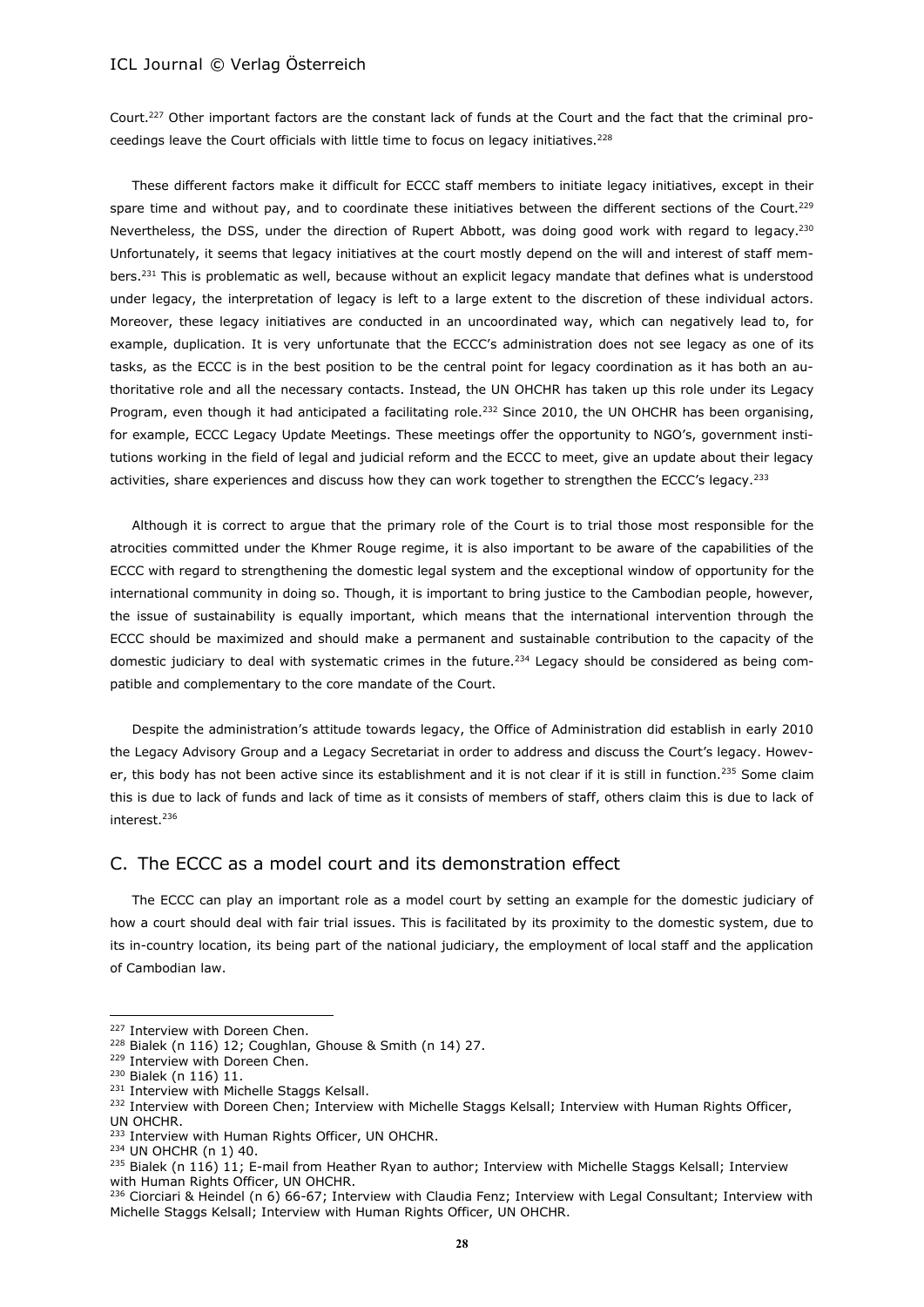The norms and practices that came up during legal proceedings before the ECCC have the potential of being absorbed by the domestic judiciary as lessons learned/best practices and thus to have an educational effect.<sup>237</sup> This is true especially with regard to those fair trial issues that are problematic on the domestic level.<sup>238</sup> As such, the ECCC has drawn the attention to a number of fair trial issues, such as the equality of arms and pretrial detention.<sup>239</sup>

However, Cambodian legal professionals and civil society have expressed their doubts on the role of the ECCC as a model court. They acknowledge that the ECCC could have an impact and function as a model due to its high standard of fair trial rights, but only to some extent. Some consider the ECCC as an international entity separate from the domestic judiciary and are consequently reluctant to include practices from the ECCC. In this regard some stress the distinction between the old and new generation, the old generation is more reluctant to change the habits and practices that have been in use for the past 30 years.<sup>240</sup> Contrary to this, the new generation is seen as being more willing and capable of incorporating higher standards of fair trial rights within the domestic judiciary because of improved education, legal training and workshops.<sup>241</sup>

There also seems to be a lack of understanding from the Cambodian side of which aspects of the ECCC can be transposed to the domestic level. A recurrent example is the exceptional length of criminal proceedings before the ECCC, from which it is concluded that the ECCC's practices cannot be transposed to the domestic level, as the latter is not capable of conducting criminal proceedings for multiple years.<sup>242</sup> This shows a lack of ability on the part of the Cambodians to distinguish between those aspects of the ECCC's criminal proceedings that should be taken as best practices and those aspects that are inherent to proceedings before a hybrid court and are consequently not expected, but also not able, to be transposed to the national judiciary.<sup>243</sup> But it is also seems to show that the international side presumes that it is evident which practices should be absorbed and which not. Additionally and more importantly, the fact that the Cambodian legal professionals don't perceive the Court as a model court, or only to a certain extent, diminishes the ECCC's potential role as a model court. It is correct to argue that the ECCC and the domestic criminal courts differ, in the sense that they, *i.a.*, are structured differently, have different goals (for example, in contrast to the domestic courts the ECCC focuses only on a few accused), have different time frames and financial resources, *etc*. However, in essence all criminal courts are the same, in the sense that, even though courts apply different laws or are structured in a different way, the basic and fundamental legal rights and principles that they apply remain the same. One of these sets of basic rights are fair trial rights. As such, the domestic judiciary can learn from the ECCC how to interpret and apply these rights. Other aspects from which the domestic judiciary can learn from the ECCC, such as case management, are outside the scope of this thesis.

To conclude, outreach and guidance are crucial in order to inform national actors of legacy initiatives, inform them of the workings of the ECCC and offer them guidance on how to best implement the ECCC's practices. Partnership with civil society will also play a crucial role, and therefore it is necessary to include local civil society directly in the legacy work of the Court.<sup>244</sup>

As a model court, the ECCC can have a demonstration effect by setting fair trial standards which may contribute to a culture shift and demand for change or increased accountability through increased rights awareness. The strong approach of the Court to, for example, issues of fair trial and equality of arms have lead to the

<sup>237</sup> Bates (n 138) 73-74.

<sup>238</sup> Ciorciari & Heindel (n 6) 67-68.

<sup>&</sup>lt;sup>239</sup> See Section 4.2.3 for more examples.

<sup>&</sup>lt;sup>240</sup> Interview with Billy Chia-Lung Tia; Interview with Terith Chy.

<sup>&</sup>lt;sup>241</sup> Interview with Suon Bunthoeun; Interview with Terith Chy.

<sup>&</sup>lt;sup>242</sup> Interview with Run Saray.

<sup>&</sup>lt;sup>243</sup> Interview with Claudia Fenz; Interview with Suon Bunthoeun.

<sup>244</sup> UN OHCHR (1) 20.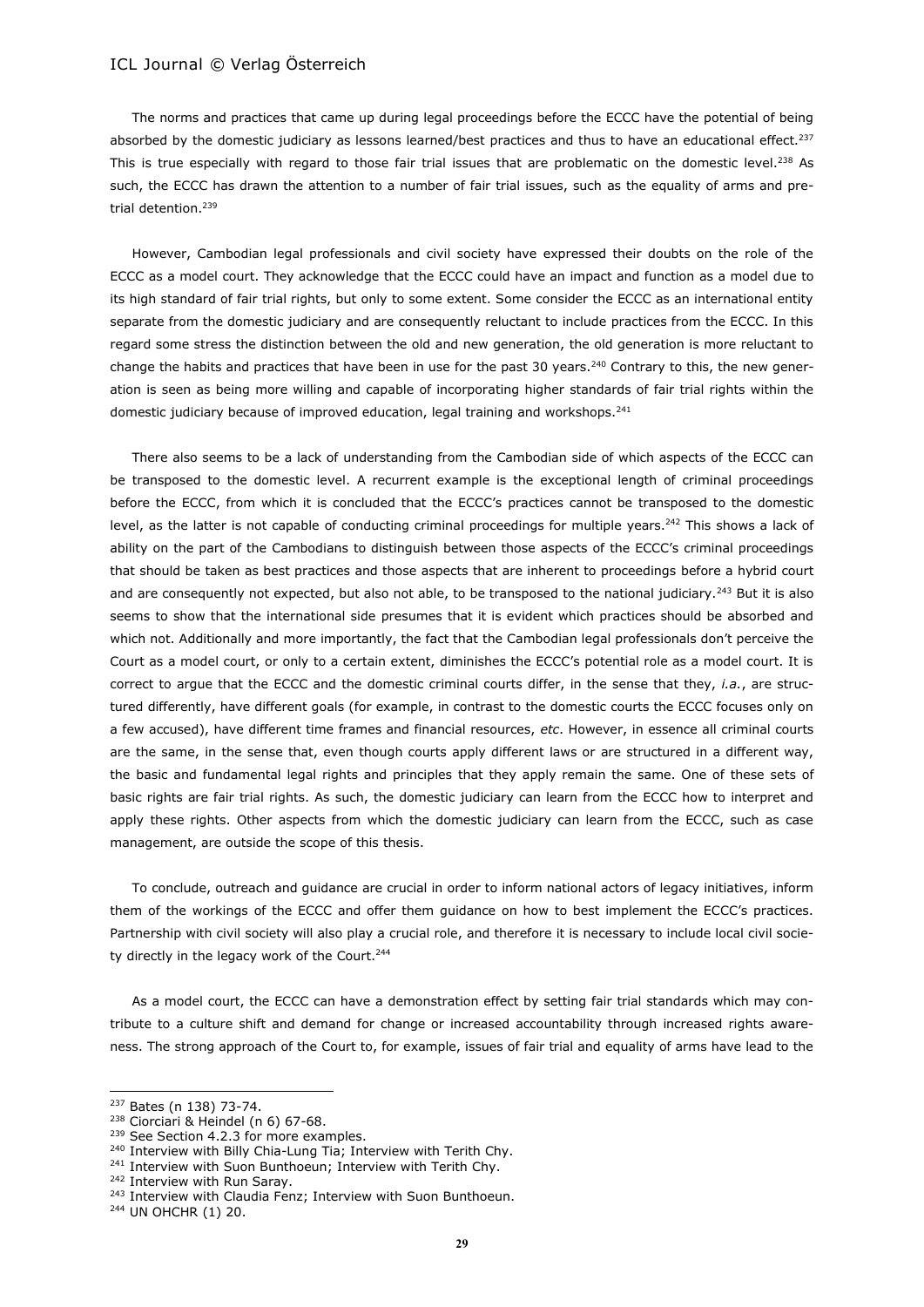recognition of the important role of the defence.<sup>245</sup> Demonstrating the supremacy of the law and its political independence play a crucial role in ensuring a demonstration effect.<sup>246</sup> Outreach will also play a crucial role.<sup>247</sup> However, the alleged political interference, corruption and current internal problems at the Court with regard to Cases 003 and 004<sup>248</sup> can negatively affect this.

## D. The transfer of skills and knowledge

One of the aspects of the ECCC that can facilitate capacity building of the domestic judicial system and more specifically its legacy, is the fact that a mixture of national and international staff, with a majority being national staff, staffs the ECCC. The international environment at the Court offers the possibility for national staff to gain skills and knowledge by working together with international staff. The ECCC also conducts workshops and trainings for national and international staff at the Court. However, the ECCC has done less to train Cambodian legal professionals outside of the Court due to their workloads. The ECCC is not the only entity that organises trainings and workshops. The UN OHCHR, for example, also conducts trainings and workshops for legal professionals and students.<sup>249</sup>

A general recurrent problem with trainings is that international experts neglect to take the background knowledge of the recipients sufficiently into account. It is preferable to start from the basic legal concepts, such as fair trial rights, in order to ensure that the student can built up his/her legal knowledge from a solid basis. Engaging Cambodian judges in trainings could also be beneficial as they have experience on the ground and might have more authority among local legal professionals and students than international experts. Another issue is the lack of coherent approach to trainings. The international experts who come to teach are from different systems, and therefore have different approaches. Without coordination this can be contra-productive, as legal professionals and students get more confused instead of expanding their knowledge. It has happened, for example, that experts from common law countries held trainings without taking into account that Cambodia has a civil law system.<sup>250</sup>

One may hope that the ECCC national staff, once they go back to work on the national level, will bring with them the skills and knowledge gained so that their colleagues can learn from their experiences. According to some, the most direct legacy impact will be through the transfer of skills and knowledge.<sup>251</sup> It is correct to sustain that training and education, especially of the new generation, is crucial when rebuilding and improving a legal system that is based on the rule of law. However, some question the extent of transfer of skills and knowledge within the ECCC, arguing that in some sections the international staff seems to be doing most of the work.<sup>252</sup> The reason for this could be the parallel management system at the Court.<sup>253</sup> Others, though, attribute this state of affairs to the combination of very qualified international staff members and extreme time pressure.<sup>254</sup> Some also believe that the improvements the national staff will make will have more effect on the personal than on the institutional level, because it is difficult to assess how people will deal with what they have learned, whether they will transfer it to others, and considering also the afore-mentioned reluctance and disbelief on the Cambodian side to incorporate the ECCC's practices.<sup>255</sup> On this topic, some hold that the national staff will return to a system that is symptomatically affected by issues such as corruption and the patronage system. In order for them to function within this system, they will have to adapt to it again and thus fall back

<sup>&</sup>lt;sup>245</sup> Interview with Billy Chia-Lung Tia; ibid 17.

<sup>246</sup> UN OHCHR, 2008, 17.

<sup>247</sup> ibid 18-20.

<sup>&</sup>lt;sup>248</sup> See Section 4.3.2.

<sup>&</sup>lt;sup>249</sup> Interview with Michelle Staggs Kelsall.

<sup>&</sup>lt;sup>250</sup> Interview with Billy Chia-Lung Tia; Interview with Claudia Fenz.

<sup>&</sup>lt;sup>251</sup> Interview with Claudia Fenz.

<sup>252</sup> Interview with Billy Chia-Lung Tia.

<sup>253</sup> UN OHCHR (n 1) 14-15.

<sup>&</sup>lt;sup>254</sup> Interview with Claudia Fenz.

<sup>&</sup>lt;sup>255</sup> Interview with Terith Chy.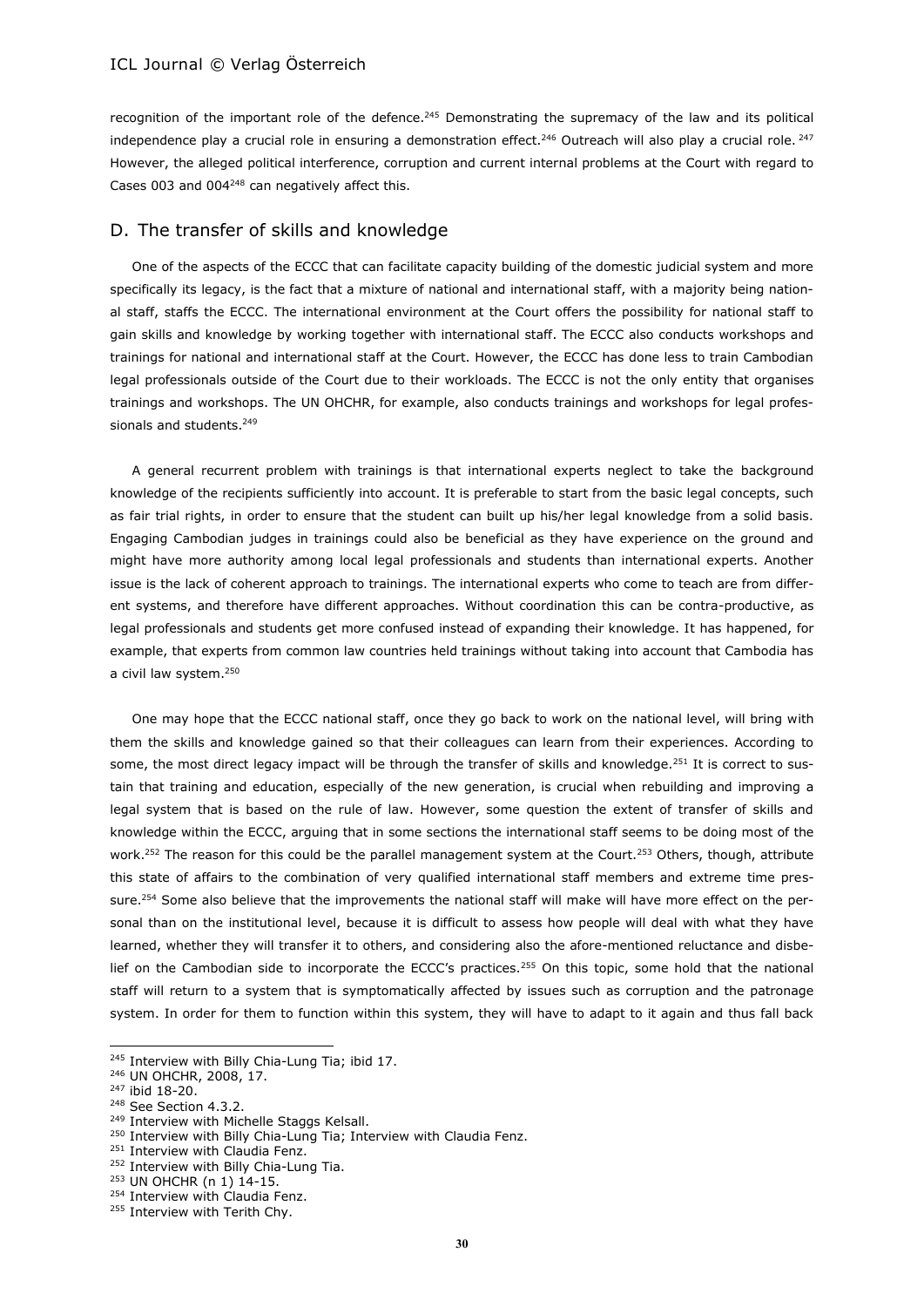into its practices. Consequently, they will not be able to work in the same way as they did at the ECCC. Others, though, are more optimistic and see, for example, the fact that Cambodian judges work simultaneously at the ECCC and on the national level as a positive factor as they are often high in rank at the court and, as such, have the power to implement the practices they have learned.<sup>256</sup> During informal conversations with Cambodian staff members, they expressed their gratitude for having had the opportunity to work at the ECCC, as they believe they wouldn't have gained these skills and knowledge staying on the national level.

# E. Impact on the Cambodian legal and judicial system

Little evidence can be found that the ECCC has so far profoundly impacted the national judicial system with regard to fair trial rights and that it will catalyse fundamental judicial and legal reform in Cambodia. Although the domestic judiciary has slightly improved over the years, political and human rights cases remain problematic.<sup>257</sup> It is difficult to measure in how far the ECCC has contributed to these improvements. However, it is correct that the ECCC is only one of the many elements that can exercise influence and have an impact.<sup>258</sup> Therefore, the ECCC should not be viewed in isolation but rather as part of a multifaceted intervention in tackling the immense challenges of building and restoring the Cambodian justice system.<sup>259</sup>

Currently, provisional detention is one of the major problematic issues in Cambodia. Because of this, the UN OHCHR devised guidelines on provisional detention on the basis of the ECCC's practice of well-reasoned decisions. These guidelines are now being used by judges and are accompanied by a form that the judges have to complete by giving actual reasons for detention orders. This is a positive example of how small practices at the ECCC can be a catalyst for broader rule of law reform and how this can have an impact on Cambodian judges and the Ministry of Justice.<sup>260</sup>

The ECCC has in some sense stimulated legal and judicial reform. The Council for Legal and Judicial Reform for example, has considered a legacy strategy, together with the Danish Institute of Human Rights,<sup>261</sup> aimed at incorporating some of the practices of the ECCC in the government's legal and judicial reform strategy.<sup>262</sup> However, the reforms made in 2014, discussed in Section 3.3, are questionable.<sup>263</sup> Admittedly, demanding that a temporary hybrid court would have a significant impact on the national judiciary and leave a long-lasting legacy for fair trial rights is a great deal to ask given the limited resources, the limited time, the different types of legal cases they are hearing, the issues of perceived corruption and political interference, *etc*. Additionally, it is important to keep in mind that the systematic change of any legal and judicial system, and especially the Cambodian judiciary which is highly flawed, is a generational project and will not occur without a fundamental shift in the government's commitment to legal and judicial reform in order to enhance in particular the obedience to fair trial rights within the domestic judicial system.<sup>264</sup> Even though reform has been slow, civil society seems to be positive and considers even the smallest improvement as an important step forward.<sup>265</sup> Local actors also correctly believe that change and reform should come in the first place from the government and that the ECCC

<sup>&</sup>lt;sup>256</sup> Bialek (n 116) 6; Interview with Michelle Staggs Kelsall; Interview with Human Rights Officer, UN OHCHR.

<sup>&</sup>lt;sup>257</sup> Interview with Billy Chia-Lung Tia; Interview with Suon Bunthoeun.

<sup>&</sup>lt;sup>258</sup> Interview with Suon Bunthoeun; Interview with Terith Chy.

<sup>259</sup> UN OHCHR (n 1) 2.

<sup>&</sup>lt;sup>260</sup> Interview with Michelle Staggs Kelsall. Currently, the UN OHCHR is conducting a survey in order to assess, *i.a.*, whether the forms are being used and how they are being used.

<sup>&</sup>lt;sup>261</sup> Karin Buhmann & Francesco Castellani, 'Evaluation of Danish Institute for Human Rights's (DIHR'S) Partnership Programme with the General Secretariat – Council of Legal and Judicial Reform (GS-CLJR): Implementation of Legal and Judicial Reform in Cambodia' (September 2012)

[<sup>&</sup>lt;http://www.humanrights.dk/files/media/billeder/udgivelser/cambodia-620k.pdf>](http://www.humanrights.dk/files/media/billeder/udgivelser/cambodia-620k.pdf) accessed 26 June 2015, 67. <sup>262</sup> ECCC & CHRAC, 'Hybrid Perspectives on Legacies of the Extraordinary Chambers in the Courts of Cambodia' (Conference Report and Recommendations) (December 2012)

[<sup>&</sup>lt;www.chrac.org/eng/CHRAC%20Documents/Conference%20Report%20on%20Legacies%20of%20the%20ECC](http://www.chrac.org/eng/CHRAC%20Documents/Conference%20Report%20on%20Legacies%20of%20the%20ECCC_English_FINAL.pdf) [C\\_English\\_FINAL.pdf>](http://www.chrac.org/eng/CHRAC%20Documents/Conference%20Report%20on%20Legacies%20of%20the%20ECCC_English_FINAL.pdf) accessed 24 June 2015, 17-18.

 $263$  Interview with Run Saray; Interview with Suon Bunthoeun.

<sup>264</sup> Ciorciari & Heindel (n 6) 70-71.

<sup>&</sup>lt;sup>265</sup> Interview with Terith Chy.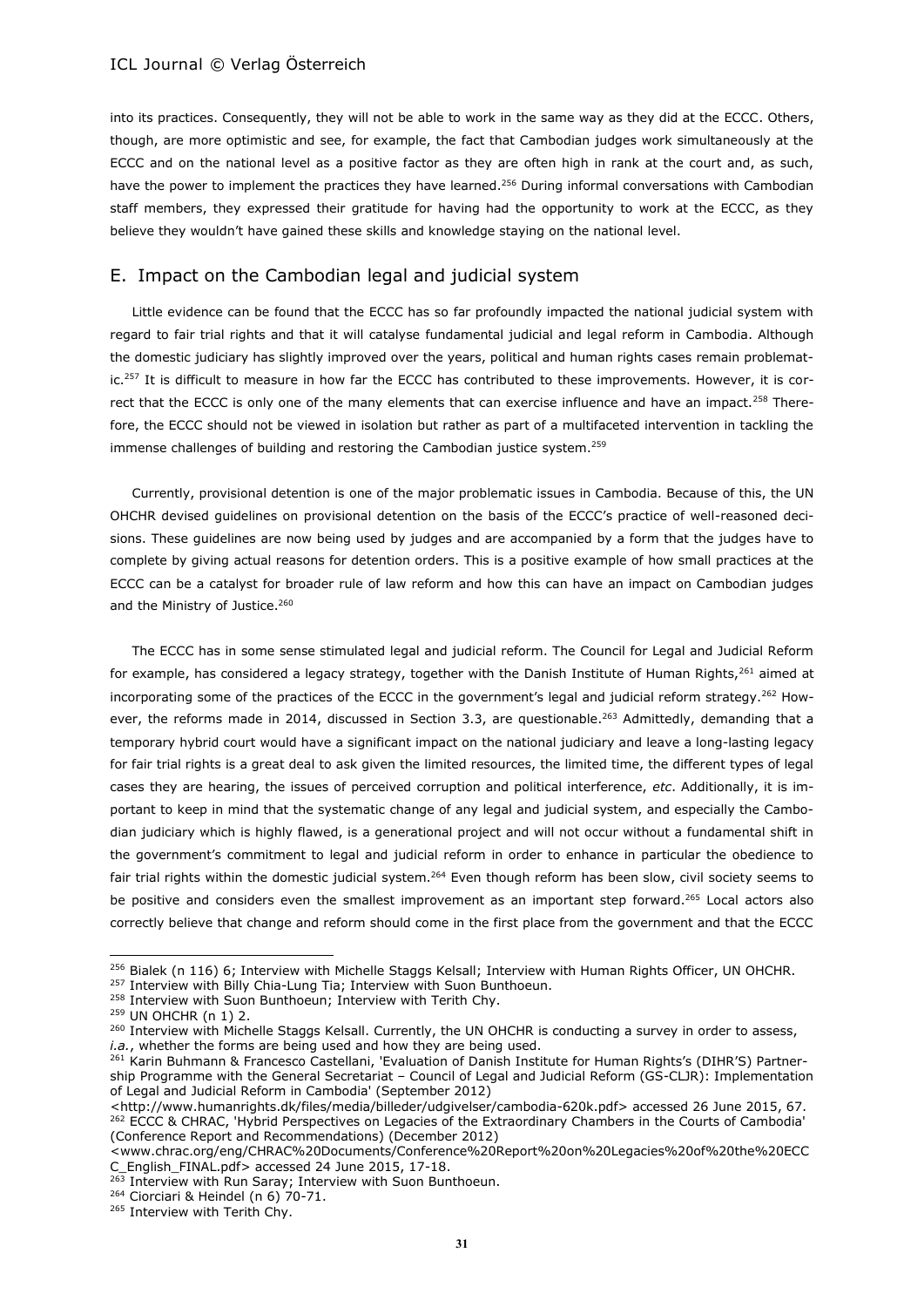only plays a small role in this regard.<sup>266</sup> However, the envisaged role for the ECCC was never to be the primary actor in legal and judicial reform. The ECCC must not be viewed as a driver, but rather as a catalyst for motivating change and reform.<sup>267</sup> However, as mentioned, there is a lack of political will and commitment for legal reform, which poses an enormous challenge for the legacy at the ECCC.<sup>268</sup> On top of that, the Cambodian legal and judicial sector suffers from severe lack of resources. This also challenges the promotion and implementation of legacy projects.<sup>269</sup>

# F. Limitations on the ECCC's legacy

As discussed, the ECCC has not lived up to its potential and aspirational role for the domestic legal and judicial system. First of all, the limitations mentioned in Section 5.3 affect its potential role as a model court. Many of its substantive and procedural decisions have also been negatively criticised. Besides this, allegations of corruption, political interference and the lack of independence negatively affect the potential legacy of the ECCC.<sup>270</sup> The lack of a strong stand by the UN reinforces this.<sup>271</sup> Most importantly, the discussed reluctance of the ECCC's administration to engage in legacy work and the lack of focus on legacy from the very beginning limits the ECCC's potential legacy from its very core.

The ECCC could potentially result in a reverse/negative legacy, by, for example, draining capacity from the domestic system to the hybrid court and diverting focus away from the poor state of the domestic criminal justice system. Kirsten Ainley argues that, for example, the Cambodian case shows that the transitional justice process is not positively affecting change in human rights and democracy measures and deterring human rights violations due to prosecutions. Contrary to this, Cambodia seems to be regressing in its human rights record and is more likely to bolster the power of the Cambodian government.<sup>272</sup> The ECCC could also result in a negative legacy due to recent controversies regarding Cases 003 and 004, which have the potential of diminishing confidence in the international and possibly also the national legal system.<sup>273</sup> According to the UN OHCHR report named Rule-of-Law Tools for Post-Conflict Societies States: Maximizing the Legacy of Hybrid Courts (UN OHCHR Legacy Report), there are three crucial ways in which reverse legacy may be prevented. First, by avoiding a mere replacement of local with international resources or the creation of parallel systems. Second, pursuing a hybrid court within a general framework that advocates strengthening the domestic legal system. Third, instituting a rigorous plan for handover.<sup>274</sup>

The constant lack of resources is also an important limitation for legacy work at the ECCC.<sup>275</sup> It is one of the arguments used by the administration for not extensively engaging in legacy work. Concerns about resources need to be addressed. However, as the UN OHCHR Legacy Report states, addressing these concerns should not come at the cost of abandoning legacy work. Even a commitment to using and building up national capacity where possible, combined with a modest percentage of the total budget (such as 5 to 10 per cent), can go a

 $\overline{a}$ 

<sup>270</sup> UN OHCHR (n 1) 6.

<sup>&</sup>lt;sup>266</sup> Interview with Suon Bunthoeun; Interview with Terith Chy.

<sup>267</sup> UN OHCHR (n 1) 6.

<sup>268</sup> Bialek (n 116) 22.

<sup>&</sup>lt;sup>269</sup> CHRAC & the Bar Association of the Kingdom of Cambodia, 'Implementation of the ECCC Legacies for Domestic Legal and Judicial reform' (Workshop Report) (March 2013) [<www.kas.de/wf/doc/kas\\_34774-1522-1-](http://www.kas.de/wf/doc/kas_34774-1522-1-30.pdf?130620053322) [30.pdf?130620053322>](http://www.kas.de/wf/doc/kas_34774-1522-1-30.pdf?130620053322) accessed 24 June 2015, 18.

<sup>&</sup>lt;sup>271</sup> Interview with Billy Chia-Lung Tia.

<sup>272</sup> Ainley (n 27) 24-26.

 $273$  For the discussion on reverse legacy see Section 4.3.2; Bialek (n 116) 8-9.

<sup>274</sup> UN OHCHR (n 1) 16.

<sup>&</sup>lt;sup>275</sup> Open Society Foundations (n 86).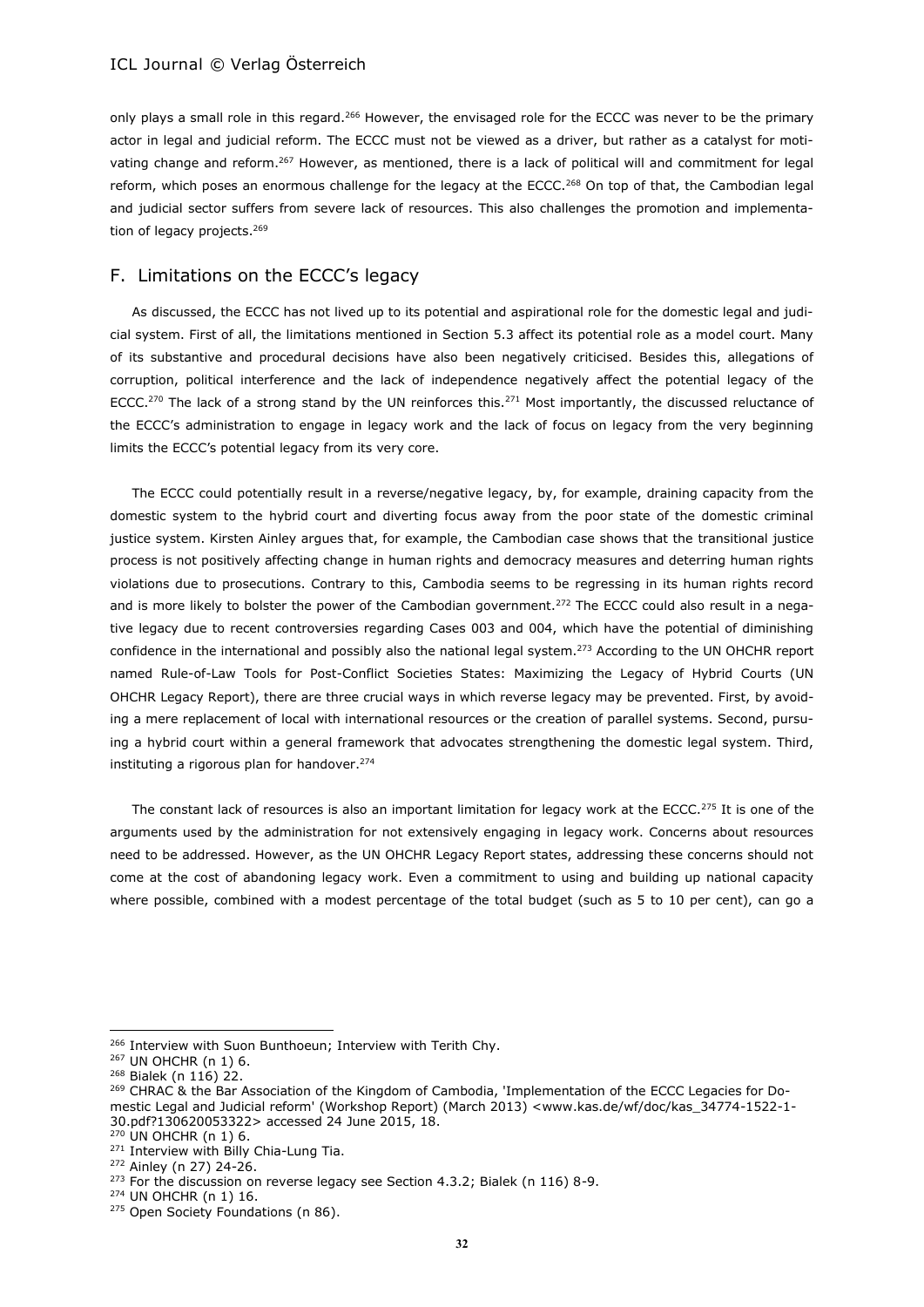long way.<sup>276</sup> Currently, legacy is not included in the revised budget for 2014-2015.<sup>277</sup> Funding issues appear endemic to legacy initiatives at international and hybrid courts.<sup>278</sup>

According to some, the term 'legacy' has a negative connotation because it is seen as an international interference in the domestic system. This is reinforced by negative experiences with legacy work, as not all legacy projects had positive results. If this is the case, it might be better in the future to speak of 'strengthening the rule of law', as it in the end it comes down to the same.<sup>279</sup>

To conclude, the lack of political will and commitment to domestic legal reform poses enormous limits and challenges to legacy at the ECCC. Some observers note, for example, that the national side of the Court should seek to lead the Court's legacy initiatives. However, domestic political pressure to avoid substantive domestic legal reform prevents legacy efforts in this area. Moreover, although the national government's Council on Legal and Judicial Reform has expressed a desire to take ownership over legacy initiatives, it is not clear that they have the political will to catalyse rule of law sector improvements. Some suggest that a strong, independent judiciary is not in the current government's interest. Others have similarly asserted that the Council's lack of political will derives from its desire to maintain their control over the judiciary.<sup>280</sup> An extra challenge to legacy work is the fact that the Cambodian judicial system suffers from highly inadequate financial, human and infrastructural resources, low salaries, poor trainings, *etc.*, which result in high levels of corruption and inefficiency.<sup>281</sup> Consequently, according to some it is not realistic to expect that ECCC's best practices will be transferred to the Cambodian court system, as the ECCC is seen as a foreign-implanted system, as mentioned in Section 5.3, that utilizes human, intellectual and financial resources that are very far beyond the reach of the Cambodian realities and will.<sup>282</sup>

## G. Civil society and the UN OHCHR

Due to the lack of legacy coordination on the part of the ECCC, the UN OHCHR has taken up this role under its Legacy Program.<sup>283</sup> This program focuses on the ECCC's legacy for legal and judicial reform and thus on improving the rule of law in Cambodia. Their work started in 2010 and is based on the UN OCHHR Legacy Report.<sup>284</sup> The UN OHCHR constitutes an important platform to bring different stakeholders together, such as civil society, the ECCC, the RGC and the Cambodian Bar Association. It has a good collaboration with the government, which enhances its ability to conduct successful legacy initiatives.<sup>285</sup>

One of the current projects of the UN OHCHR is the Annotated Cambodian Code of Criminal Procedure, drafted on the basis of the ECCC's jurisprudence and selected international jurisprudence. The Code is an independent publication, as it was not endorsed by the RGC. Some consider this as being positive in theory, because it ensures the independence of the publication. However, in practice it may have been better to have received the endorsement of the RGC, as it was a novel idea and the endorsement could have helped to get the

 $\overline{a}$ 

<sup>282</sup> Buhmann & Castellani (n 261) 69 XII.

<sup>276</sup> UN OHCHR (1) 8.

<sup>277</sup> ECCC, 'Revised Budget for 2014-2015' (31 March 2015) <http://www.eccc.gov.kh/en/about-

eccc/finances/eccc-revised-budget-2014-2015> accessed 3 January 2016.

<sup>278</sup> Bialek (n 116) 22.

<sup>&</sup>lt;sup>279</sup> Interview with Doreen Chen.

<sup>&</sup>lt;sup>280</sup> Bialek (n 116) 22-23; Olga Martin-Ortega & Johanna Herman, 'Hybrid Tribunals & the Rule of Law: Notes from Bosnia & Herzegovina & Cambodia' (2010) JAD–PbP Working Paper Series No 7, 16.

<sup>&</sup>lt;sup>281</sup> Cambodian Center for Human Rights (n 68) 2; CHRAC & the Bar Association of the Kingdom of Cambodia (n 269) 18; Transparency International (n 65) 53-54.

<sup>&</sup>lt;sup>283</sup> Interview with Human Rights Officer, UN OHCHR.

<sup>284</sup> See: United Nations, Office of the High Commissioner for Human Rights, *Rule-of-Law Tools for Post Conflict Societies States: Maximizing the Legacy of Hybrid Courts*, New York and Geneva, 2008, pp. 45; Interview with Michelle Staggs Kelsall.

<sup>&</sup>lt;sup>285</sup> Interview with Doreen Chen; Interview with Michelle Staggs Kelsall; Interview with Human Rights Officer, UN OHCHR.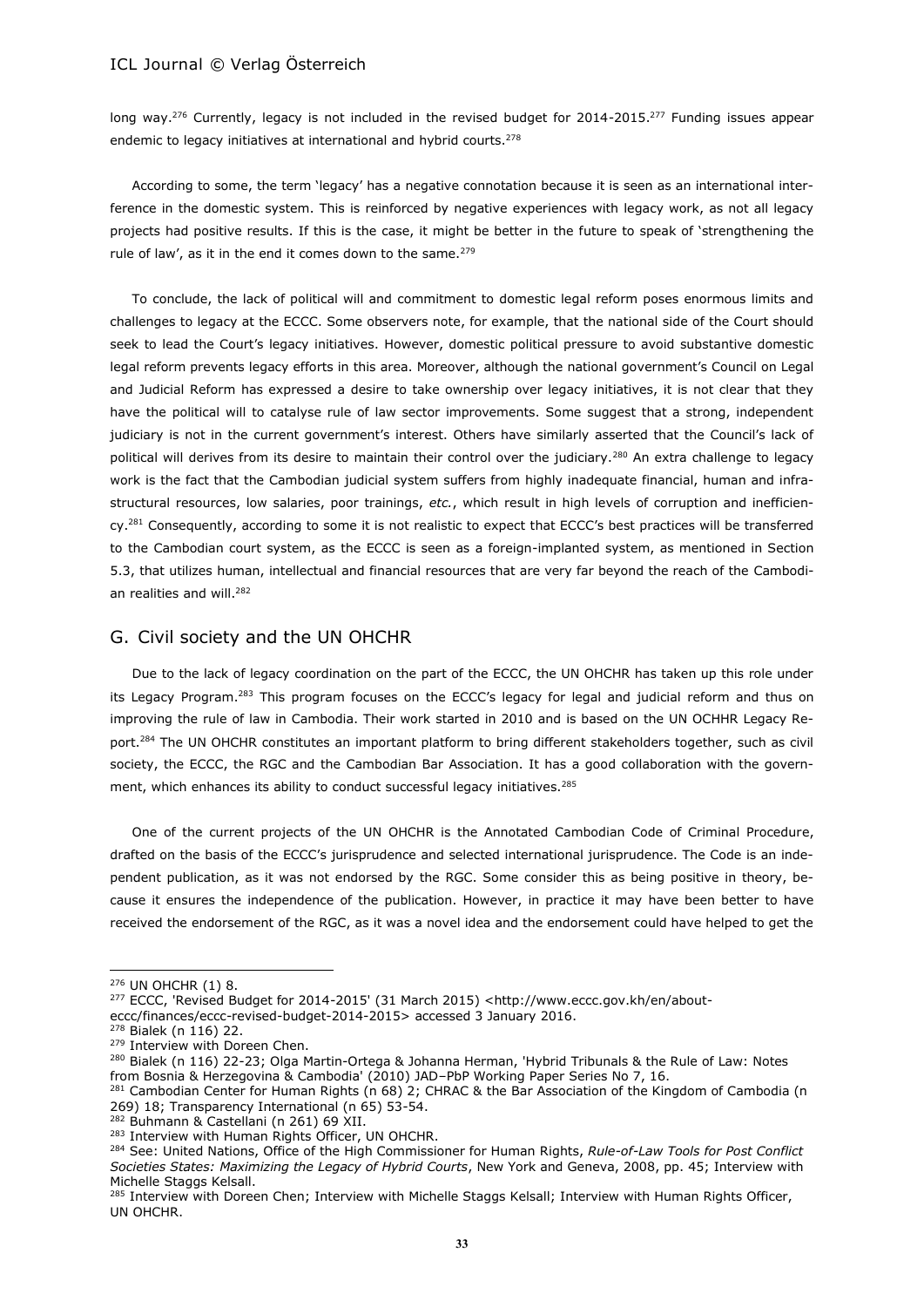support on the national level from those who are more suspicious of change.<sup>286</sup> The Code was published in March 2014. It is a recent project and this makes it difficult to assess its current and future impact.<sup>287</sup> However, one can argue in advance that the mere existence of the ECCC does not necessarily create a channel for its jurisprudence to be used and developed or even merely respected and understood.<sup>288</sup> Even though national courts are authorized under domestic law to apply international human rights law, there seems to be a lack of familiarity with these norms, which makes their authority meaningless.<sup>289</sup> This can be seen by the mentioned attitude of legal professionals on the national side, who think that the ECCC is a distinct court from the national court system, that the way the ECCC operates is not transferrable to the domestic level, and consequently, are reluctant to incorporate the ECCC's practices. Because of this attitude, initiatives like the Annotated Code will probably not work at the moment on the domestic level, which is unfortunate as this is a useful tool for legal practitioners and could positively contribute to the domestic system.<sup>290</sup> However, the more the new generation of legal practitioners is educated and receives training on international human rights, the more these initiatives have the potential to become meaningful and the more the ECCC's practices will be transferrable to the domestic system as legal practitioners will be better equipped. Moreover, national staff working at the ECCC can play an important role in stimulating legal practitioners on the national level to get familiar with the annotated code and start using it.<sup>291</sup> This also shows the importance of outreach, in the sense that legacy initiatives shouldn't be isolated projects but should be communicated to the national level, providing guidance as to how the national level can gain from these initiatives. This also applies in a more general sense to the workings of the ECCC as a model court.

Two notable workshops on legacy were organised in 2012 and a follow-up in 2013. They were held in Phnom Penh and were primarily organised by The Cambodian Human Rights Action Committee, known as CHRAC.<sup>292</sup> The CHARC is one of the main actors involved in the ECCC legacy project and aims at developing a coordinated approach to bring relevant actors together and start specific legacy projects.<sup>293</sup> The 2012 workshop was the first time that relevant stakeholders were given a wide forum to exchange their views and debate their different perspectives on the legacies of the ECCC.<sup>294</sup> These initiatives are crucial as they bring different stakeholders together and offer the opportunity to share experiences and initiatives. The United Nations Secretary-General's report correctly states that national legal reforms must be domestically owned and driven and that "ultimately, no rule of law reform, justice reconstruction, or transitional justice initiative imposed from the outside can hope to be successful or sustained."<sup>295</sup> The issue of ownership plays a big role in ensuring the success and sustainability of legacy efforts. As such, investment from both international and national organizations, Governments, legal communities and civil society are required. Ideally, all should feel invested in the pro $cess.<sup>296</sup>$ 

## H. Legacy after the closure of the ECCC

In order to maximize the legacy capabilities of the ECCC there should be a focus on how its legacy should be addressed after its closure. As the Secretary-General correctly states: "it is essential that, from the moment any future international or hybrid tribunal is established, consideration be given, as a priority, to the ultimate exit strategy and intended legacy in the country concerned."<sup>297</sup> The Legacy Secretariat could, for example, still

<sup>293</sup> CHRAC & the Bar Association of the Kingdom of Cambodia (n 269) 4.

<sup>286</sup> Interview with Doreen Chen.

<sup>287</sup> Interview with Michelle Staggs Kelsall.

<sup>288</sup> Higonnet (n 4) 13.

<sup>289</sup> Interview with Run Saray.

<sup>&</sup>lt;sup>290</sup> Interview with Suon Bunthoeun.

<sup>291</sup> Interview with Michelle Staggs Kelsall.

<sup>&</sup>lt;sup>292</sup> CHRAC & the Bar Association of the Kingdom of Cambodia, (n 269); ECCC & CHRAC (n 262).

<sup>294</sup> ECCC & CHRAC (n 262) 1.

 $295$  UN OHCHR (n 1) 6.

<sup>296</sup> ibid 9.

<sup>297</sup> UN SC (n 36) para 46.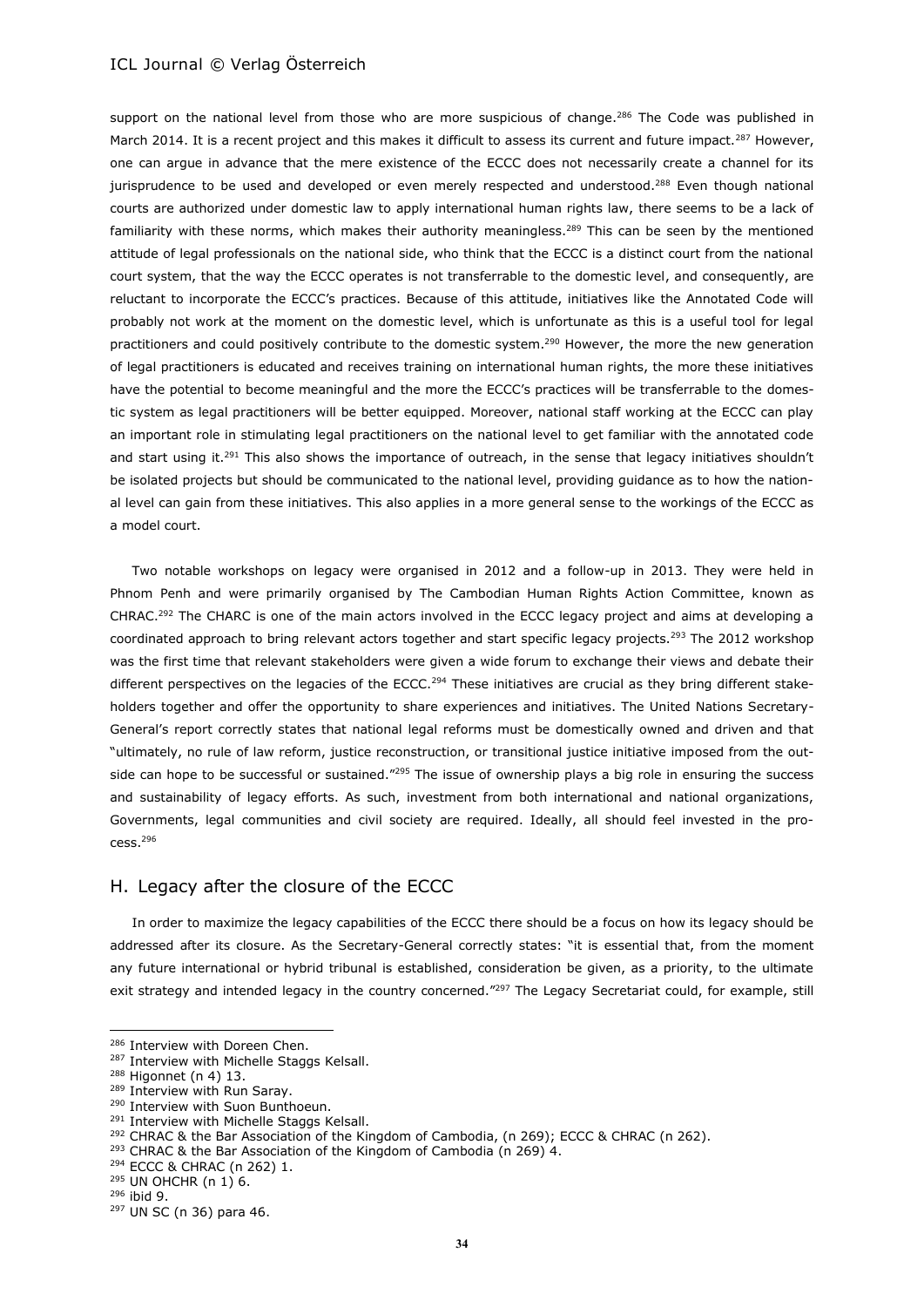function for a specific period in time after the closure of the ECCC, in order to fully transfer the legacy projects to the Cambodian actors. However, as already mentioned, the Legacy Secretariat is currently not active, the ECCC has not been extensively involved in legacy work and legacy is not part of its completion strategy. As such, it is improbable that legacy will be seriously taken into account once the ECCC closes its doors.

The UN OHCHR will still play a role within the field of legacy after the closure of the ECCC. This will be in a different form and probably not under the specific term of legacy. Most probably, their legacy program will be integrated in their Rule of Law Programme.<sup>298</sup>

After the closure of the ECCC, the Cambodian government should ideally play a role in continuing legacy initiatives. As such, governmental commitment and cooperation with civil society will be crucial. However, a limiting factor is that projects that affect the patronage system are systematically blocked. This makes it difficult to impact and reform the legal and judicial system in a profound way.<sup>299</sup>

To conclude, local ownership will have to be maximized so that local actors will be able to continue legacy work after the closure of the ECCC.<sup>300</sup> This would probably take the form of 'rule of law' projects instead of legacy. However, both come down to the same.

### I. Conclusion

The Cambodian case study shows that the ECCC has not lived up to its potential and aspirational role for the domestic legal and judicial system. The expectation that the ECCC could strengthen the domestic legal system and the rule of law can be considered as reachable goals. Unfortunately, the ECCC's potential to leave a lasting legacy for fair trial rights in Cambodia was not maximised, as the ECCC has neglected extensively its role in legacy. This is a lost chance for the international community, because the establishment of a hybrid court constitutes an exceptional window of opportunity due to the international community's attention, resources and efforts. The international community will not have this window of opportunity again after the closure of the ECCC.

There are different reasons for this failure. These include the lack of focus on legacy from the conception of the ECCC and the lack of explicit legacy mandate and strategy, which are key in gaining political and budgetary support. Additionally, the administration does not consider legacy as one of its main tasks, but considers it rather as a national responsibility. Consequently, the ECCC did not take up a leading role in coordinating legacy work between the different actors. Legacy initiatives depend instead on the interest and willingness of staff members. However, due to these different factors, it is difficult for ECCC staff members to initiate legacy initiatives, except in their spare time and without pay, and to coordinate these initiatives between the different sections of the Court. Additionally, due to the lack of explicit legacy mandate the interpretation of what legacy entails has been left to the discretion of these individuals. Even though the ECCC is in the best position to lead legacy work in Cambodia, the UN OHCHR has successfully taken up a leadership and coordination role.

Even if there would have been a greater focus on legacy work at the ECCC with the necessary political and budgetary support, there are still some limitations on the legacy of the ECCC that should be taken into account. These include alleged political interference, perceived corruption at the Court and the possibility of reverse/negative legacy. There is also a greater need of combining legacy initiatives with greater outreach and guidance in order to inform national actors of legacy initiatives, inform them of the workings of the ECCC and offer them guidance on how to best implement the practices of the ECCC. As mentioned, this should be the

l

<sup>&</sup>lt;sup>298</sup> Interview with Human Rights Officer, UN OHCHR.

<sup>299</sup> Interview with Billy Chia-Lung Tia.

<sup>300</sup> Interview with Billy Chia-Lung Tia.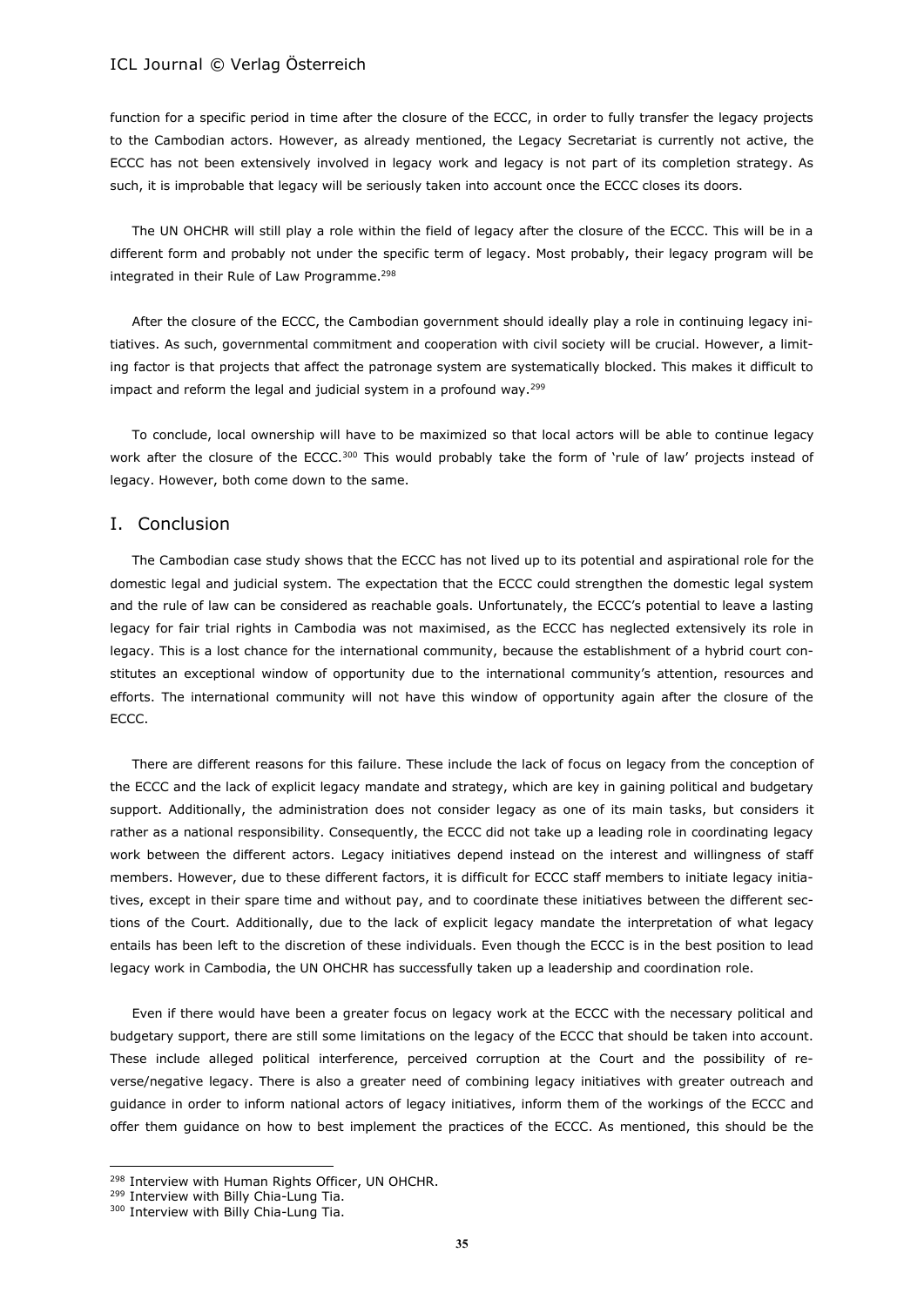case, for example, with regard to the workings of the ECCC as a model court, because there seems to be a disconnection between the national and international level about which aspects of the ECCC could be learned from and which could be implemented on the national level.

To conclude, even though it is correct to argue that the primary role of a hybrid court is to bring justice, it is also important to be aware of the capabilities of a hybrid court with regard to strengthening the domestic legal system and the exceptional window of opportunity for the international community in doing so. Legacy should be considered as compatible and complementary to the core mandate of a hybrid court. The issue of sustainability is equally important as bringing justice. International interventions through hybrid courts should be maximized in order to make a permanent and sustainable contribution to the capacity of the domestic judicial system to deal with crimes in the future.

# V. Conclusions and recommendations

In this chapter a set of conclusion and recommendation will be made based on the Cambodian case study. These conclusions and recommendations focus on improving legacy initiatives of hybrid courts in the future. As such, they do not only apply to the ECCC, but to hybrid courts in general. These recommendations and conclusions do not stand on their own, but are interlinked with each other.

The conclusions and recommendations are divided in four sections. The first three sections cover each a different moment in time with regard to a hybrid court's legacy, *i.e.* the planning of legacy when establishing a hybrid court, legacy during the lifetime of a hybrid court and legacy after the closure of a hybrid court. The final section brings several themes together which can be deducted from the recommendations and conclusions and which are relevant to legacy in general, and specifically to the ECCC.

## A. Legacy when establishing a hybrid court

- Legacy should be an important part of a hybrid court's constituting design, that, as such, should envisage to have a permanent and lasting impact on the host domestic justice system. Consequently, legacy should be addressed from the beginning, as successful legacy work requires planning from the outset. The establishment is a crucial phase during which the relationship with local actors should be inclusive, meaning that they should be consulted and included in the legacy design. The core of legacy is sustainability, meaning maximizing international interventions in the aftermath of mass atrocities and making a permanent contribution to a country's capacity to deal with systematic crimes.<sup>301</sup>

- Criminal proceedings are the primary focus and responsibility of a hybrid court. However, the exceptional opportunity offered by hybrid courts in impacting and leaving a lasting legacy should not be neglected. Court actors should not consider the court's legacy as a distraction from the core mandate of the court. Legacy should rather be considered as being compatible and complementary to it.<sup>302</sup> The establishment of a hybrid tribunal constitutes a window of opportunity to bring significant positive change within a country as the international community's attention, resources and efforts are focused on that specific country. In order to take advantage of this window of opportunity as much as possible, it is crucial to create a legacy strategy from the beginning of the establishment of the hybrid court, as legacy will not happen automatically.<sup>303</sup> According to the UN OHCHR Legacy Report, international experience has shown that the potential impact of a hybrid court's legacy is greater when legacy forms an integral part of policy planning from the conception of a hybrid court.<sup>304</sup>

l

<sup>301</sup> UN OHCHR (n 1) 40.

<sup>302</sup> ibid 40.

<sup>303</sup> ibid 41.

<sup>304</sup> ibid 42.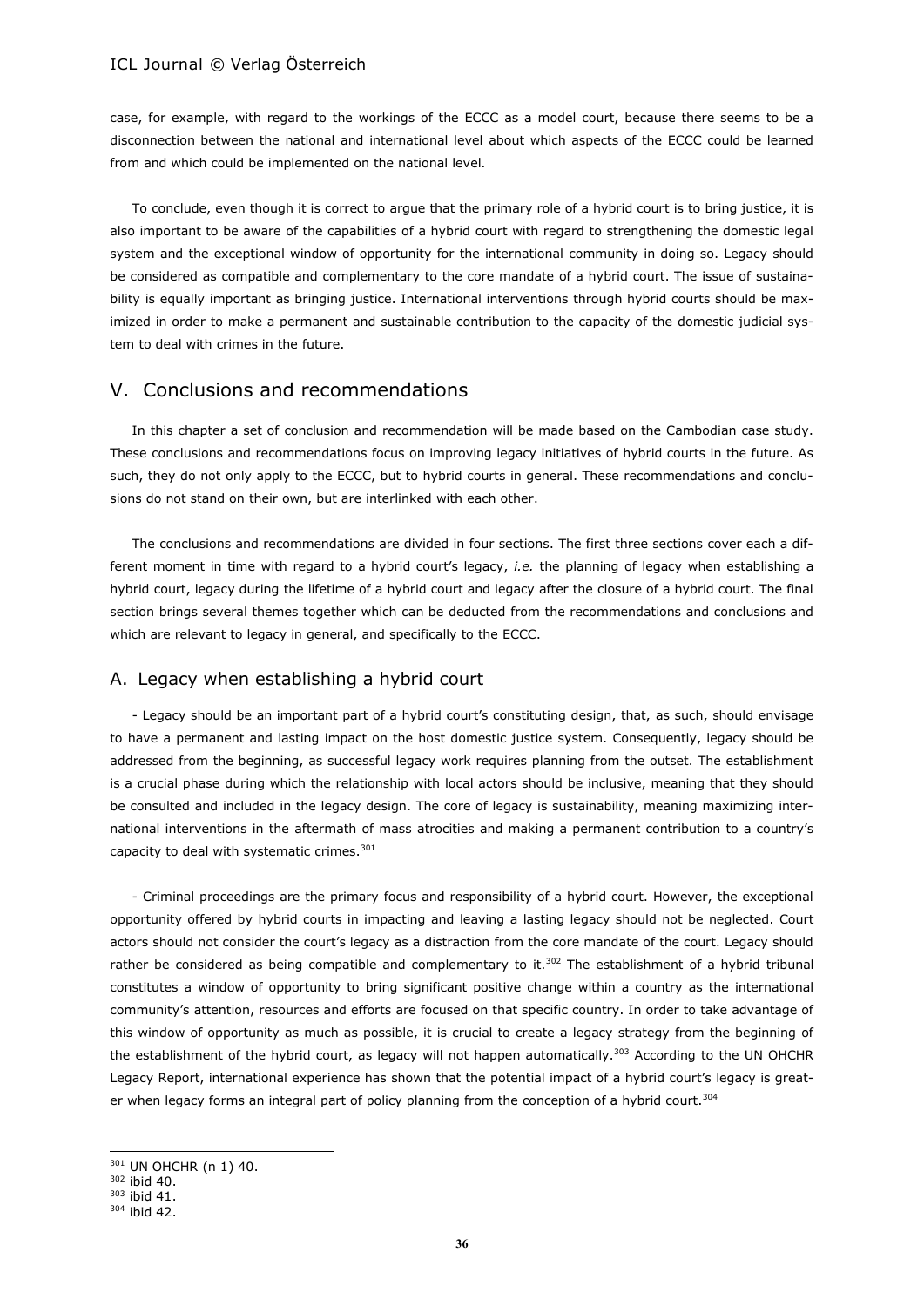- It is important for a hybrid court to have a clear and explicit legacy mandate instead of an implied mandate. The mandate should appoint the primary responsible for legacy work and coordination. It should also define what is exactly understood under legacy. This will increase the capacity of streamlining the way legacy is approached by different actors. It would also be beneficial to incorporate legacy in the explicit duties of staff members of the court. An explicit legacy mandate will also make it easier to build political and budgetary support.

- In order to ensure effective legacy initiatives and activities, enough resources should be allocated. As such, a defined part of the core budget of the hybrid court should be reserved for legacy work. A modest percentage of the total budget (such as 5 to 10 per cent) would already go a long way.<sup>305</sup> In order to ensure this, legacy has to be acknowledged as being part of the core activities of the hybrid court.

- It is important to have realistic expectations about the legacy a hybrid court can leave for the domestic legal system and in particular for fair trial rights. The different actors involved should make contributions where possible.<sup>306</sup> It is important to take into account that a hybrid court will not cure a national legal system from all its malfunctions and deficiencies. As such, hybrid courts should not be expected to restore a damaged or destroyed domestic legal system. Rather they should seek to make a strategic contribution where possible.<sup>307</sup>

- The UN OHCHR Legacy Report is a comprehensive and useful guidebook on legacy for hybrid courts that should be taken seriously into account when planning a court's legacy. It can assist transitional administrations and civil society to better craft their efforts within the field of legacy work. The value of this report is that it builds on previous experience and lessons learned in United Nations operations.<sup>308</sup> It clearly points out, for example, how a hybrid court's legacy can stimulate legal and judicial reform and can contribute to the strengthening of the local judicial system, how legacy work should be approached and what the challenges are. Thus, it is a very comprehensive tool that can easily be operationalized.

## B. Legacy during the lifetime of a hybrid court

- Hybrid courts should not be viewed as isolated interventions, but rather as part of a multifaceted intervention in tackling the challenges of building and restoring a national legal system.<sup>309</sup>

- A cooperation and coordination strategy is needed between the different actors involved in legacy initiatives in order to streamline these initiatives and share legacy skills and knowledge. The hybrid court would probably be in the best position to lead the coordination of legacy work.

- Local ownership is a crucial aspect, in the sense that legacy initiatives should be ideally locally driven and supported. Therefore, these initiatives require a joint investment of international and national actors. This way, one avoids that legacy initiatives are seen as international interventions on the national level and as not being legitimate. There should be a focus on local ownership from the beginning by involving the national side in the design of the legacy project. However, experience has shown that the appropriate level of ownership is difficult to achieve and is intimately connected with political will.<sup>310</sup>

- Collaboration between national and international actors is crucial. This relates to the importance of local ownership. Additionally, international actors should be aware through close collaboration with national actors, of

<sup>305</sup> ibid 41.

<sup>306</sup> ibid 40.

<sup>307</sup> ibid 40.

<sup>308</sup> ibid v. <sup>309</sup> ibid 2.

<sup>310</sup> ibid 9.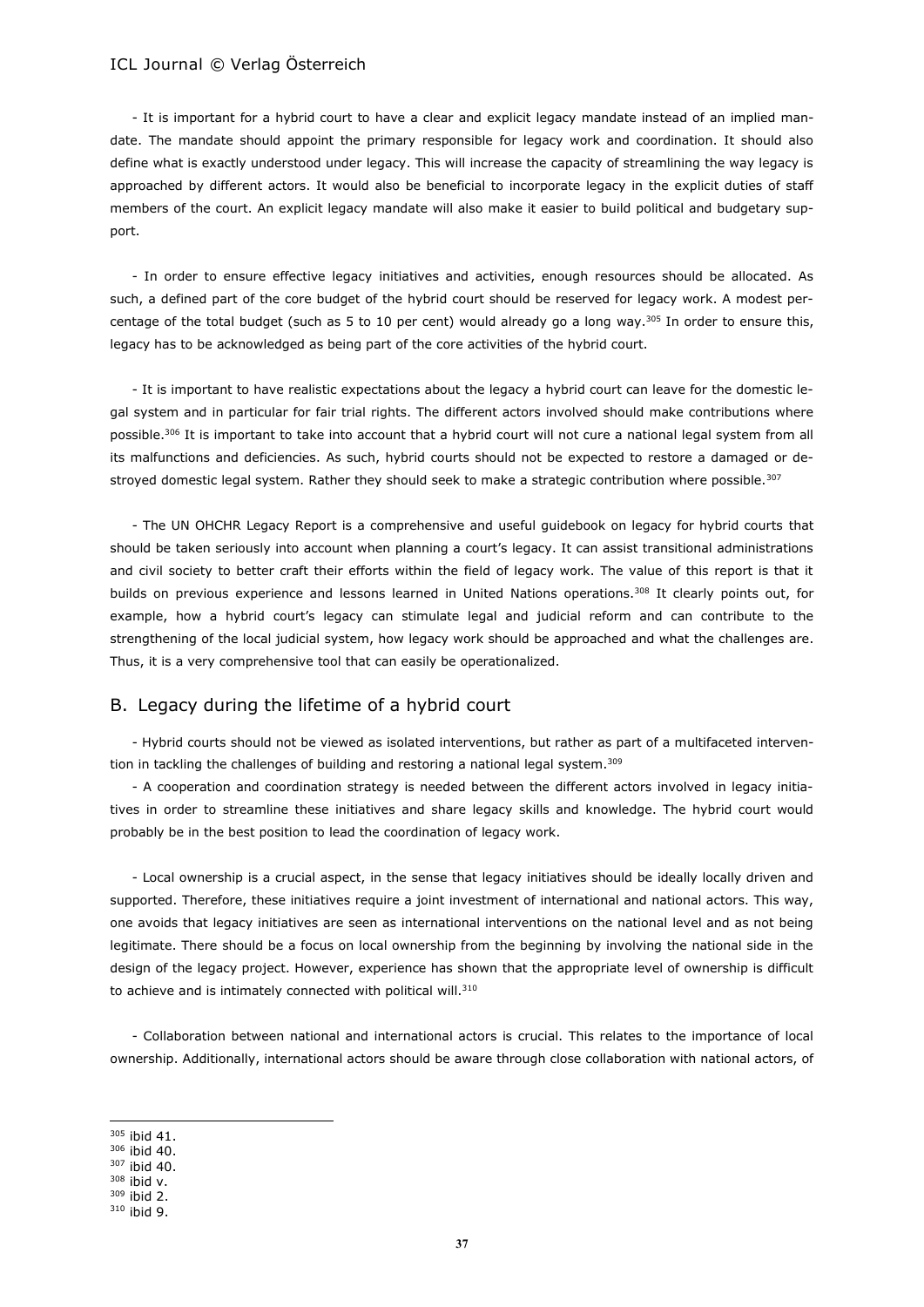how the latter perceive legacy initiatives and projects and whether these projects have the local impact that is envisaged.

- Outreach is crucial, in the sense that legacy initiatives should be communicated to the national level and guidance on how to implement these initiatives should be offered.

- In order to ensure meaningful legacy work government involvement and support is crucial.

- The hybrid court should be a catalyser for legal and judicial reform. Political will and commitment will be crucial in succeeding in this regard.

- In order for hybrid courts to function as a model court and have a demonstration effect for the domestic judicial system it is crucial that the court applies the highest standards of independence, impartiality, international human rights norms, fair trial standards *etc*., and thus demonstrates the supremacy of the law.<sup>311</sup> It is also important to stress what aspects of the court can function as a model for the domestic judiciary.

- In-country location and the opportunity to work in mixed teams of internationals and nationals assist in successfully transferring skills and knowledge to national legal professionals. However, in order for this opportunity for professional development to be beneficial, it needs to be carefully managed, rather than being 'organic' and *ad hoc*. For example, mentoring by internationals should be part of their job description and be specified in the contract.<sup>312</sup> National staff that work both on the international and the national level can stimulate the transfer of skills and knowledge. A coordinated approach to trainings and workshops for local national practitioner and students is also important, as well as organising these trainings and workshops from the viewpoint of the recipients and preferably starting from the basic concepts of fair trial rights, in order to establish a solid legal basis on which the recipients can build.

- Reverse/negative legacy, such as draining domestic capacity, must be avoided. Instead, there should be a focus on personnel policies and professional development programmes that allow for the building of a sustainable domestic judicial capacity to investigate, prosecute and defend complex crimes.<sup>313</sup> According to the UN OHCHR Legacy Report, reverse legacy can be avoided in three crucial ways. First, by avoiding a mere replacement of local resources by international ones or the creation of parallel systems, which is the case at the ECCC. Second, by pursuing a hybrid court with a general framework for strengthening the domestic legal system. Third and finally, by constituting a rigorous plan of handover plan based on conditions rather than dates.<sup>314</sup>

- In post-conflict countries the local judicial system often suffers from highly inadequate financial, human and infrastructural resources. These pose challenges for legacy work. As such these challenges should be taken into account in order to conduct meaningful legacy work.

- One must take the possible negative connotation of the concept of 'legacy' into account. In this case, it might be preferable to use a different term, such as 'strengthening the rule of law', as both come down to the same.

 $311$  ibid 43.

l

<sup>312</sup> ibid 44.

 $313$  ibid 15 and 40.

<sup>314</sup> ibid 42.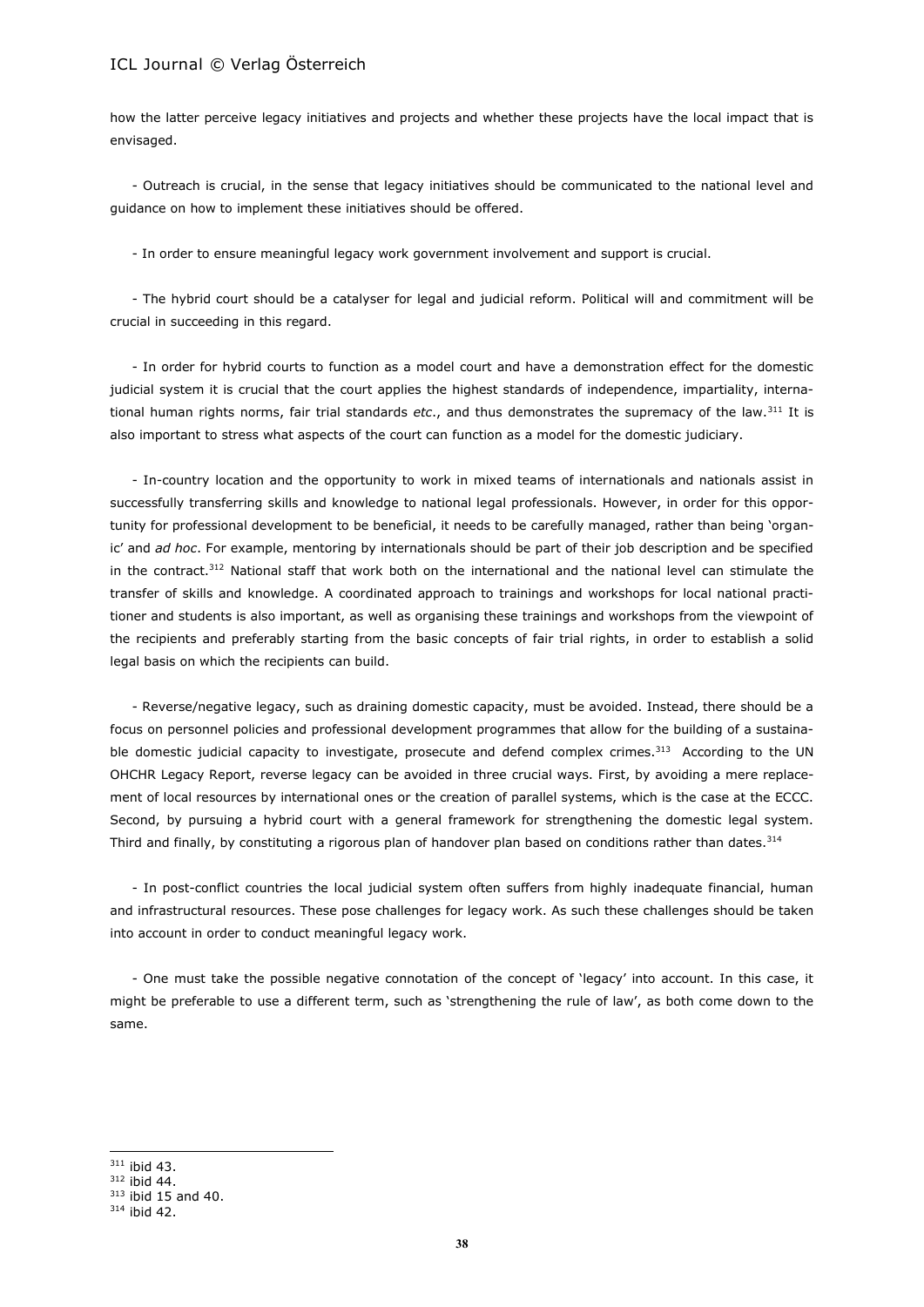## C. Legacy after the closure of a hybrid court

- It is important to address legacy in two different moments in time, *i.e.* when the court is still active and after the court's closure. In order to maximize the legacy capabilities of a hybrid court, the legacy strategy should also include the period after the closure of the court. It should focus on maximizing local ownership over the legacy initiatives in order for them to be continued and sustained once the international community leaves. For this, government's cooperation and commitment will still be key factors in order to maximize the positive outcomes of such a project. It is also important to keep in mind that it will take many years for a hybrid court to have a profound impact on the domestic legal system. As such, it is a generational project that should complement fundamental judicial and legal reforms and fundamental changes in the mind-sets of legal professionals concerning how to deal with fair trial issues.

### D. General themes relevant to legacy

From this set of recommendations and conclusions several themes can be deducted that are relevant to legacy work in general, and specifically to the ECCC:

First of all, the feasibility of legacy projects. The Cambodian case study has shown that political will is essential in ensuring the success of legacy projects and to promote a hybrid court's positive impact on the national system. Feasibility also includes adequate resources.

Second, the importance of intentionally developing and implementing legacy initiatives from a court's earliest stages.

Third, the importance of collaboration between all relevant stakeholders and actors, meaning collaboration within the court, such as between national and international staff and between sections, as well as beyond the court, such as between the court, government and civil society.

Fourth, the issue of sustainability of legacy initiatives, meaning that legacy work should make a permanent contribution to a country's capacity to deal with systematic crimes.<sup>315</sup>

Lastly, the importance of local ownership of legacy initiatives, which increases their sustainability.

**Olivia Herman:** oliviaherman23@gmail.com

### **Reference List**

### **Treaties**

European Convention on Human Rights (3 September 1953).

International Covenant on Civil and Political Rights (16 December 1966).

United Nations Convention against Torture, and other Cruel, Inhuman or Degrading Treatment or Punishment (26 June 1987). Universal Declaration of Human Rights (10 December 1948).

### **Cambodian legislation**

Code of Criminal Procedure of the Kingdom of Cambodia (20 August 2007). The Constitution of the Kingdom of Cambodia (21 September 1993).

### **Case law – court documents**

Criminal Case No 206 dated 18 May 2012 of the Prosecution Department attached to the Kratie Court, later transferred to Criminal Case No 2207 dated 16 July 2012 of the Prosecution Department attached to the Phnom Penh Municipal Court. ECCC, Office of the Co-Investigating Judges, *Notice of Conclusion of Judicial Investigation*, Case File No 003/07-09-2009-ECCC-OCIJ (29 April 2011).

<sup>315</sup> Bialek (n 116) 20-30.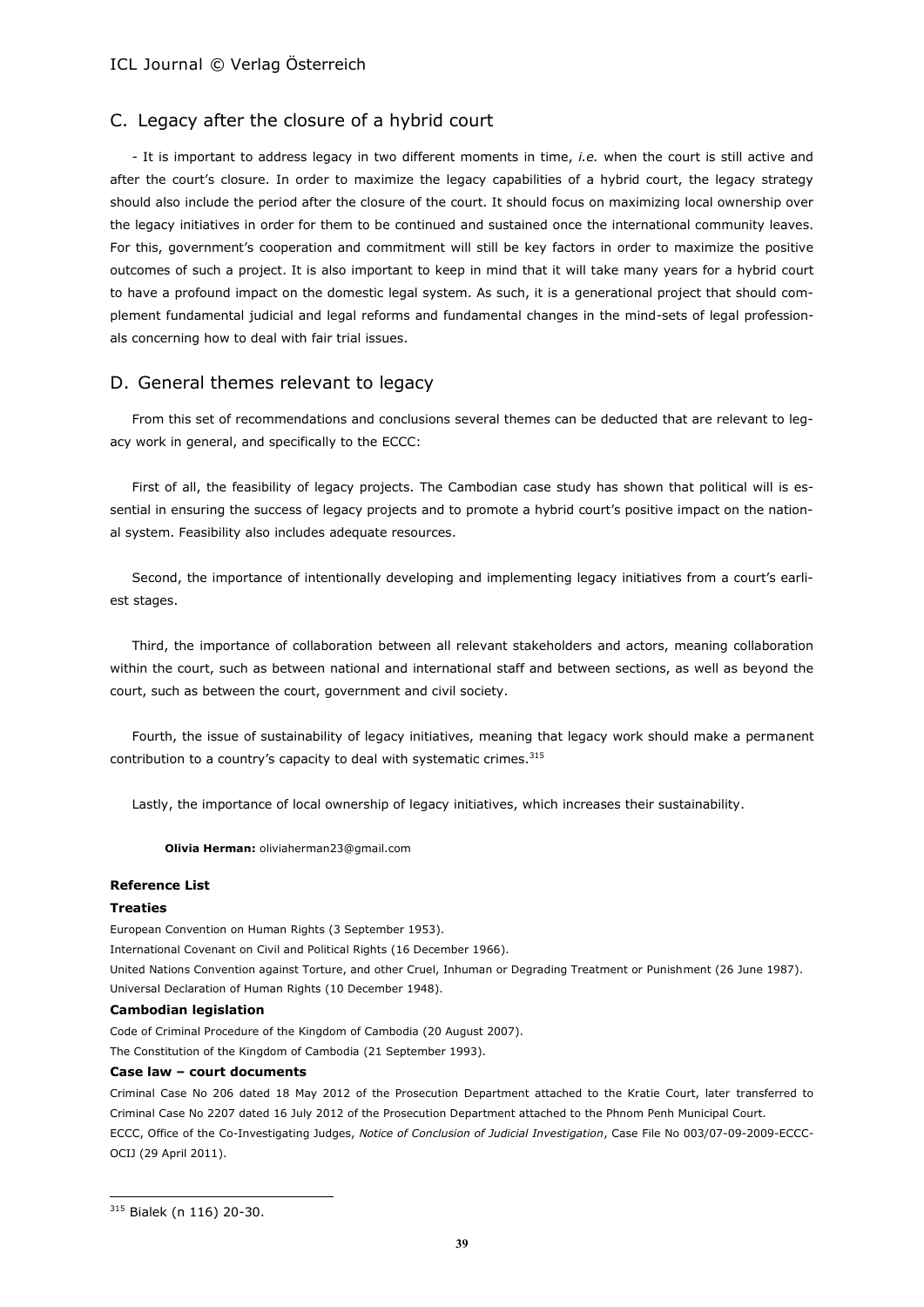ECCC, Office of the Co-Investigating Judges, *Order on Access to the Case File by Detainees*, Case File No 001/18-07-2007- ECCC-OCIJ (23 January 2009).

ECCC, Office of the Co-Investigating Judges, *Order on Use of Statements which were or may have been obtained by Torture*, Case File No 002/19-09-2007-ECCC-OCIJ (28 July 2009).

ECCC, Pre-Trial Chamber, *Decision on Admissibility of the Appeal against Co-Investigating Judges' Order on Use of Statements which were or may have been obtained by Torture*, Case File No 002/19-09-2007-ECCC/OCIJ (27 January 2010).

ECCC, Pre-Trial Chamber, *Decision on Appeal against Provisional Detention Order of Kaing Guek Eav alias "Duch"*, Case File No 001/18-07-2007/PTC (3 December 2007).

ECCC, Pre-Trial Chamber, *Decision on IENG Sary's Appeal Against Co-Investigating Judges' Order Denying Request to Allow Audio/Video Recording of Meeting with IENG Sary at the Detention Facility*, Case File No 002/19-09-2007/ECCC/OCIJ (11 June 2010).

ECCC, Supreme Court Chamber, *Appeal Judgement in Case 001*, Case File No 001/18-07-2007-ECCC/SC (3 February 2012).

ECCC, Supreme Court Chamber, *Decision on Co-Prosecutors' Request for Stay of Release Order of Ieng Thirith*, Case File No 002/19-09-2007-ECCC-TC/SC(16) (16 September 2012).

ECCC, Trial Chamber, *Decision on Civil Party Co-Lawyers' Joint Request for a Ruling on the Standing of Civil Party Lawyers to make Submissions on Sentencing and Directions Concerning the Questioning of the Accused, Experts and Witnesses Testifying on Character*, Case File No 001/18-07-2007/ECCC/TC (9 October 2009).

ECCC, Trial Chamber, *Decision on IENG Sary's Application to Disqualify Judge Nil Nonn and Related Requests*, Case File No 002/19-09-2007-ECCC/TC (28 January 2011).

ECCC, Trial Chamber, *Decision on Ieng Thirith's Fitness to Stand Trial*, Case File No 002/19-09-2007/ECCC/TC (7 November 2011).

ECCC, Trial Chamber, *Decision on Parties Request to Put Certain Materials Before the Chamber pursuant to Internal Rule 87(2)*, Case File No 001/18-07-2007/ECCC/TC (28 October 2009).

ECCC, Trial Chamber, *Decision on Reassessment of Accused Ieng Thirith's Fitness to Stand Trial Following Supreme Court Chamber Decision of 13 December 2011*, Case File No 002/19-09-2007/ECCC/TC (13 September 2012).

ECCC, Trial Chamber, *Decision on Request for Release*, Case File No 001/18-07-2007/ECCC/TC (15 June 2009).

ECCC, Trial Chamber, *Judgement*, Case File No Case No. 001/18-07-2007/ECCC/TC (26 July 2010).

ICTY, *Prosecutor v. Delalic*, Case No IT-96-21 (4 February 1998).

The Constitutional Council of the Kingdom of Cambodia, Decision No 092/003/2007 (10 July 2007).

### **Extraordinary Chambers in the Courts of Cambodia**

Agreement between the United Nations and the Royal Government of Cambodia Concerning the Prosecution under Cambodian Law of Crimes Committed During the Period of Democratic Kampuchea (6 June 2003) [<http://www.eccc.gov.kh/en/documents/legal/agreement-between-united-nations-and-royal-government-cambodia](http://www.eccc.gov.kh/en/documents/legal/agreement-between-united-nations-and-royal-government-cambodia-concerning-prosecutio)[concerning-prosecutio>](http://www.eccc.gov.kh/en/documents/legal/agreement-between-united-nations-and-royal-government-cambodia-concerning-prosecutio) accessed 25 June 2015.

An S, 'Remarks at the Reception following the swearing in of National and International Judicial Officers for the Extraordinary Chambers in the Courts of Cambodia' (3 July 2006) [<http://www.eccc.gov.kh/sites/default/files/media/Sok\\_An\\_speech\\_for\\_reception\\_3\\_July\\_2006.pdf>](http://www.eccc.gov.kh/sites/default/files/media/Sok_An_speech_for_reception_3_July_2006.pdf) accessed 24 June 2015.

ECCC, 'The Co-Investigating Judges' [<www.eccc.gov.kh/en/ocij/about>](http://www.eccc.gov.kh/en/ocij/about) accessed 24 June 2015.

ECCC, 'Case 003' [<http://www.eccc.gov.kh/en/case/topic/286>](http://www.eccc.gov.kh/en/case/topic/286) accessed 24 June 2015.

ECCC, 'Defence Support Section (DSS)' [<www.eccc.gov.kh/en/dss/defence-support-section-dss>](http://www.eccc.gov.kh/en/dss/defence-support-section-dss) accessed 24 June 2015.

ECCC, 'Extraordinary Chambers in the Courts of Cambodia: Completion Plan - Revision 4' (31 March 2015), [<www.eccc.gov.kh/sites/default/files/Completion%20plan%20Rev%204%20Final.pdf>](http://www.eccc.gov.kh/sites/default/files/Completion%20plan%20Rev%204%20Final.pdf) accessed 24 June 2015.

ECCC, 'How is the court financed?' [<www.eccc.gov.kh/en/faq/how-court-financed>](http://www.eccc.gov.kh/en/faq/how-court-financed) accessed 24 June 2015.

ECCC, 'Ieng Thirith: Biography' [<www.eccc.gov.kh/en/indicted-person/ieng-thirith>](http://www.eccc.gov.kh/en/indicted-person/ieng-thirith) accessed 24 June 2015.

ECCC, 'Introduction to the ECCC' [<http://www.eccc.gov.kh/en/about-eccc/introduction>](http://www.eccc.gov.kh/en/about-eccc/introduction) accessed 24 June 2015.

ECCC, 'Key Events' [<http://www.eccc.gov.kh/en/keyevents>](http://www.eccc.gov.kh/en/keyevents) accessed 24 June 2015.

ECCC, 'Legacy' [<http://www.eccc.gov.kh/en/dss/legacy>](http://www.eccc.gov.kh/en/dss/legacy) accessed 27 June 2015.

ECCC, 'Revised Budget for 2014-2015' (31 March 2015) <http://www.eccc.gov.kh/en/about-eccc/finances/eccc-revisedbudget-2014-2015> accessed 3 January 2016.

ECCC, 'Statistics: Civil Party applicants per Case File' [<http://www.eccc.gov.kh/en/statistics-civil-party-applicants-case-file>](http://www.eccc.gov.kh/en/statistics-civil-party-applicants-case-file) accessed 24 June 2015.

| ECCC, | 'The | Court | Report' | (April | 2015 | Issue | 84) |
|-------|------|-------|---------|--------|------|-------|-----|
|       |      |       |         |        |      |       |     |

[<http://www.eccc.gov.kh/sites/default/files/publications/The%20Court%20Report%20issue%2084%20on%20APRIL%202015](http://www.eccc.gov.kh/sites/default/files/publications/The%20Court%20Report%20issue%2084%20on%20APRIL%202015%20FINAL.pdf) [%20FINAL.pdf>](http://www.eccc.gov.kh/sites/default/files/publications/The%20Court%20Report%20issue%2084%20on%20APRIL%202015%20FINAL.pdf) accessed 25 June 2015.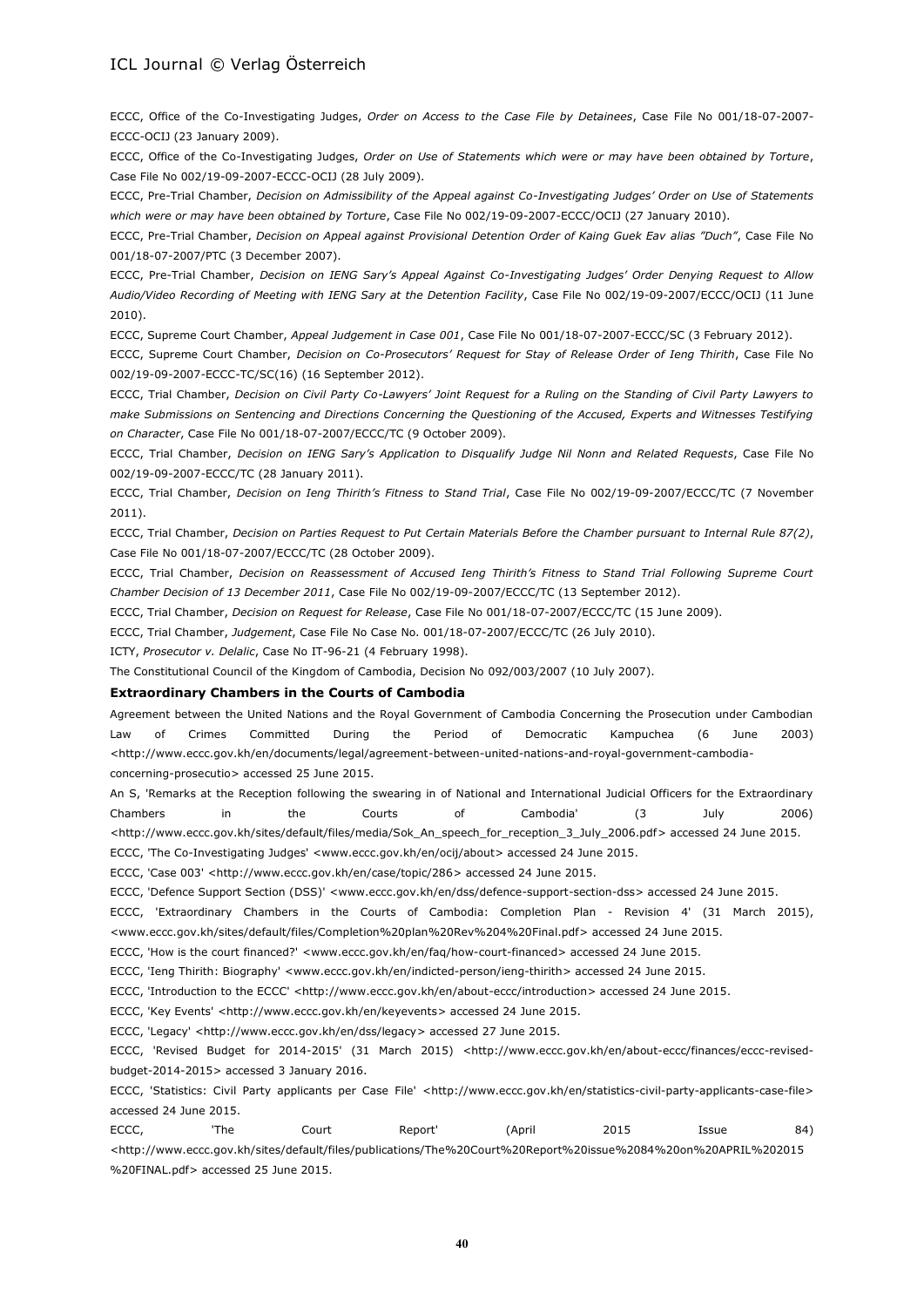ECCC, 'The International Co-Investigating Judge Charges Im Chaem in absentia in Case 004' (3 March 2015) [<http://www.eccc.gov.kh/en/articles/international-co-investigating-judge-charges-im-chaem-absentia-case-004>](http://www.eccc.gov.kh/en/articles/international-co-investigating-judge-charges-im-chaem-absentia-case-004) accessed 24 June 2015.

ECCC, 'The International Co-Investigating Judge Charges Meas Muth in absentia in Case 003' (3 March 2015) [<www.eccc.gov.kh/en/articles/international-co-investigating-judge-charges-meas-muth-absentia-case-003>](http://www.eccc.gov.kh/en/articles/international-co-investigating-judge-charges-meas-muth-absentia-case-003) accessed 24 June 2015.

ECCC, 'VSS Structure: VSS's Mission Statement' <[http://www.eccc.gov.kh/en/victims-support/vss-structure>](http://www.eccc.gov.kh/en/victims-support/vss-structure) accessed 24 June 2015.

ECCC, 'Why was this Model chosen for the ECCC?' [<http://www.eccc.gov.kh/en/faq/why-was-model-chosen-eccc>](http://www.eccc.gov.kh/en/faq/why-was-model-chosen-eccc) accessed 24 June 2015.

ECCC, Internal Rules (Rev 9) as revised on 16 January 2015 [<www.eccc.gov.kh/sites/default/files/legal](http://www.eccc.gov.kh/sites/default/files/legal-documents/Internal_Rules_Rev_9_Eng.pdf)[documents/Internal\\_Rules\\_Rev\\_9\\_Eng.pdf>](http://www.eccc.gov.kh/sites/default/files/legal-documents/Internal_Rules_Rev_9_Eng.pdf) accessed 25 June 2015.

ECCC. 'Is the ECCC a Cambodian or an International Court?' [<http://www.eccc.gov.kh/en/faq/eccc-cambodian-or-international](http://www.eccc.gov.kh/en/faq/eccc-cambodian-or-international-court)[court>](http://www.eccc.gov.kh/en/faq/eccc-cambodian-or-international-court) accessed 24 June 2015.

Law on the Establishment of the Extraordinary Chambers in the Courts of Cambodia for the Prosecution of Crimes committed during the Period of Democratic Kampuchea with inclusion of amendments as promulgated on 27 October 2004 NS/RKM/1004/006 (27 October 2004).

### **Cambodian governmental documents**

Council for Legal and Judicial Reform, Legal and Judicial Reform Strategy, adopted by the RGC at the Plenary Session on 20 June 2003.

Council for Legal and Judicial Reform, Plan of Action for implementing the Legal and Judicial Reform Strategy, adopted by the RGC at the Plenary Session on 29 April 2005.

The Royal Government of Cambodia, National Strategic Development Plan Update 2009-2013 [<www.gafspfund.org/sites/gafspfund.org/files/Documents/Cambodia\\_6\\_of\\_16\\_STRATEGY\\_National\\_Strategic\\_%20Developmen](http://www.gafspfund.org/sites/gafspfund.org/files/Documents/Cambodia_6_of_16_STRATEGY_National_Strategic_%20Development_Plan.NSDP__0.pdf) [t\\_Plan.NSDP\\_\\_0.pdf>](http://www.gafspfund.org/sites/gafspfund.org/files/Documents/Cambodia_6_of_16_STRATEGY_National_Strategic_%20Development_Plan.NSDP__0.pdf) accessed 25 June 2015.

The Royal Government of Cambodia, National Strategic Development Plan 2014-2018 [<http://cdc](http://cdc-crdb.gov.kh/cdc/documents/NSDP_2014-2018.pdf)[crdb.gov.kh/cdc/documents/NSDP\\_2014-2018.pdf>](http://cdc-crdb.gov.kh/cdc/documents/NSDP_2014-2018.pdf) accessed 25 June 2015.

The Royal Government of Cambodia, Samdech Techo Hun Sen, Rectangular Strategy - Phase III (2013) [<www.cambodiainvestment.gov.kh/content/uploads/2013/11/2013-Rectangular-Strategy-III-En8.pdf>](http://www.cambodiainvestment.gov.kh/content/uploads/2013/11/2013-Rectangular-Strategy-III-En8.pdf) accessed 25 June 2015.

### **United Nations documents**

Report of the Group of Experts for Cambodia established pursuant to General Assembly resolution 52/135 UN Doc A/53/850- S/1999/231 (18 February 1999).

Report of the Special Rapporteur on the Situation of Human Rights in Cambodia UN Doc A/HRC/15/46 (16 September 2010).

Report of the Special Rapporteur on the Situation of Human Rights in Cambodia UN Doc A/HRC/18/46 (2 August 2011).

United Nations, Committee against Torture, Concluding Observations of the Committee against Torture: Cambodia UN Doc CAT/C/KHM/CO/2 (20 January 2011).

United Nations, General Assembly, Khmer Rouge Trials: Report of the Secretary-General UN Doc A/57/769 (31 March 2003).

United Nations, General Assembly, Khmer Rouge Trials: Report of the Secretary General UN Doc A/59/432 (12 October 2012).

United Nations, General Assembly, Report of the Working Group on the Universal Periodic Review: Cambodia UN Doc A/HRC/26/16 (27 March 2014).

United Nations, General Assembly, Role and Achievements of the Office of the United Nations High Commissioner for Human Rights in assisting the Government and People of Cambodia in the promotion and protection of Human Rights: Report of the Secretary-General UN Doc A/HRC/27/43 (15 August 2014).

United Nations, Human Rights Committee, Concluding Observations: Cambodia UN Doc CCPR/C/79/Add.108 (27 July 1999).

United Nations, Human Rights Committee, General Comment No 32 UN Doc CCPR/C/GC/32 (23 August 2007).

United Nations, Human Rights Committee, *González del Río v. Peru* Communication No 263/1987 UN Doc CCPR/C//46/D/263/1987 (28 October 1992).

United Nations, Human Rights Council, Technical Assistance and Capacity Building: Report of the Special Representative of the Secretary-General for Human Rights in Cambodia UN Doc A/HRC/7/42 (29 February 2008).

United Nations, Office of the High Commissioner for Human Rights, Rule-of-Law Tools for Post Conflict Societies States: Maximizing the Legacy of Hybrid Courts (2008).

United Nations, Office of the High Commissioner for Human Rights, International Justice and Human Rights: Supporting the Legacy of Cambodia's Extraordinary Chambers, [<http://cambodia.ohchr.org/EN/PagesFiles/ECCC\\_legacy\\_program.htm>](http://cambodia.ohchr.org/EN/PagesFiles/ECCC_legacy_program.htm) accessed 24 June 2015.

United Nations, Security Council, The Rule of Law and Transitional Justice in Conflict and Post-conflict Societies: Report of the Secretary-General UN Doc S/2004/616 (23 August 2004).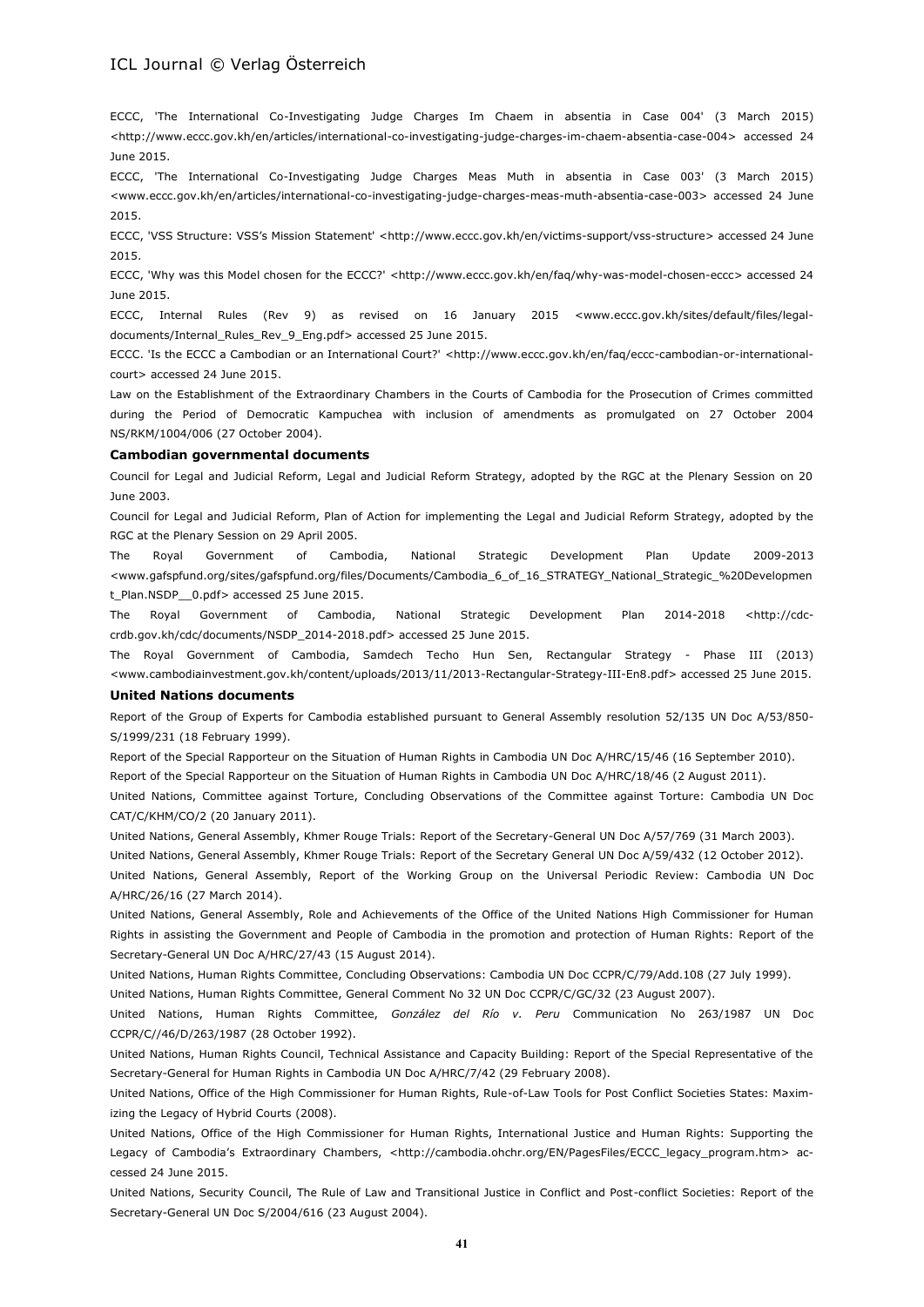### **Books**

Sikkink K, *The Justice Cascade: How Human Rights are Changing World Politics* (W W Norton & Company 2011) 384.

### **Chapter in books**

Ainley K, 'Transitional Justice in Cambodia: the Coincidence of Power and Principle' in Jeffrey R (ed.), *Transitional Justice in the Asia-Pacific* (Cambridge University Press 2014) 125-156.

Phallack K, 'Overview of the Cambodian Legal and Judicial System' in Peng H, Phallack K & Menzel J (eds.), *Introduction to Cambodian Law* (Konrad Adenauer Stiftung 2012) 7-22.

### **Journal articles**

Ciorciari J D & Heindel A, 'Experiments in International Criminal Justice: Lessons from the Khmer Rouge Tribunal' (2013) Michigan Journal of International Law 1-77.

Cohen D, 'Hybrid Justice in East Timor, Sierra Leone, and Cambodia: Lessons Learned and Prospects for the Future' (2007) 43(1) Stan J Int'l L 1-38.

Coughlan J, Ghouse S & Smith R, 'The Legacy of the Khmer Rouge Tribunal: Maintaining the Status Quo of Cambodia's Legal and Judicial System' (2012) 4(2) Amsterdam LF 16-35.

Harris D, 'Right to a Fair Trial in Criminal Proceedings as a Human Right' (1967) 16(2) Int'l & Comp LQ 352-378.

Higonnet E R, 'Reconstructing Hybrid Courts: Local Empowerment and National Criminal Justice Reform' (2006) 23(2) Arizona Journal of International & Comparative Law 347-435.

Higonnet E, 'Reconstructing Hybrid Courts: Local Empowerment and National Criminal Justice Reform' (2005) Yale Law School Student Scholarship Papers 2005 (Paper 6) 1-70.

Karnavas M G, 'Bringing Domestic Cases into Compliance with International Standards' (2014) 3 Cambodian Law and Policy Journal 45-74.

Martin-Ortega O & Herman J, 'Hybrid Tribunals & the Rule of Law: Notes from Bosnia & Herzegovina & Cambodia' (2010) JAD– PbP Working Paper Series No 7 1-35.

McAuliffe P, 'Hybrid Tribunals at Ten. How International Criminal Justice's Golden Child became an Ophan', (2011) 7 Journal of International Law and International Relations 1-65.

Olsen T, Payne L & Reiter A G, 'The Justice Balance: When Transitional Justice Improves Human Rights and Democracy' (2010) 32(4) Human Rights Quarterly 980-1007.

Robinson P, 'The Right to a Fair Trial in International Law, with Specific Reference to the Work of the ICTY' (2009) 3 Berkeley JL Int'l L Publicist 1-11.

### **Reports**

Amnesty International, 'Kingdom of Cambodia: Urgent Need for Judicial Reform' (19 June 2002) ASA 23/004/2002.

Bates A, ATLAS Project/British Institute of International and Comparative Law, 'Transitional Justice in Cambodia: Analytical Report' (October 2010) [<http://projetatlas.univ-paris1.fr/IMG/pdf/ATLAS\\_Cambodia\\_Report\\_FINAL\\_EDITS\\_Feb2011.pdf>](http://projetatlas.univ-paris1.fr/IMG/pdf/ATLAS_Cambodia_Report_FINAL_EDITS_Feb2011.pdf) accessed 25 June 2015.

Bialek T, 'Legacy at the Extraordinary Chambers in the Courts of Cambodia: Research Overview' (2013) Yale Law School/DC-Cam.

Buhmann K & Castellani F, 'Evaluation of Danish Institute for Human Rights's (DIHR'S) Partnership Programme with the General Secretariat – Council of Legal and Judicial Reform (GS-CLJR): Implementation of Legal and Judicial Reform in Cambodia' (Sep-tember 2012) [<http://www.humanrights.dk/files/media/billeder/udgivelser/cambodia-620k.pdf>](http://www.humanrights.dk/files/media/billeder/udgivelser/cambodia-620k.pdf) accessed 26 June 2015.

Cambodian Center for Human Rights, 'CCHR Briefing Note – February 2013. Judicial Reform' (February 2013) [<www.cchrcambodia.org/admin/media/analysis/analysis/english/2013-02-18-CCHR%20Briefing%20Note%20-](http://www.cchrcambodia.org/admin/media/analysis/analysis/english/2013-02-18-CCHR%20Briefing%20Note%20-%20Judicial%20Reform_en.pdf) [%20Judicial%20Reform\\_en.pdf>](http://www.cchrcambodia.org/admin/media/analysis/analysis/english/2013-02-18-CCHR%20Briefing%20Note%20-%20Judicial%20Reform_en.pdf) accessed 25 June 2015.

Cambodian Center for Human Rights, 'Cambodian Center for Human Rights Submissions to the Human Rights Committee' (April 2014) [<http://tbinternet.ohchr.org/Treaties/CCPR/Shared%20Documents/KHM/INT\\_CCPR\\_NGO\\_KHM\\_17008\\_E.pdf>](http://tbinternet.ohchr.org/Treaties/CCPR/Shared%20Documents/KHM/INT_CCPR_NGO_KHM_17008_E.pdf) accessed 25 June 2015.

Cambodian Center for Human Rights, 'Fair Trial Rights in Cambodia. Monitoring at the Court of Appeal' (June 2014) [<www.cchrcambodia.org/index\\_old.php?url=project\\_page/project\\_page.php&p=report\\_detail.php&reid=107&id=3>](http://www.cchrcambodia.org/index_old.php?url=project_page/project_page.php&p=report_detail.php&reid=107&id=3) accessed 25 June 2015.

Cambodian Center for Human Rights, 'Sixth Bi-annual Report. Fair Trial Rights in Cambodia' (December 2013) [<www.cchrcambodia.org/admin/media/report/report/english/CCHR%20Sixth%20Bi%20annual%20Reports%20on%20FTRs%2](http://www.cchrcambodia.org/admin/media/report/report/english/CCHR%20Sixth%20Bi%20annual%20Reports%20on%20FTRs%20December%202013%20ENG.pdf) [0December%202013%20ENG.pdf>](http://www.cchrcambodia.org/admin/media/report/report/english/CCHR%20Sixth%20Bi%20annual%20Reports%20on%20FTRs%20December%202013%20ENG.pdf) accessed 25 June 2015.

CHRAC & the Bar Association of the Kingdom of Cambodia, 'Implementation of the ECCC Legacies for Domestic Legal and Judicial reform' (Workshop Report) (March 2013) [<www.kas.de/wf/doc/kas\\_34774-1522-1-30.pdf?130620053322>](http://www.kas.de/wf/doc/kas_34774-1522-1-30.pdf?130620053322) accessed 24 June 2015.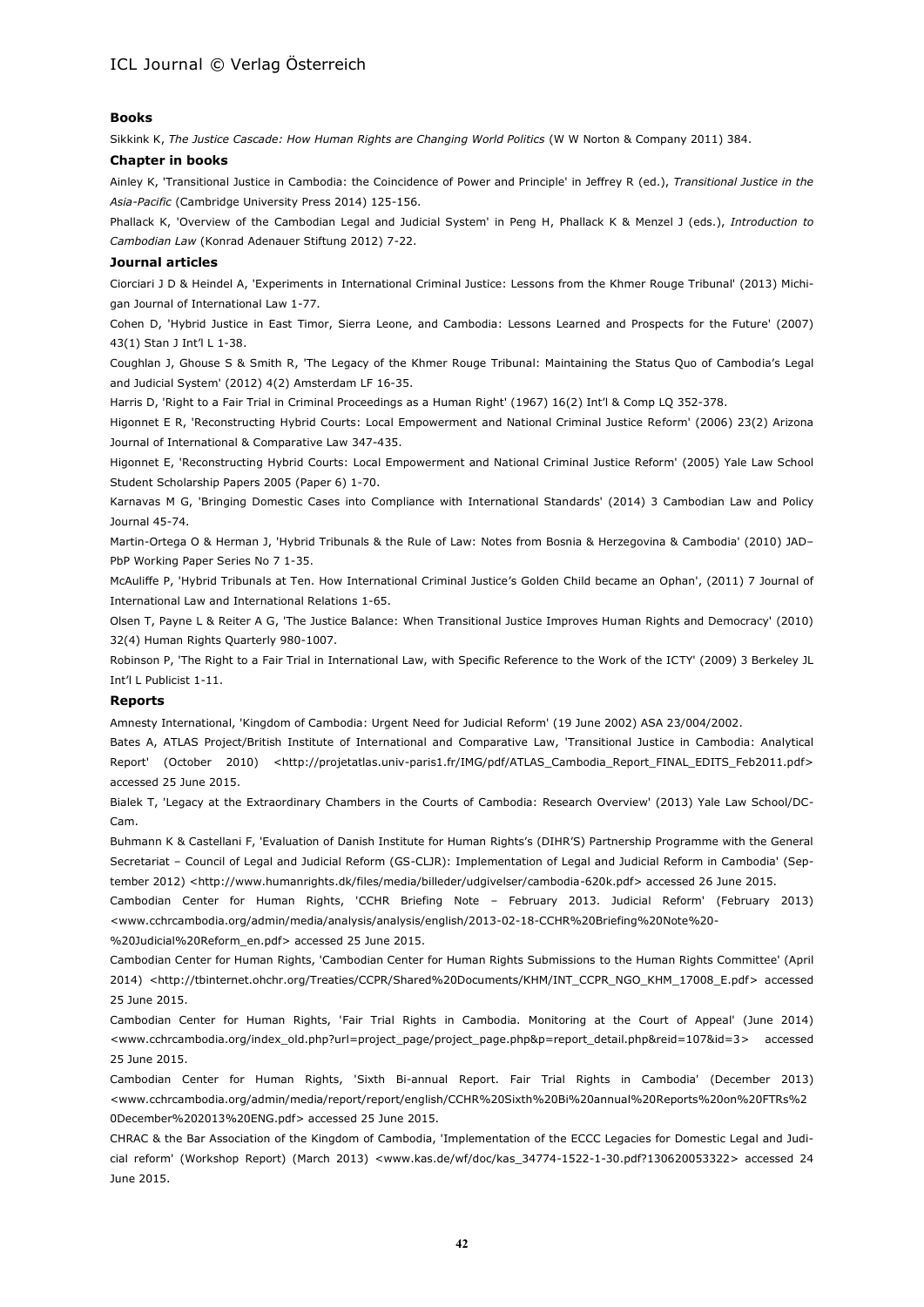ECCC & CHRAC, 'Hybrid Perspectives on Legacies of the Extraordinary Chambers in the Courts of Cambodia' (Conference Report and Recommendations) (December 2012)

[<www.chrac.org/eng/CHRAC%20Documents/Conference%20Report%20on%20Legacies%20of%20the%20ECCC\\_English\\_FINA](http://www.chrac.org/eng/CHRAC%20Documents/Conference%20Report%20on%20Legacies%20of%20the%20ECCC_English_FINAL.pdf) [L.pdf>](http://www.chrac.org/eng/CHRAC%20Documents/Conference%20Report%20on%20Legacies%20of%20the%20ECCC_English_FINAL.pdf) accessed 24 June 2015.

Holligan J & Mohan M, 'ECCC's Legacy for the Rule of Law in Cambodia. Workshop Report: Implementation of the ECCC Legacies for Domestic Legal and Judicial Reforms' (2013) Asian Business & Rule of Law Initiative [<http://ink.library.smu.edu.sg/cgi/viewcontent.cgi?article=1018&context=sol\\_aprl>](http://ink.library.smu.edu.sg/cgi/viewcontent.cgi?article=1018&context=sol_aprl) accessed 25 June 2015.

International Center for Transitional Justice, Victims Unit of the ECCC and CHRAC, 'Leaving a Lasting Legacy for Victims: Practical Workshop for ECCC Victims' Representatives' (Workshop) (2009) [<https://www.ictj.org/sites/default/files/ICTJ-ECCC-](https://www.ictj.org/sites/default/files/ICTJ-ECCC-Cambodia-Victims-Workshop-2009-English.pdf)[Cambodia-Victims-Workshop-2009-English.pdf>](https://www.ictj.org/sites/default/files/ICTJ-ECCC-Cambodia-Victims-Workshop-2009-English.pdf) accessed 25 June 2015.

Joint Civil Society Report with The Centre for Civil and Political Rights, 'Cambodia: Civil Society Report on the Implementation of the ICCPR: To be Submitted for the Review of the Second Periodic Report of Cambodia at the 113th Session of the Human Rights Committee (March 2015)' (20 February 2015).

KRT Trial Monitor, 'Lessons Learned from the 'Duch' Trial' (December 2009) [<http://krtmonitor.org/2009/12/31/krt-trial](http://krtmonitor.org/2009/12/31/krt-trial-monitor-c001-lessons-learned-from-the-duch-trial/)[monitor-c001-lessons-learned-from-the-duch-trial/>](http://krtmonitor.org/2009/12/31/krt-trial-monitor-c001-lessons-learned-from-the-duch-trial/) accessed 25 June 2015.

KRT Trial Monitor, Report Issue 21 (week ending 20 September 2009).

KRT Trial Monitor, Report Issue 7 (week ending 31 May 2009).

KRT Trial Monitor, Report Issue 9 (week ending 21 June 2009).

Open Society Foundations, 'Political Interference at the Extraordinary Chambers in the Court of Cambodia' (July 2010) [<www.opensocietyfoundations.org/reports/political-interference-extraordinary-chambers-courts-cambodia>](http://www.opensocietyfoundations.org/reports/political-interference-extraordinary-chambers-courts-cambodia) accessed 25 June 2015.

Open Society Justice Initiative, 'Recent Developments at the Extraordinary Chambers in the Courts of Cambodia' (December 2010 Update) [<www.opensocietyfoundations.org/sites/default/files/cambodia-khmer-rouge-report-20101207.pdf>](http://www.opensocietyfoundations.org/sites/default/files/cambodia-khmer-rouge-report-20101207.pdf) accessed 25 June 2015.

Open Society Justice Initiative, 'Briefing Paper. Recent Developments at the Extraordinary Chambers in the Courts of Cambodia' (March 2015) [<www.opensocietyfoundations.org/sites/default/files/eccc-march-2015-20150323.pdf>](http://www.opensocietyfoundations.org/sites/default/files/eccc-march-2015-20150323.pdf) accessed 25 June 2015.

Open Society Justice Initiative, 'Recent Developments at the Extraordinary Chambers in the Courts of Cambodia' (February 2009 Update) [<www.opensocietyfoundations.org/sites/default/files/eccc\\_20090212.pdf>](http://www.opensocietyfoundations.org/sites/default/files/eccc_20090212.pdf) accessed 25 June 2015.

Open Society Justice Initiative, 'Recent Developments at the Extraordinary Chambers in the Courts of Cambodia' (November 2011) [<http://www.opensocietyfoundations.org/reports/recent-developments-extraordinary-chambers-courts-cambodia](http://www.opensocietyfoundations.org/reports/recent-developments-extraordinary-chambers-courts-cambodia-november-2011)[november-2011>](http://www.opensocietyfoundations.org/reports/recent-developments-extraordinary-chambers-courts-cambodia-november-2011) accessed 25 June 2015.

Open Society Justice Initiative, 'Recent Developments at the Extraordinary Chambers of the Courts of Cambodia' (February 2012) [<www.opensocietyfoundations.org/reports/recent-developments-extraordinary-chambers-courts-cambodia-0>](http://www.opensocietyfoundations.org/reports/recent-developments-extraordinary-chambers-courts-cambodia-0) accessed 25 June 2015.

Open Society Justice Initiative, 'The Future of Cases 003 and 004 at the Extraordinary Chambers in the Courts of Cambodia' (October 2012) < [www.opensocietyfoundations.org/publications/future-cases-003-and-004-extraordinary-chambers-courts](http://www.opensocietyfoundations.org/publications/future-cases-003-and-004-extraordinary-chambers-courts-cambodia)[cambodia>](http://www.opensocietyfoundations.org/publications/future-cases-003-and-004-extraordinary-chambers-courts-cambodia) accessed 25 June 2015.

Reiger C, International Center for Transitional Justice, Briefing Paper, 'Where to From Here for International Tribunals? Considering Legacy and Residual Issues' (September 2009) [<www.ictj.org/sites/default/files/ICTJ-Global-Legacy-Tribunal-2009-](http://www.ictj.org/sites/default/files/ICTJ-Global-Legacy-Tribunal-2009-English.pdf) [English.pdf>](http://www.ictj.org/sites/default/files/ICTJ-Global-Legacy-Tribunal-2009-English.pdf) accessed 25 June 2015.

The Human Rights Center, University of California, Berkeley School of Law, 'So We Will Never Forget: A Population-based Survey on Attitudes about Social Reconstruction and The Extraordinary Chambers in the Courts of Cambodia' (January 2009).

Transparency International, National Integrity System Assessment, 'Corruption and Cambodia's Governance System: The Need for Reform' (2014).

Transparency International, '2014 Corruption Perceptions Index' (2014) [<www.transparency.org/cpi2014/results>](http://www.transparency.org/cpi2014/results) accessed 24 June 2015.

Transparency International, 'Global Corruption Barometer Data 2013 – Cambodia' (2013) [<http://www.transparency.org/gcb2013/country/?country=cambodia>](http://www.transparency.org/gcb2013/country/?country=cambodia) accessed 24 June 2015.

### **Web articles**

Amnesty International, 'Cambodia: Khmer Rouge Judgement Welcome, But Raises Human Rights Concerns' (Press Release) (8 February 2012) [<www.amnesty.org/en/articles/news/2012/02/cambodia-khmer-rouge-judgment-welcome-raises-human](http://www.amnesty.org/en/articles/news/2012/02/cambodia-khmer-rouge-judgment-welcome-raises-human-rights-concerns/)[rights-concerns/>](http://www.amnesty.org/en/articles/news/2012/02/cambodia-khmer-rouge-judgment-welcome-raises-human-rights-concerns/) accessed 25 June 2015.

Birchall J, 'Cambodia Must Cooperate with New Khmer Rouge Prosecution Process' (3 March 2015) International Justice Monitor (Open Society Justice Initiative) [<www.ijmonitor.org/2015/03/cambodia-must-cooperate-with-new-khmer-rouge-prosecution](http://www.ijmonitor.org/2015/03/cambodia-must-cooperate-with-new-khmer-rouge-prosecution-process/)[process/>](http://www.ijmonitor.org/2015/03/cambodia-must-cooperate-with-new-khmer-rouge-prosecution-process/) accessed 25 June 2015.

Chhang Y, 'Arrest of Ieng Sary is an Important Victory for Victims' *The Cambodia Daily* (Phnom Penh, 15 November 2007).